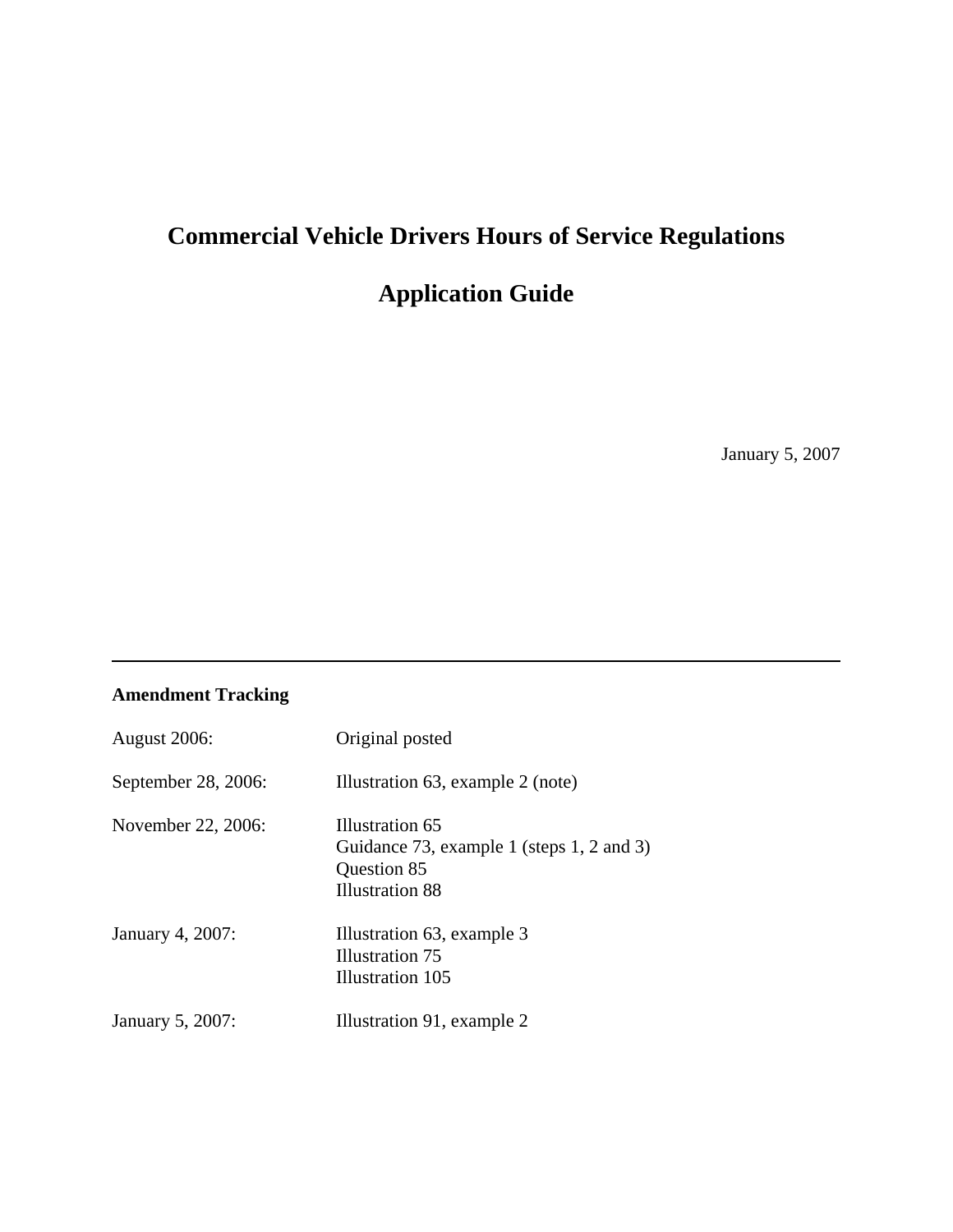#### **Disclaimer**

The guidance in the Applications Guide is offered for convenience only. For accurate reference, please consult the Federal Commercial Vehicle Driver Hours of Service Regulations.

Please note: This Applications Guide is an interpretation/guidance based on the specific sections contained in the Federal Hours of Service Regulations.

© September 2006/ Canadian Council of Motor Transport Administrators/ Septembre 2006 Conseil canadien des administrateurs en transport motorisé

ISBN 0-921795-82-3

CCMTA / CCATM 2323 St. Laurent Blvd. Ottawa, Ontario K1G 4J8

Telephone: (613) 736-1003 Fax: (613) 736-1395

E-mail: ccmta-secretariat@ccmta.ca Internet Web site: www.ccmta.ca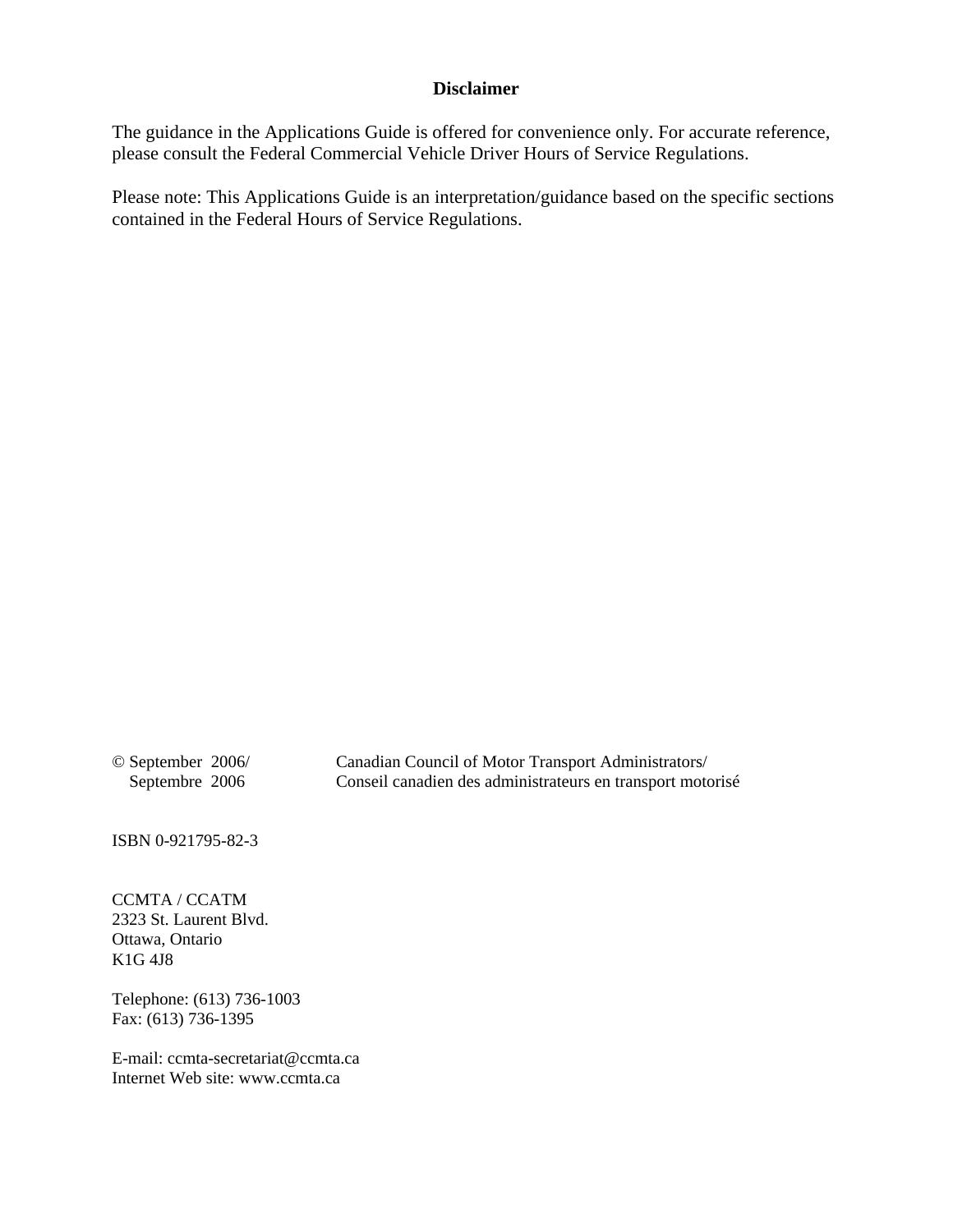# **Table of Contents**

| Page                                                                                         |
|----------------------------------------------------------------------------------------------|
| Interpretation                                                                               |
|                                                                                              |
| Responsibilities of Motor Carriers, Shippers, Consignees and Drivers - Questions 47 - 49  13 |
|                                                                                              |
| Scheduling - Driving South of Latitude 60° N                                                 |
| Scheduling - Driving North of Latitude 60° N - questions 95 - 96  40                         |
| Permits                                                                                      |
| Emergencies and Adverse Driving Conditions Questions 99 - 105  41                            |
|                                                                                              |
|                                                                                              |
| Inspections                                                                                  |
|                                                                                              |
|                                                                                              |
|                                                                                              |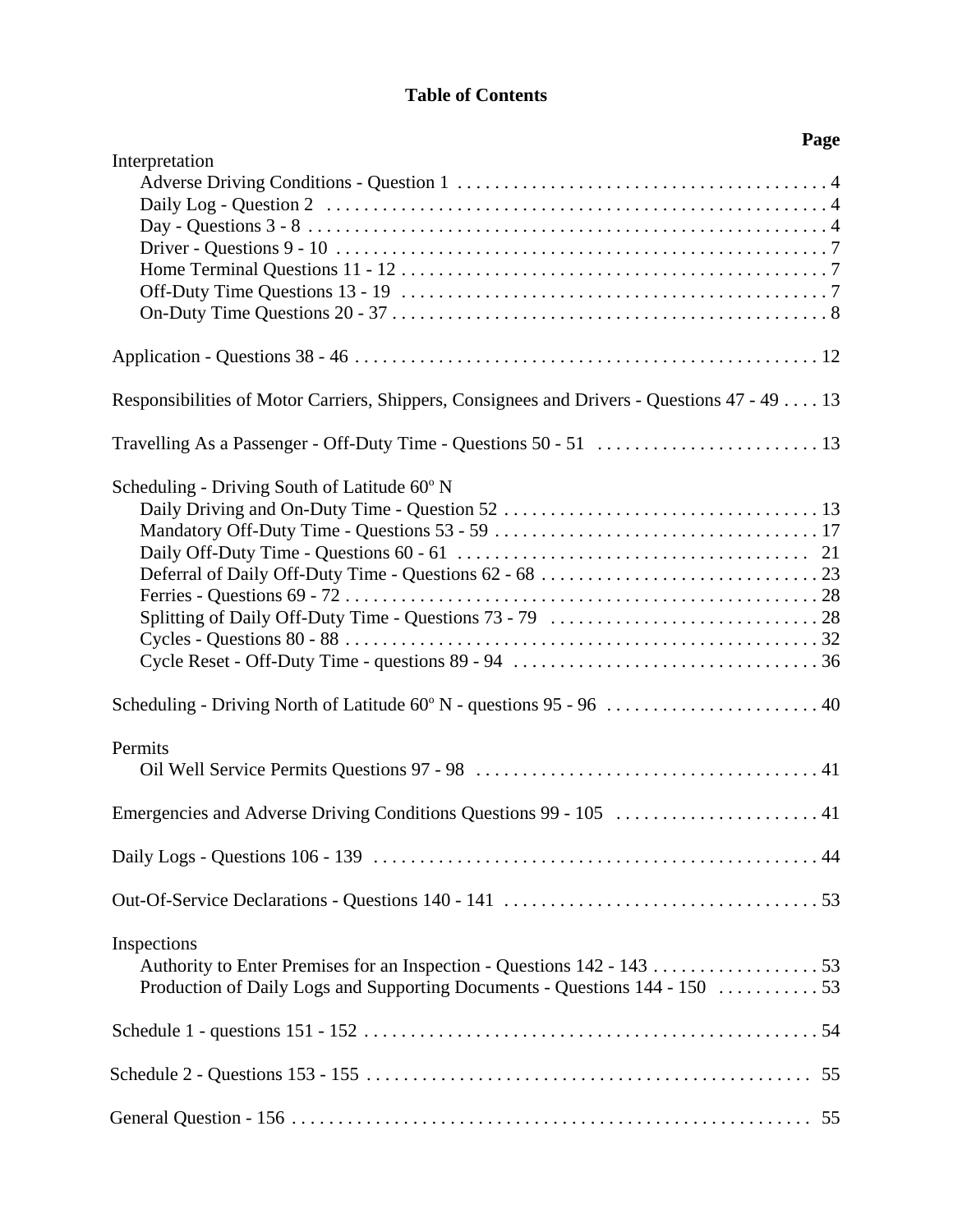#### **INTERPRETATION (Section 1**)

#### **"adverse driving conditions"**

1. Do adverse driving conditions include road conditions, unforseen delays at border crossings or accidents?

**Guidance:** Adverse driving conditions mean snow, sleet, fog, other adverse weather conditions, a highway covered with snow or ice, or unusual road conditions, none of which were apparent on the basis of information known to the person dispatching the run at the time it was begun. This does not include delays at border crossings. (See also question 105, example 3.)

# **"daily log"**

23. Must the "daily log" contain the information in the same format as set out in Schedule 2 and the information required by Section 82?

**Guidance:** All the information required by Section 82 must be contained in the daily log. A motor carrier may use its own version of the daily log and the graph grid must contain all the information as specified in Schedule 2. A carrier may print a graph grid with a start hour other than midnight if it routinely designates the start of the day as sometime other than midnight (e.g.: a noon start time for the day).

#### **"day"**

3. What happens if a driver works for more than one motor carrier during the same day or the same cycle?

**Guidance:** The driver must respect the start time of the day determined by the motor carrier that he was working for at the time he started a cycle. The start time of the day cannot be changed until the driver has reset the cycle. The driver must provide each carrier with a copy of the daily log.

4. How is the definition of a day being interpreted for purposes of the Regulations? **Guidance**: Day means a 24-hour period that begins at the time designated by the motor carrier. If the start time is different than the calendar day, it must be recorded in the applicable duty status record, either the daily log or duty status time records.

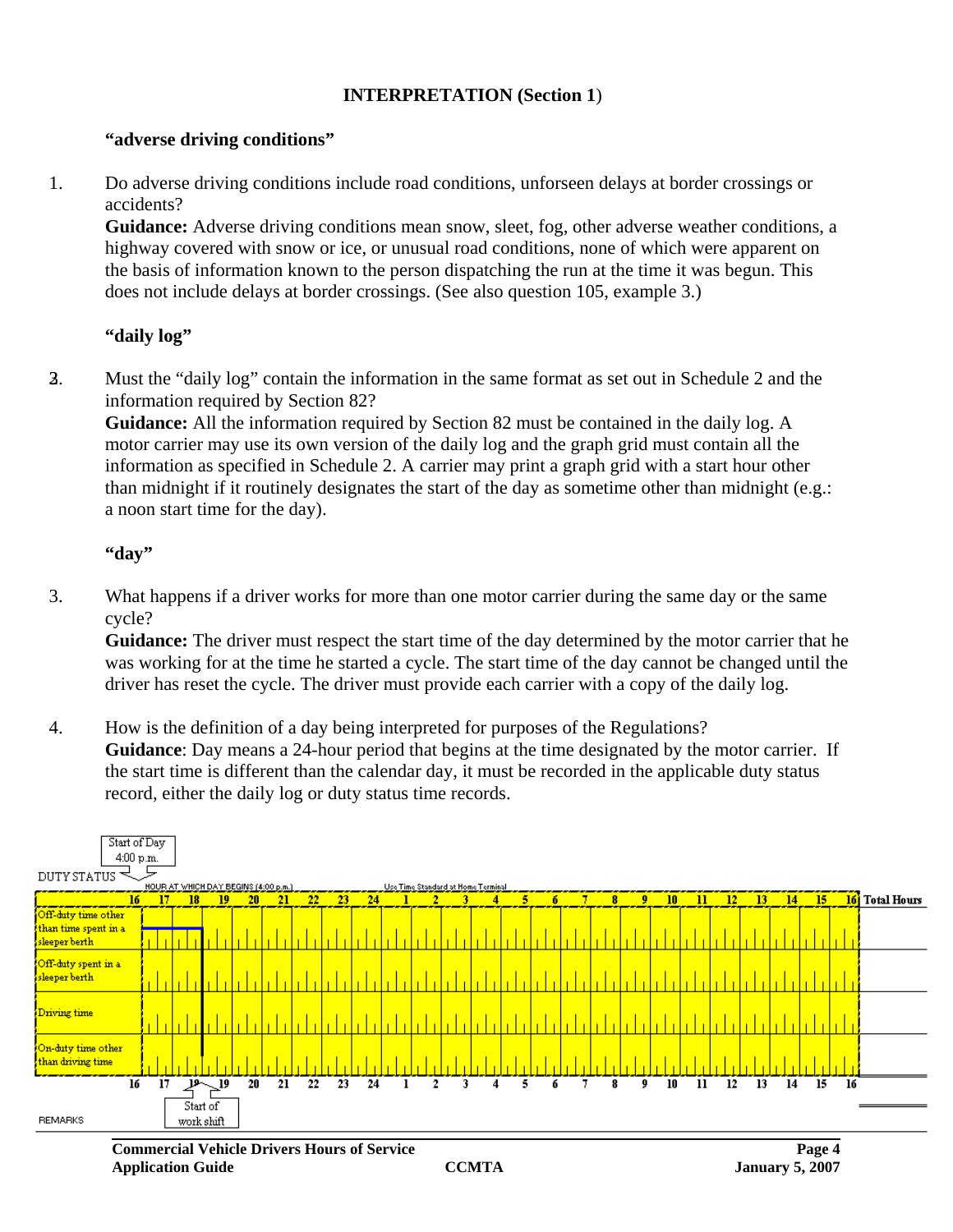- 5. Does the carrier have the ability to determine the daily start time of each driver or does the same start time apply to all drivers? **Guidance:** Each driver.
- 6. Can the start time of the day be changed to a different time? **Guidance:** Yes, after a driver has taken a cycle reset and has indicated in the daily log the new start time for the day or in the on-duty status records (local drivers). During the same cycle the day begins at the same time every day.



7. A day means a 24-hour period that begins at the hour designated by the motor carrier for the duration of the driver's cycle. Drivers have not traditionally viewed the Regulations as a series of "days," but rather as a rolling succession of on- and off-duty intervals. How are the rules being administered for the day?

**Guidance**: A day is like a page of a daily log. It is important to remember that the start time of the day is independent of the start time for the work shift.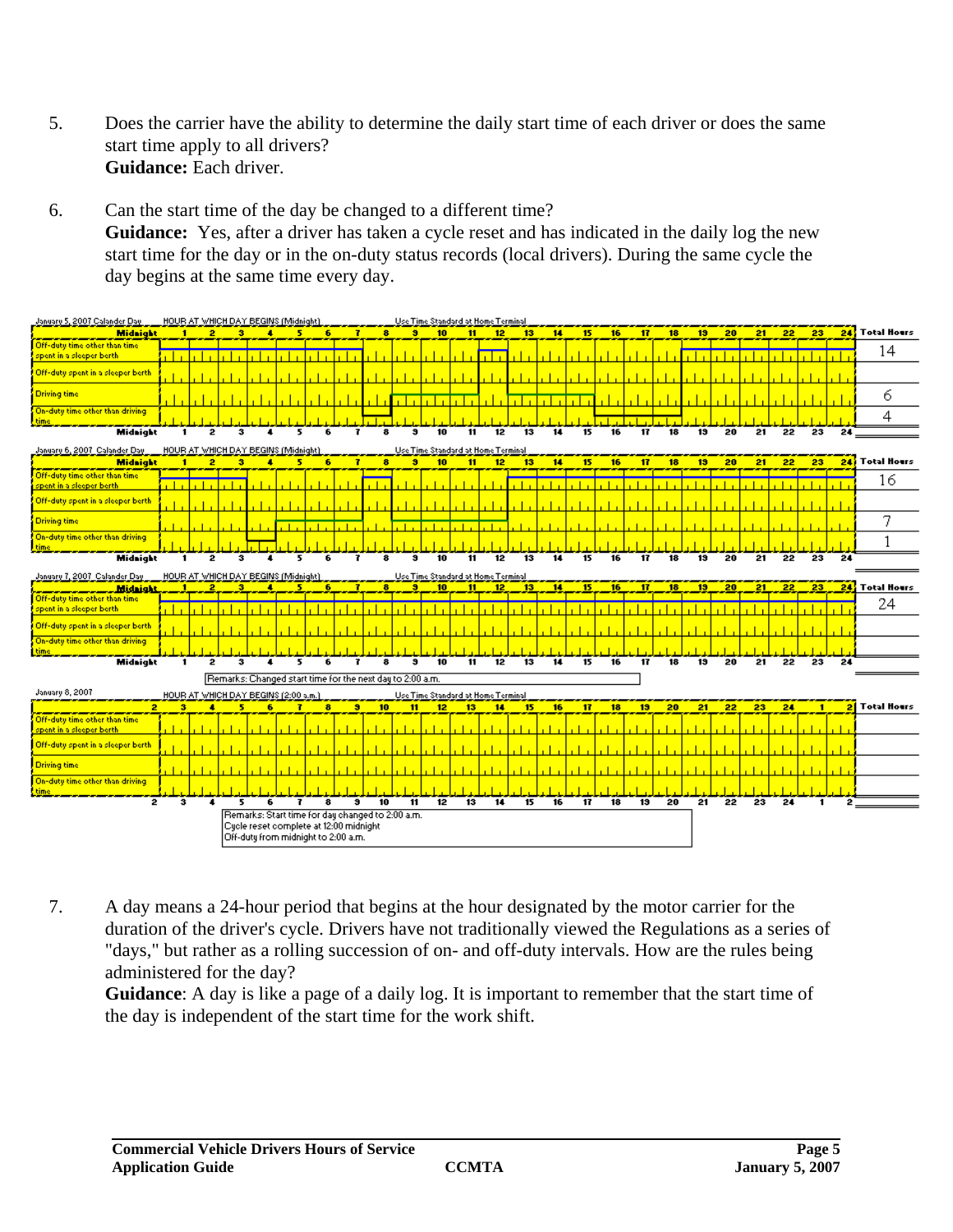

8. How does a motor carrier designate the shift starting time? **Guidance:** The motor carrier is only required to designate the start time for the day. The driver must indicate on the graph grid the change in duty status and the time at which the change occurred. The work shift starts after the driver has taken at least 8 consecutive hours off-duty and at the moment the driver performs any activity for the motor carrier. The work shift ends when the driver begins to take at least 8 consecutive hours off-duty.



# **Example 1:**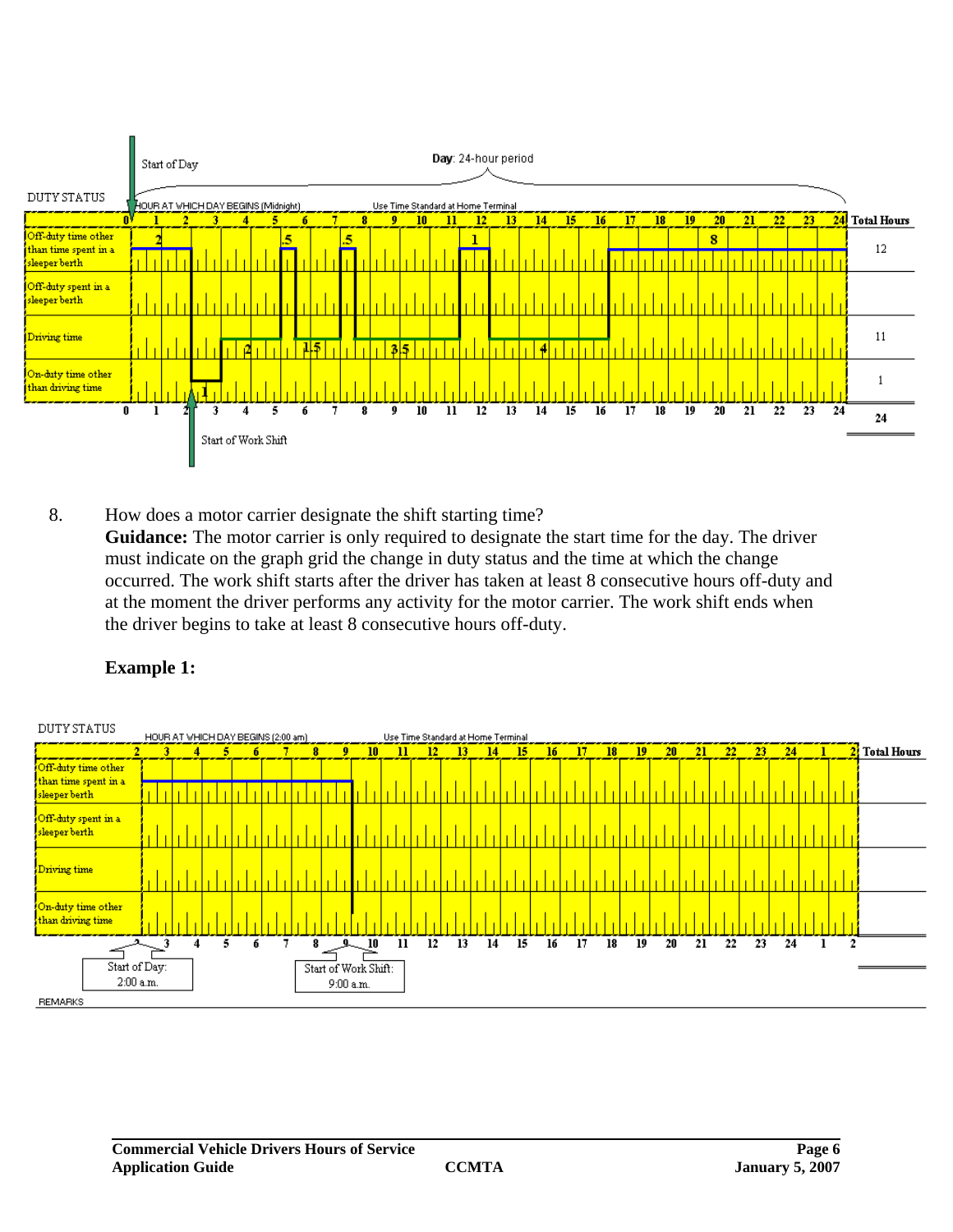#### **Commercial Vehicle Drivers Hours of Service Page 7 Page 7 Page 7 Application Guide CCMTA January 5, 2007**

Driver's Name:

Start time for the day: 2 a.m.

# **"driver"**

- 9. When is a person deemed to become a "driver" for the purpose of the Regulation. For example, an individual (a part-time driver) that spends 90% of the time performing other work for the motor carrier, such as warehouse work? **Guidance:** A driver is a person who has operated, operates or intends to operate a commercial vehicle and as such may have past, present and future obligations under the Regulations. For the purposes of Section 81 (2) (c), it is expected records be kept for 14 days prior to driving.
- 10. Do these Regulations apply to commercial vehicle activities on all roads, both public and private (e.g.: forestry roads)? **Guidance:** Yes.

# **"home terminal"**

- 11. Who designates the location of a driver's home terminal? **Guidance**: The motor carrier, as the employer, would determine where a driver ordinarily reports for work, including temporary work sites. These sites could include location such as the driver's residence or a shipper's facility, etc.
- 12. What is considered "temporary" with respect to the definition of "home terminal"? **Guidance:** A temporary work site is a location that lasts or is meant to last for a limited time provided it meets Section 81(2).

# **"off-duty time"**

13. What conditions must be met for a commercial vehicle driver to record meal and other routine stops made during a work shift as off-duty time?

Month: February 27 Year: 2007

# **Example 2:**

Date **Duty Status** Time Block from/to (every hour of the day must be accounted for) **Total hours** 24 hour day for each duty status Started  $@$  $\frac{1}{2.00}$  $9.00$ Finished  $@$ Time spent Off-duty  $7.00$ Off-duty: Driving Driving: On-duty not driving On-duty not driving: Cycle  $1|\overline{X}|$ Remarks: Total:  $C$ ycle  $2<sup>1</sup>$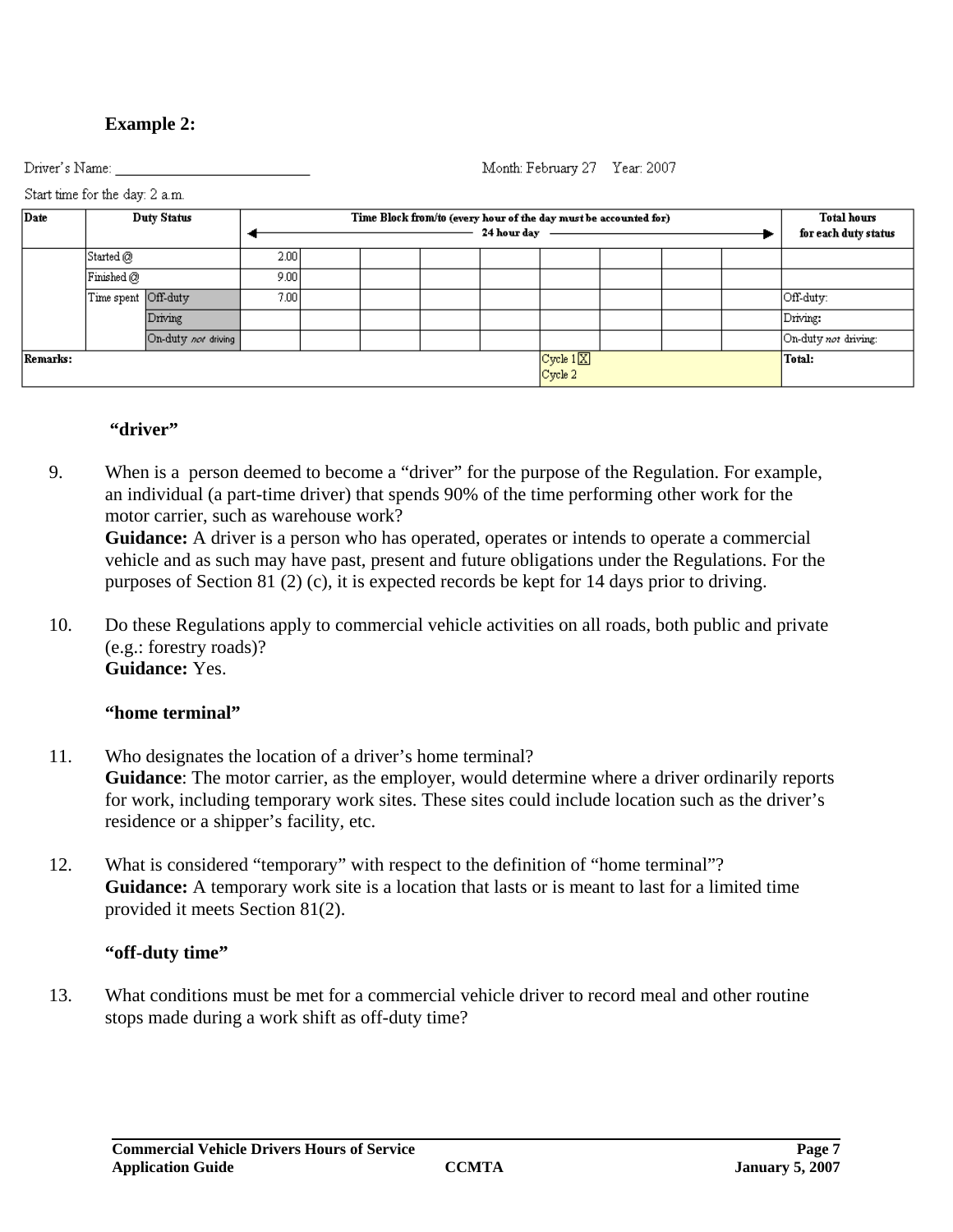Guidance: 1. The driver must have been completely relieved of all duty, responsibility and obligation for the care and custody of the vehicle, its accessories, and any passengers or cargo it may be carrying.

2. During the stop, and for the duration of the stop, the driver must be at liberty to pursue activities of his/her own choosing and to leave the premises where the vehicle is situated.

3. It should be noted the motor carrier is not required to provide a driver with a letter stating that they are authorized to record meal or work breaks as "off-duty".

- 14. Do telephone calls to or from the motor carrier or other short disruptions that momentarily interrupt a driver's off-duty period constitute a change of the driver's duty status? **Guidance:** These brief interruptions can be flagged. Telephone calls of this type will not be considered as interrupting the off-duty period.
- 15. If a driver is required by a motor carrier to carry a pager/beeper to receive notification to contact the motor carrier for a duty assignment, how should this time be recorded? **Guidance:** Off-duty. Waiting to be assigned work refers to a driver at home or at some other location or carrying a pager/beeper and waiting for a possible work assignment and is considered off-duty time.
- 16. May a sleeper berth be used for a period of less than 2 hours duration? **Guidance:** Yes. Periods of time spent in a sleeper berth of less than 2 hours but greater than 30 minutes may be used to satisfy the daily 10 hours off-duty requirement (other 2 hours). However, this time cannot be credited towards the periods of time that must be spent in the sleeper berth to satisfy the splitting of the daily off-duty time.
- 17. Can a driver book off-duty during any extensive period of waiting? Guidance: Yes. If the driver is in the sleeper berth or is relieved by the motor carrier from responsibility for the vehicle and load and allowed to pursue personal activities.
- 18. How should time spent in transit on a ferryboat be recorded? **Guidance:** As off-duty time if the driver is completely relieved from work and all responsibility to the motor carrier for which he/she drives. This relief must be consistent with existing regulations of the ferry operator and Canadian Coast Guard.
- 19. If a driver spends 8 consecutive hours resting in a stationary commercial vehicle will this be considered as satisfying the requirements for resetting the work shift? **Guidance**: No.

# **"On-duty time"**

20. On-duty time means the period that begins when the driver begins work or is required by the motor carrier to be available for work, except where the driver is waiting to be assigned to work. (e) of this definition, states "waiting for a commercial vehicle to be serviced, loaded, unloaded or dispatched" What is the difference between "waiting to be assigned to work" and "waiting to be dispatched"?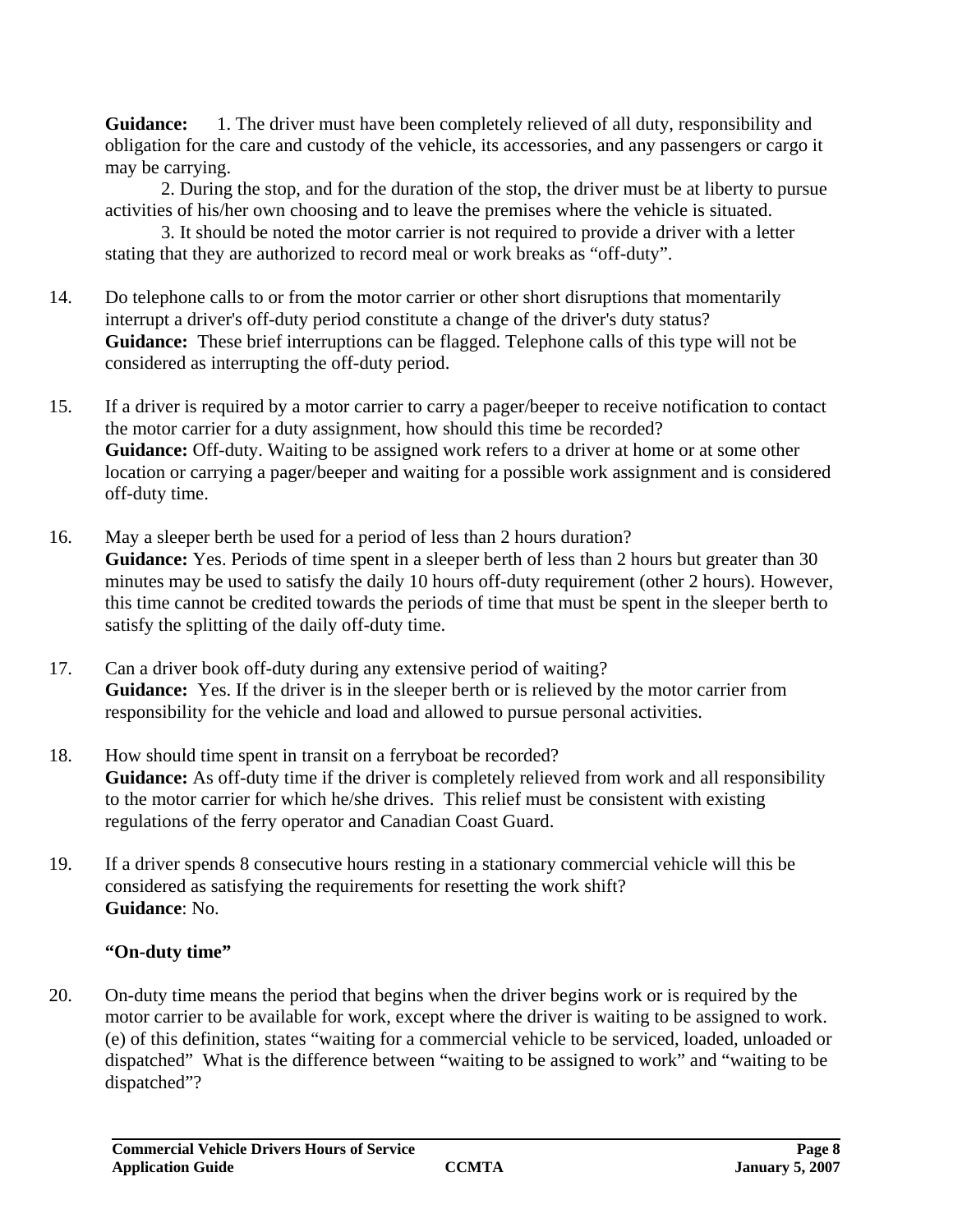**Guidance:** Waiting to be assigned work refers to a driver at home or at some other location or carrying a pager/beeper and waiting for a possible work assignment and is considered off-duty time. A driver waiting for a commercial vehicle to be dispatched would likely be at a carrier or shipper facility with the expectation of imminent dispatch and is considered to be on-duty time.

21. A company told all of its drivers that it would no longer pay for driving from the last stop to home and that this time should not be shown on the time cards. Is it a violation of the Regulations to operate a commercial vehicle from the last stop to home and not show that time on the time cards?

**Guidance:** Being paid is not relevant. Location of home terminal determines if the travel time is on-duty or off-duty. If the driver is returning to his home terminal the travel time is on-duty, driving; if the driver is traveling and using the vehicle as a personal conveyance (maximum 75 km per day), in most instances the time can be considered as off-duty. The driver must be in compliance with Section 2(1)(e).

22. How is a driver to record periods of less than 15 minutes. For example, if the stop is 8 minutes or less? If the stop is greater that 8 minutes, but less than 15 minutes, should the stop be shown as 15 minutes?

**Guidance:** If it is less than 15 minutes, it should be flagged and if it is greater than 15 minutes it must be recorded as on-duty, not driving. If the stop is greater than 8 minutes or more, the stop should be logged as 15 minutes. If the stop is less than 8 minutes, the driver needs only to flag the stop.



# **Example**: Compliant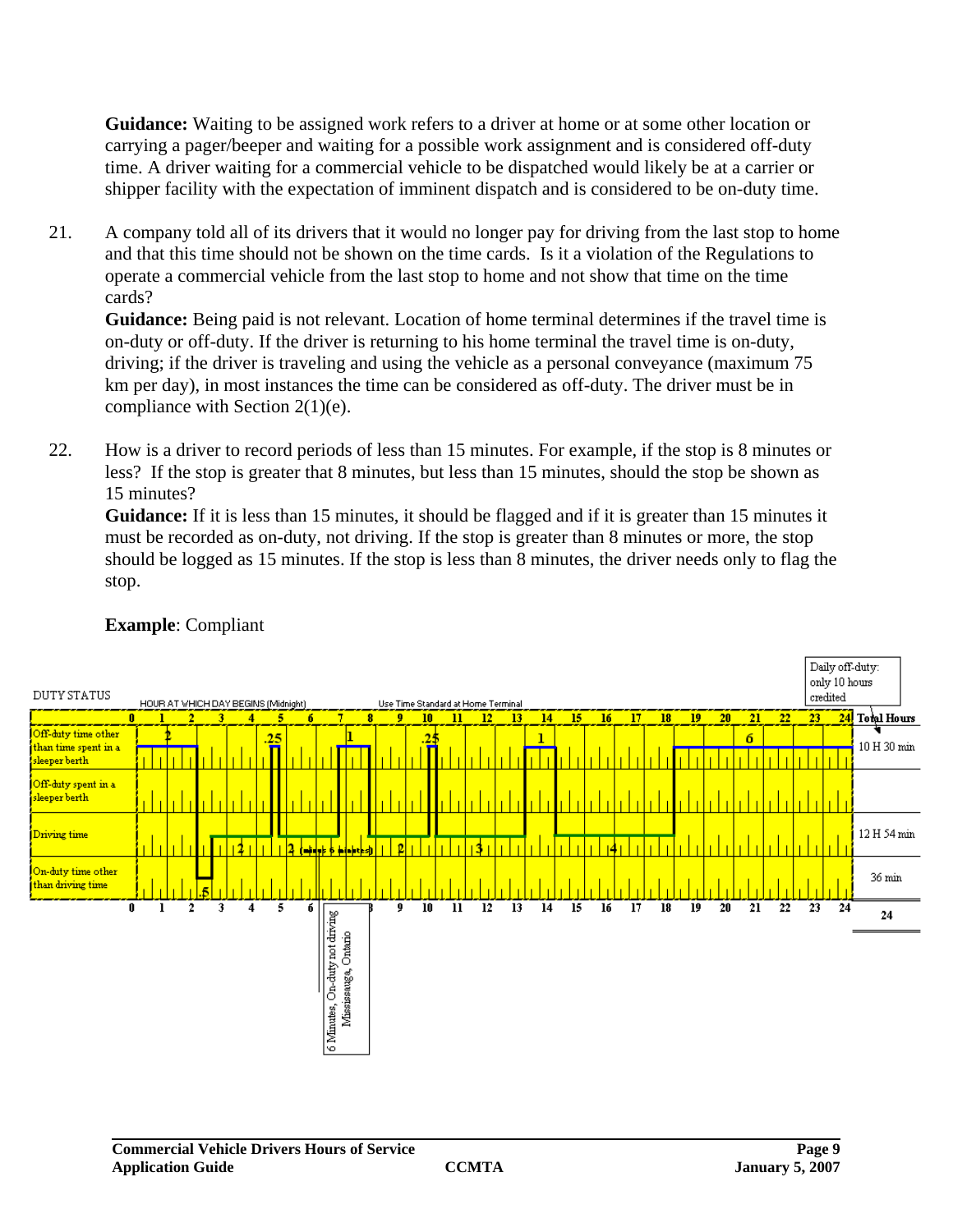- 23. How is the time logged for Customs inspections/clearance to be considered? Guidance: The driver is firstly required to record the inspection. It should be indicated as driving if the driver is not stopped for inspection (fast track), or on-duty, not driving for occasions in which he/she has to be cleared by Customs or Immigration.
- 24. A person is hired as a driver during the week and as a salesman on weekends for a firm considered a "motor carrier" where he was never hired to drive a commercial vehicle. Must the hours worked on weekends be considered on-duty time? **Guidance:** Yes. All work activity performed for a motor carrier is considered on-duty time.
- 25. If a person is attending a driver training school, how are the hours spent in class and practicing driving a commercial vehicle to be recorded? Guidance: The time spent in class is considered on-duty and the time during which the driver was at the controls of the commercial vehicle must be recorded as driving.
- 26. If a "driver trainer" occasionally drives a commercial vehicle, thereby becoming a "driver" (regardless of whether he/she is paid for driving), must the driver record all non-driving (training) time as on-duty (not driving)? **Guidance:** Yes.
- 27. A driver drives on highways during the week and jockeys commercial vehicles in the yard (private property) on weekends. How is the yard time to be recorded? **Guidance:** On-duty, driving.
- 28. How does compensation relate to on-duty time? **Guidance:** No relationship.
- 29. Must all work (e.g., sweeping floors, washing dishes, etc.) for a motor carrier be recorded as onduty time? **Guidance:** Yes.
- 30. What is the duty status of a passenger who is riding seated next to the driver and who will become a driver of a commercial vehicle? **Guidance:** On-duty (not driving) if the passenger does not take 8 consecutive hours off-duty prior to driving. Off-duty if the passenger complies with the provisions under Section 10.
- 31. Would drivers doing their own repair or maintenance work on a day off be required to log that time as on-duty, not driving? **Guidance:** Yes.
- 32. A driver is told by dispatch to report at 16:00. The driver shows up on time. However, once arrived at the terminal, the driver is told the load will not be ready for another 5 hours. Does this mean the driver is now off-duty until the load is ready, or is the waiting time considered as part of his or her 16 hour work shift? Can the driver now postpone reporting time to whenever the load is ready?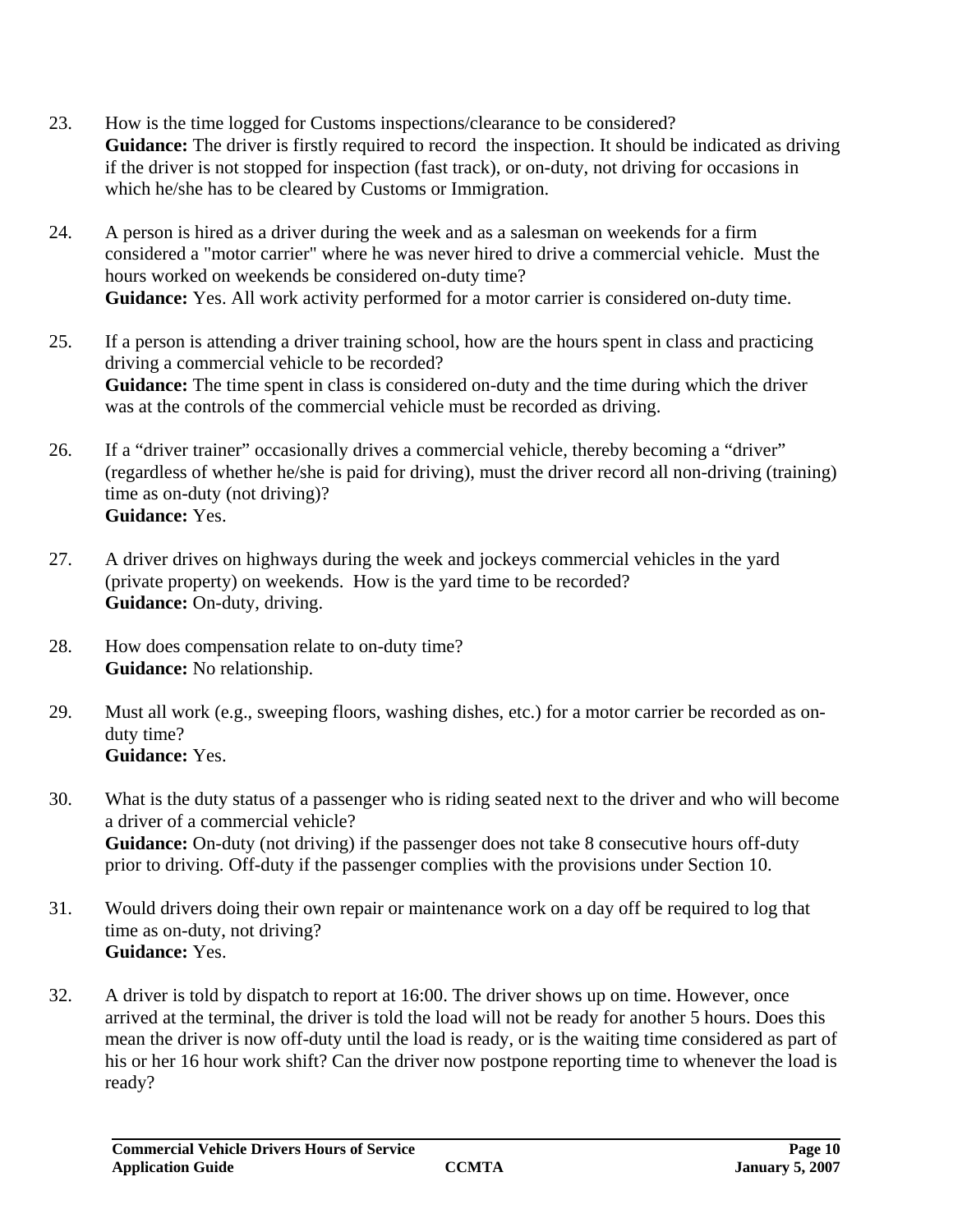**Guidance:** The driver's work shift has started and therefore, the waiting time will be considered as part of the 16 hours total elapsed time. If the motor carrier relieves the driver from responsibility and the driver can pursue an activity of his/her choosing, the time can be shown as off-duty.

- 33. Can it be taken that it is now permissible for a driver to earn compensation for some activity other than work performed for a motor carrier without logging that time on-duty? **Guidance:** Yes. If a driver performs work for a non-motor carrier, this time is not considered onduty; the driver must be in compliance with Section 4 and not be fatigued.
- 34. Does the work performed by a driver for a non motor carrier have to be recorded as on-duty? Is it acceptable then for a driver to work an eight hour shift at a factory on each of his days off from his motor carrier employer?

**Guidance:** No, work performed for a non motor carrier does not have to be recorded as on-duty. Yes, it is acceptable for a driver to work an eight hour shift at a factory on each of his days off from his motor carrier employer. (However, the motor carrier should be practicing good fatigue management and must never allow a driver to drive a commercial vehicle if a driver's faculties are impaired to a point where it is unsafe to drive or would jeopardize or likely to jeopardize the safety or health of any person, including themselves.)

35. If a driver was not compensated for a particular activity, would he or she still be required to log a particular activity on-duty?

**Guidance:** Yes. The following illustration shows how a driver, in this case an owner-operator, is required to show in the daily time spent over the weekend, performing maintenance activities on his/her commercial vehicle.



Sunday, February 25, 2007

36. Can time spent in sleeping facilities being transported as cargo (e.g., boats, campers, travel trailers) be recorded as sleeper berth time?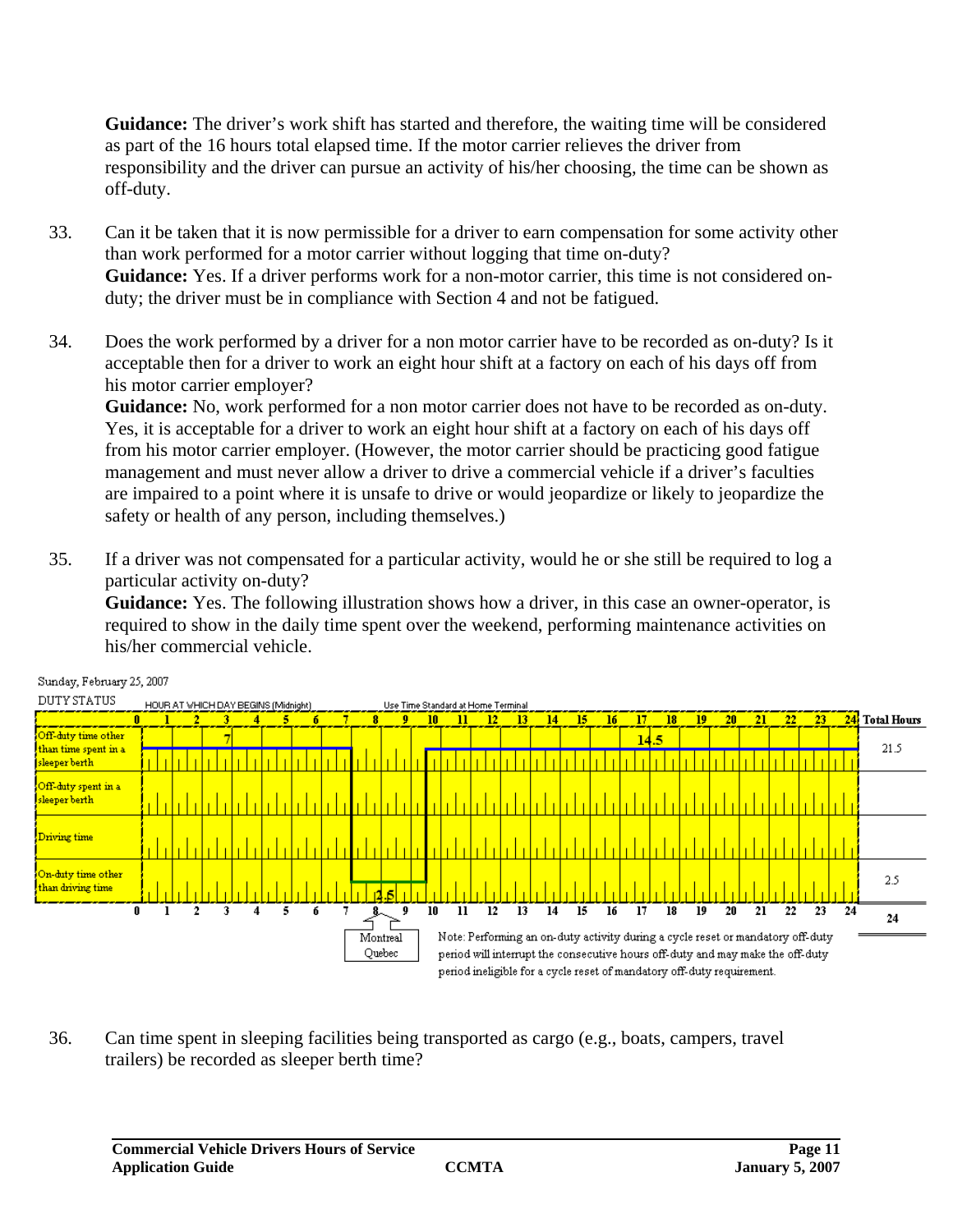**Guidance:** No. The sleeping facilities would not qualify as a sleeper berth as defined in Section 1 of the Regulations. Also, Sections 18 and 19 are specific to the type of commercial vehicle and the terms on which the rules are applied. Reference: Section 18(1)c), Section 1 definition of "sleeper berth" and Schedule 1.

37. If a bus is not equipped with a sleeper berth, can the driver stretch out on the back seat to rest/sleep and claim sleeper berth time? **Guidance:** No.

# **APPLICATION (Section 2)**

- 38. Is there a maximum amount of time that a driver can use a commercial vehicle for personal use? Guidance: No. There is no limitation on the amount of time, only on the distance traveled (75) km).
- 39. Are emergency vehicles exempt? **Guidance:** Yes.
- 40. Are drivers utilizing a commercial vehicle responding to emergency situations such as winter storms, hurricane or tornado damage, flooding, etc., exempt? **Guidance:** Yes. Drivers utilizing a commercial vehicle, responding to provide relief in case of a public welfare emergency are exempt. It may be prudent to document the circumstances and the reason for exercising the emergency exemption as one may be required to produce this information to an inspector during a facility audit or investigation.
- 41. Are tow trucks considered to be emergency vehicles? **Guidance:** No. A tow truck is not defined as an emergency vehicle.
- 42. If a driver is permitted to use a commercial vehicle for personal reasons, how must the driving time be recorded? **Guidance:** Off-duty provided in compliance with Section 2(1)(e).
- 43. If a driver uses a commercial vehicle as a personal vehicle for the week end, how must the driving time be recorded? **Guidance:** Off-duty provided in compliance with Section 2(1)(e).
- 44. The expression "commercial vehicle when driven for personal use" excludes use, by the driver, of the vehicle in the course of business as a motor carrier.

Must personal use time still be within the prescribed daily or weekly limits? **Guidance:** No. A commercial vehicle may be used for personal use for a maximum of 75 km within a day.

45. Is the 75 km distance measured by the actual distance traveled or by a radius distance? **Guidance:** Actual distance traveled.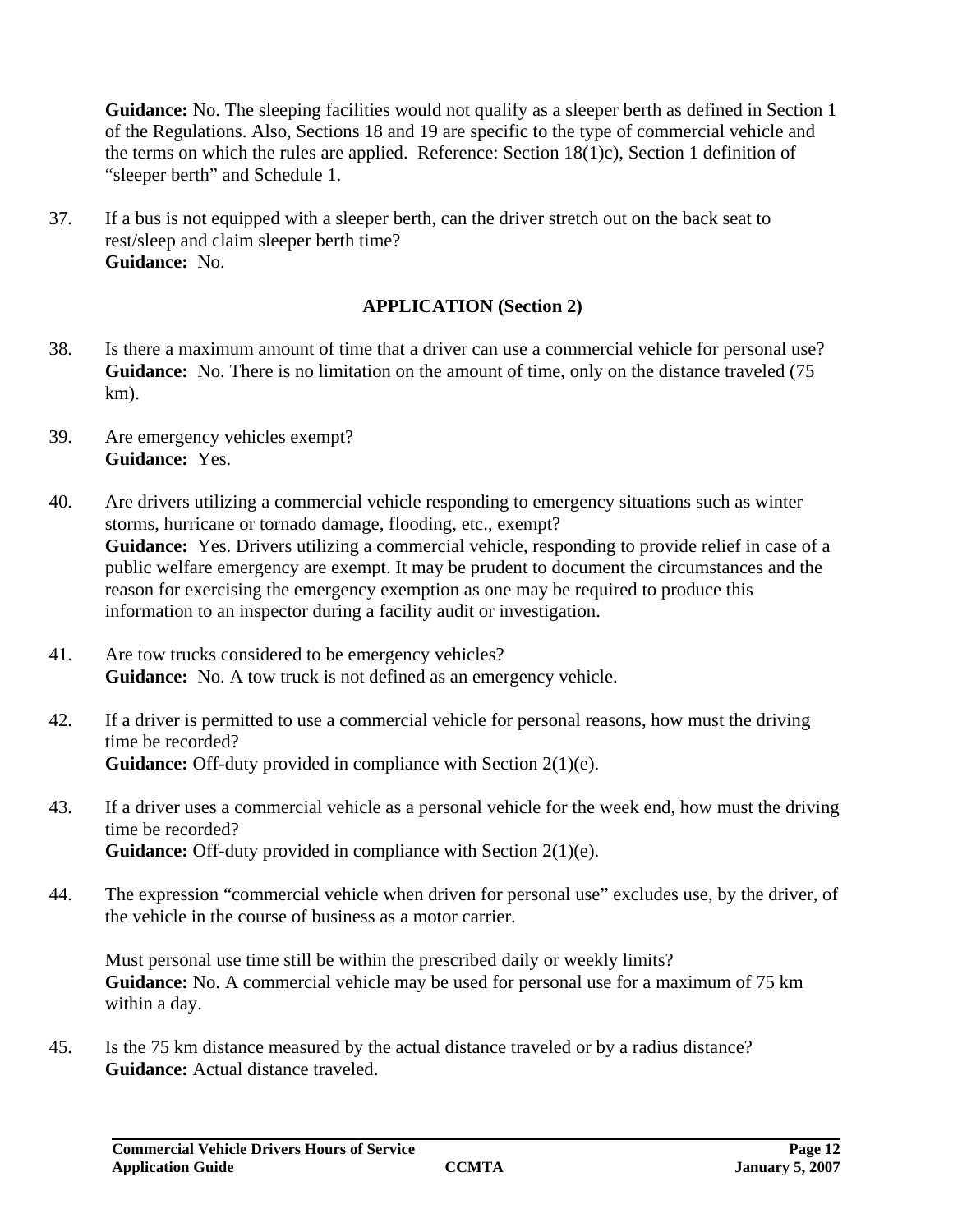46. While a driver is using the commercial vehicle for personal use, is there a requirement for the driver to log fueling, location stop, etc? **Guidance:** Yes, fueling is on-duty.

#### **RESPONSIBILITIES OF MOTOR CARRIERS, SHIPPERS, CONSIGNEES AND DRIVERS (Section 4)**

47. **Guidance:** This Section encourages the responsibility for due-diligence. It is not 'just in time' at all costs.

A shipper or carrier, in their opinion, must refuse to let a driver drive if they deem the driver to be under the influence, etc. This Section also protects the driver who has made the decision not to drive, due to fatigue.

- 48. If a motor carrier, shipper, consignee or other person notices that the driver's faculties are impaired to the point where it is unsafe for the driver to drive, (by alcohol, drugs, health or unknown causes - the cause is not important) must the driver be prohibited from driving? **Guidance:** Yes.
- 49. What are the responsibilities of shippers, consignees, and other persons (user of service)? **Guidance:** Shippers, consignees and other persons are responsible to ensure compliance with the Regulations through due diligence and not knowingly allow a motor carrier or driver to break the law.

# **TRAVELING AS A PASSENGER – OFF-DUTY TIME (Section 10)**

- 50. If a person, under the direction of a motor carrier, is traveling as a passenger in a car, train, aircraft or boat (not a commercial vehicle) allowed to record this time as off-duty? **Guidance:** Yes, provided the driver takes eight consecutive hours off-duty upon reaching destination and prior to driving a commercial vehicle.
- 51. Can a co-driver (who is deemed to be a team driver) sleep in the passenger seat, while the vehicle is being operated, and claim off-duty? **Guidance:** No.

# **SCHEDULING – DRIVING SOUTH OF LATITUDE 60º N (Sections 11 - 19 and 24 - 29)**

# *Daily Driving and On-duty Time* **(Section 12)**

52. What are the rules for the day? **Guidance:** See illustrations below.

No driver shall drive after he/she has accumulated:

 $13*$  hours of driving time in a day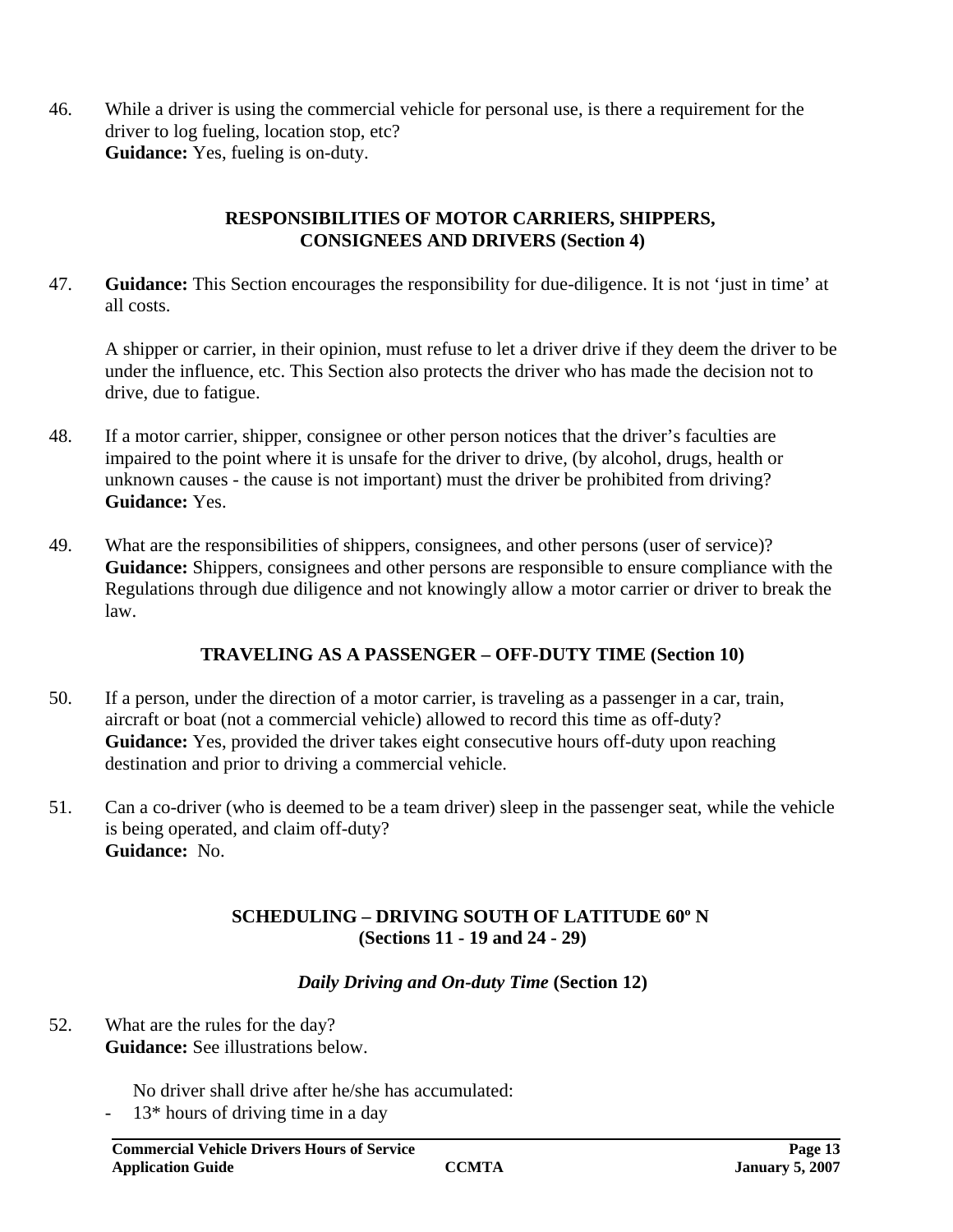- 14\* hours of on-duty time in a day
	- \* Exception for "Deferral of Daily Off-duty Time"

Off-duty requirements:

- minimum of 10 hours off-duty must be taken throughout the day
- only off-duty periods of 30 minutes or more can be included in the 10 hours off-duty requirement. Reference: Section 14.
- take at least 2 hours off-duty time that does not form part of a period of 8 consecutive hours (Note: not necessary to have 8 consecutive hours in a day)

# **Example 1: Compliant**



2 hours of off-duty time that does not form part of the required period of 8 consecutive hours of off-duty time.



# **Example 2: Compliant**

2 hours of off-duty time that does not form part of the required period of 8 consecutive hours of off-duty time.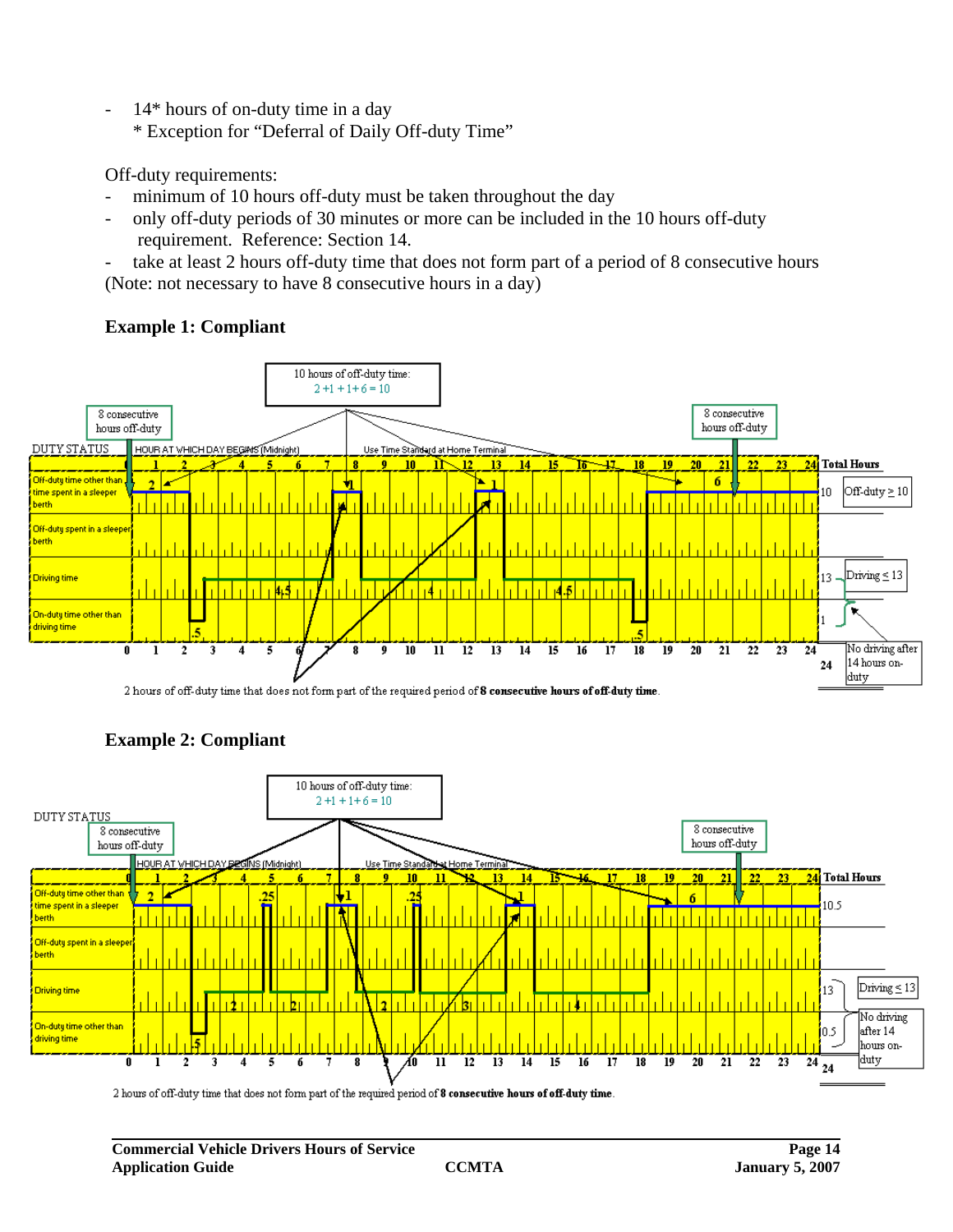#### **Example 3: Compliant**

#### **Daily Requirements - Off-duty**

- Step 1: Daily off-duty time must total at least 10 hours (consisting of off-duty periods  $\geq 30$ ) minutes)  $(2+1+7=10)$
- Step 2: Daily off-duty time must include 2 hours that do not form part of an 8 consecutive hour off-duty period required by Section 14(3).



\* Note: In this case, 1 hour of the 9 consecutive hours can be used to satisfy the requirement to take 2 other hours off-duty during the day that do not form part of an 8 consecutive hours off-duty period required by Section 14(3).



#### **Example 4: Violation**

\*Violation: Less than 2 hours (1.75) of off-duty time that does not form part of the required period of 8 consecutive hours of off-duty time.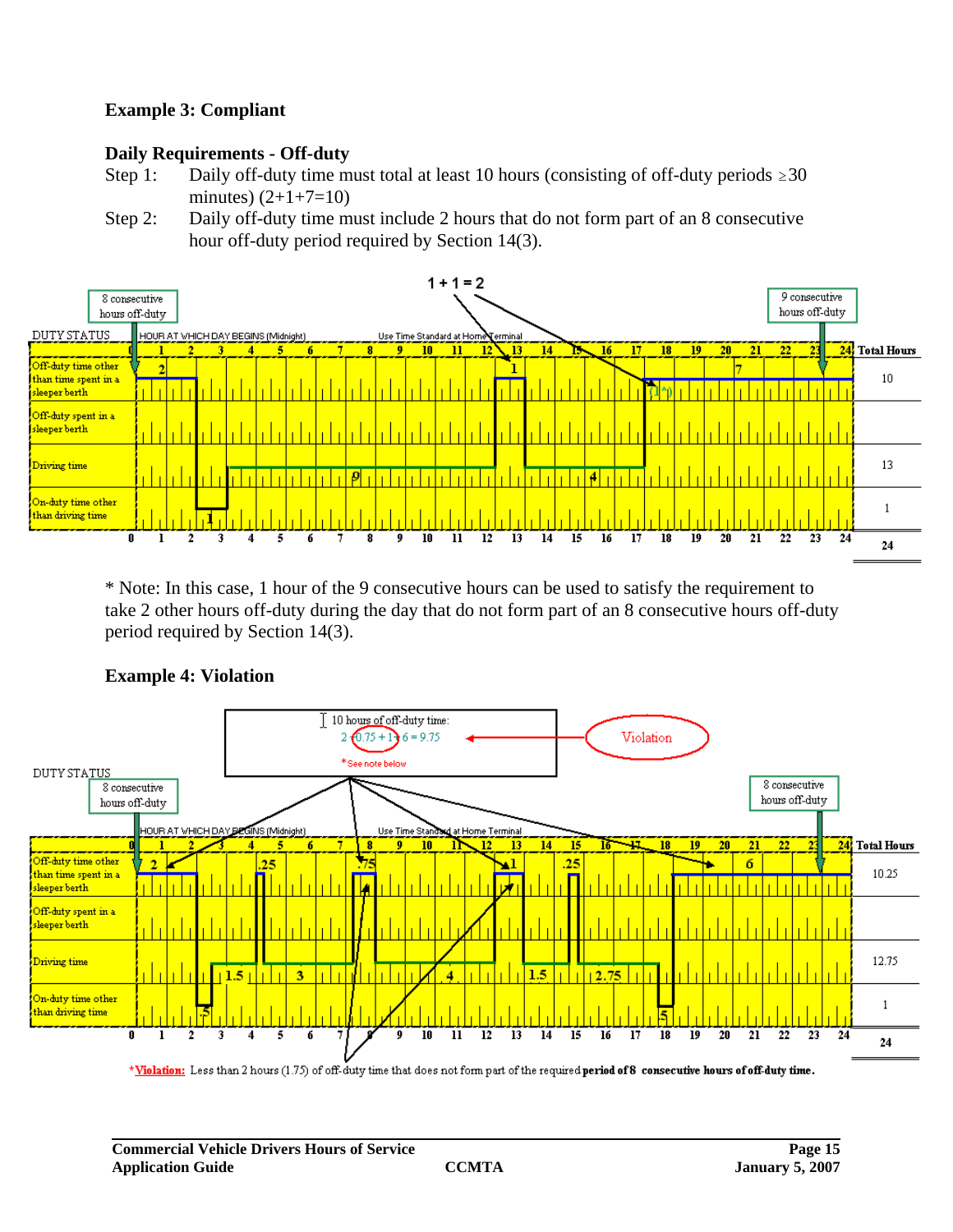#### **Example 5. Compliant**







\*Violation: Less than 2 hours (one only) of off-duty time that does not form part of the required period of 8 consecutive hours of off-duty time.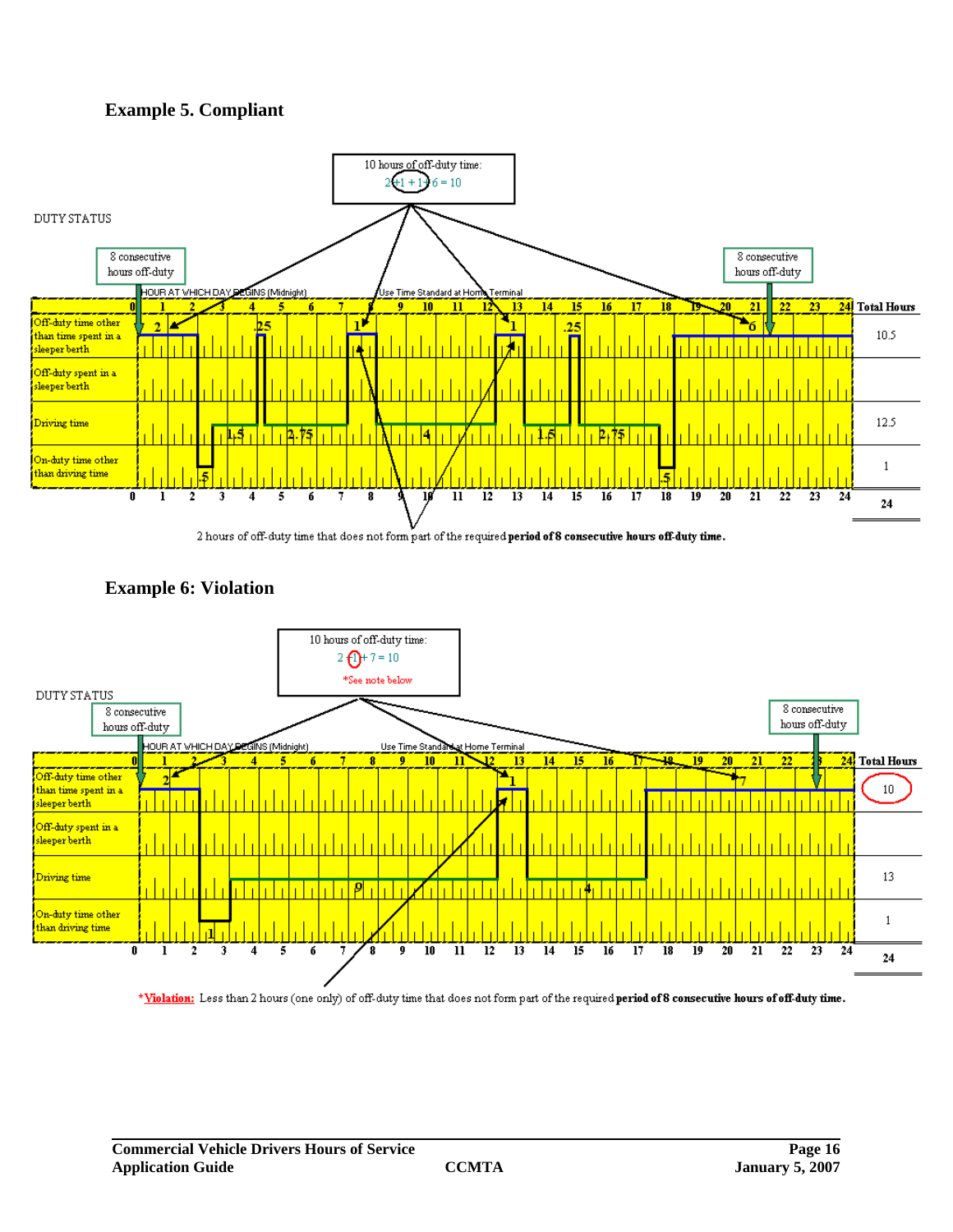#### *Mandatory Off-duty Time* **(Section 13)**

- 53. What is meant by the term "work shift" and what is the maximum length of time of a work shift? **Guidance:** Work shift means the elapsed time between two off-duty periods of at least 8 consecutive hours. Every off-duty period consisting of 8 consecutive hours or more resets the work shift. The length of a work shift is determined by counting the time spent in all duty statuses from the time you reported for work following an off-duty period of 8 consecutive hours or more to the time you are released from work and take another off-duty period of 8 consecutive hours or more. Reference: Section 13.
- 54. What conditions are imposed in the 16 hour work shift? **Guidance:** No driver shall drive from the beginning of the work shift after accumulating:
	- 13 hours of driving time
	- 14 hours of on-duty time
	- 16 hours of elapsed time from start of the work shift.

A driver may drive if he/she takes at least 8 consecutive hours of off-duty time and obeys the rules for daily driving (for example, 13 hours of driving time by day).



#### **Example 1**: **Compliant**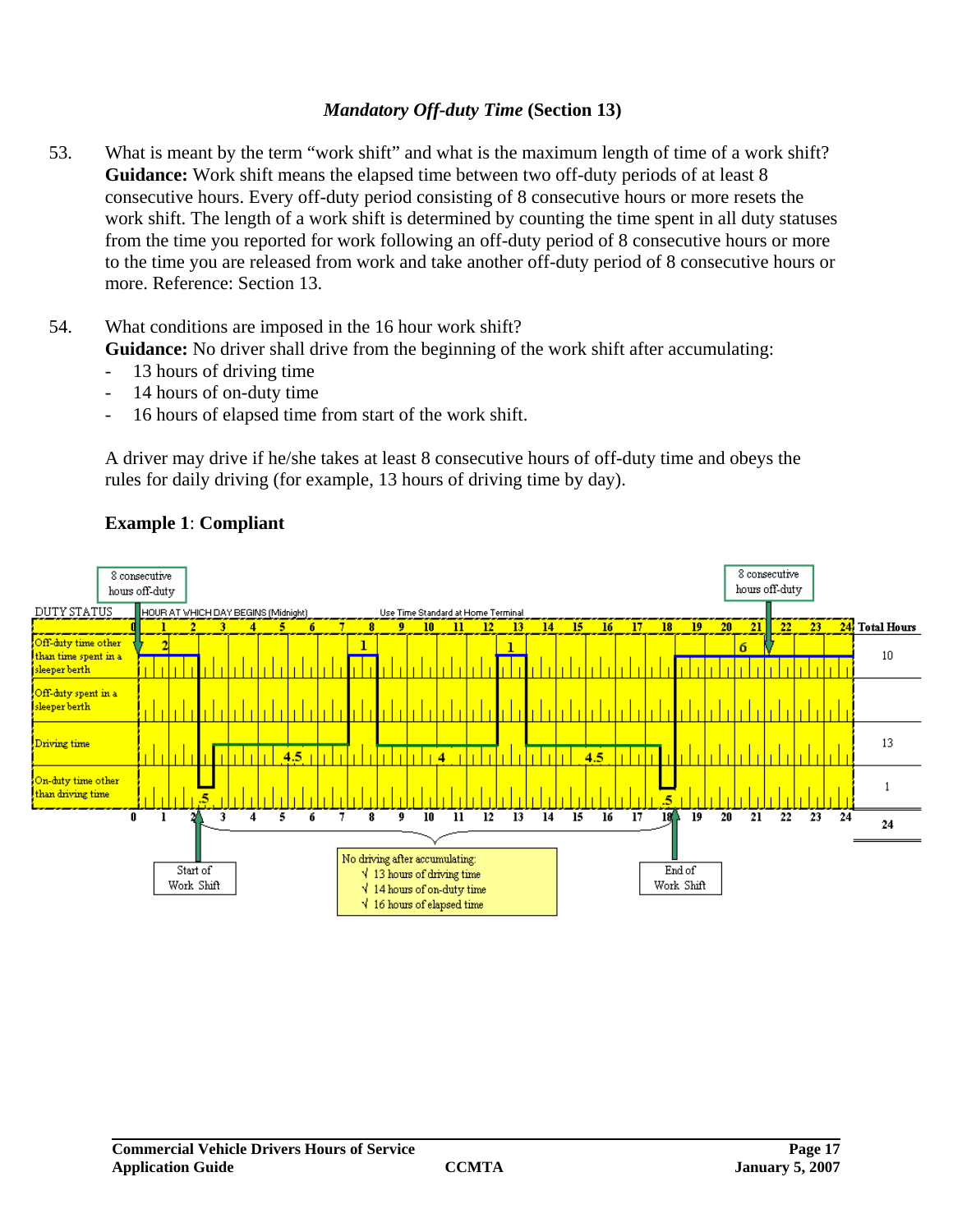# **Example 2**: **Violation**



Violation: Driving after: 14 hours of on-duty time and 16 hours of elapsed time.





period of 8 consecutive hours off-duty

required period of 8 consecutive hours off-duty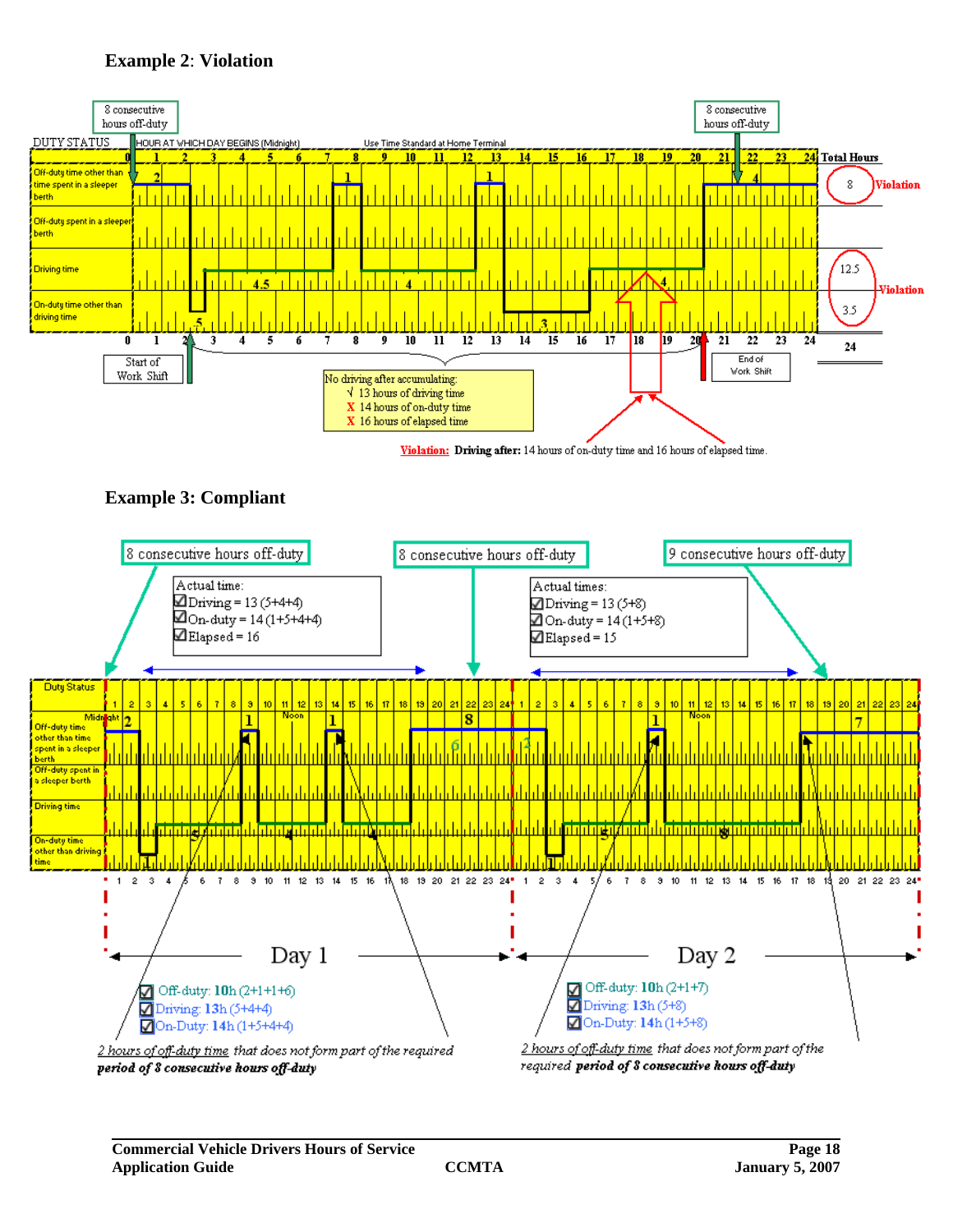# **Example 4: Violation**

#### **Requirements for the Work Shift**



55. There are different opinions expressed about what a driver is required (or not required) to do upon reaching 14 hours on-duty or 16 hours have elapsed since going on-duty. A driver who reaches one of these limits must go off-duty for 10 hours in the day.

**Guidance:** Not in all cases; drivers may be allowed to work providing they comply with the daily 10 hours off-duty requirement. Drivers must ensure that in addition to the rules for the work shift, they satisfy the requirements for the day. Illustrations.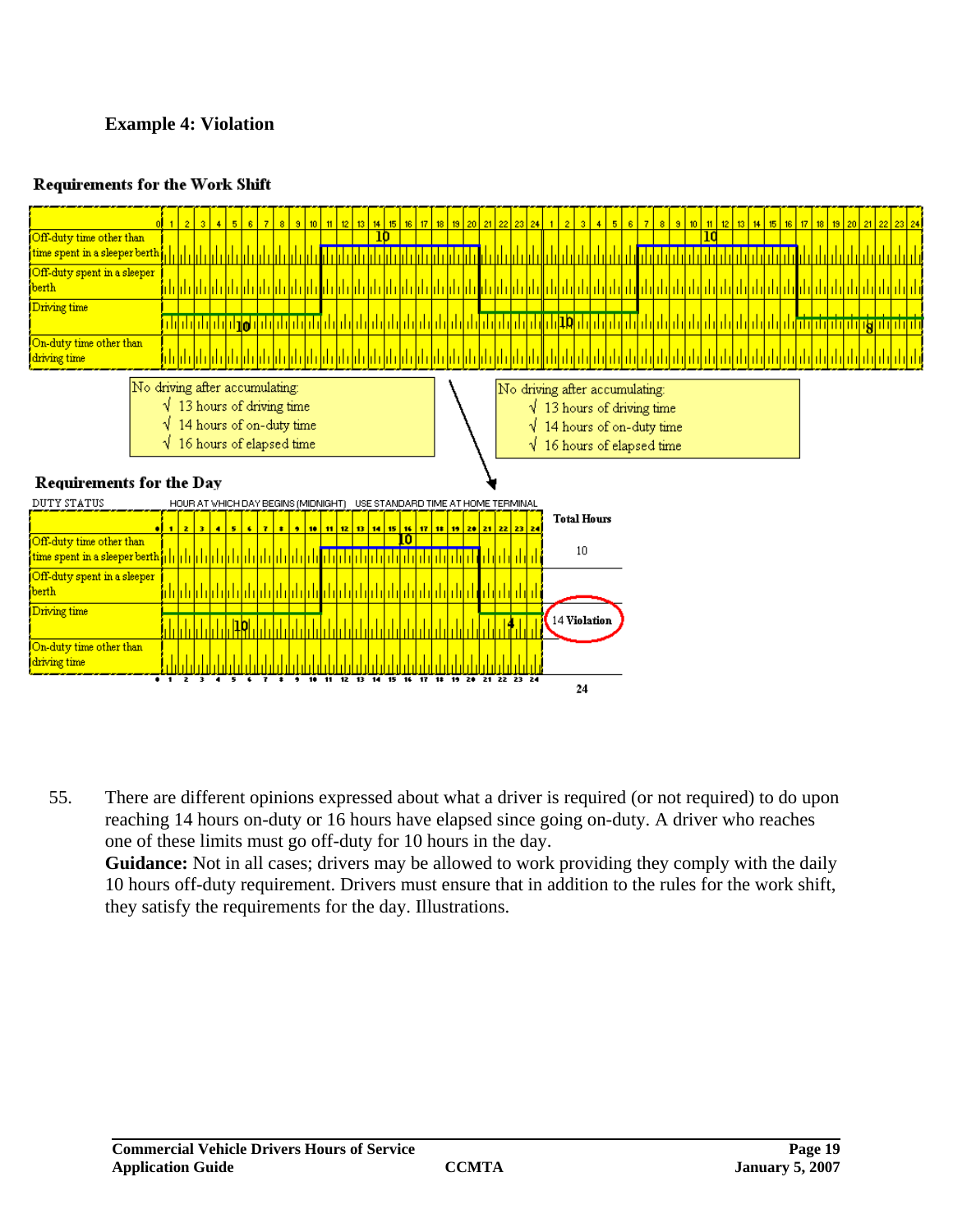# **Example 1: Compliant**



# **Example 2: Compliant**

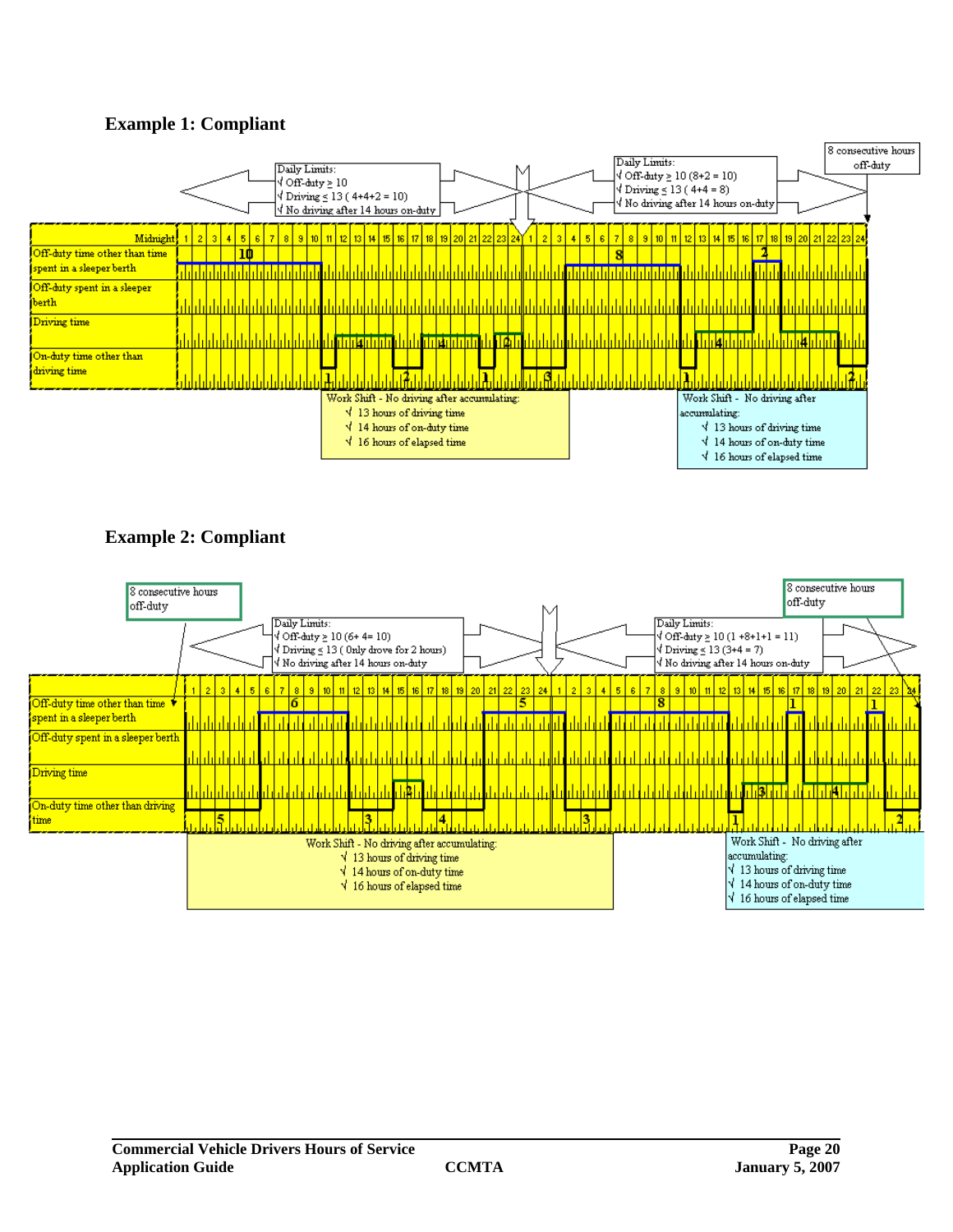- 56. Can a driver reduce the 8 consecutive hours when off-duty time is required to be taken? **Guidance:** No.
- 57. A driver can drive for 13 consecutive hours following 8 consecutive hours off-duty. Can the driver also drive for 13 consecutive hours following 8 hours off-duty taken in 2 sleeper berth periods that have been separated by driving? **Guidance:** No.
- 58. Can the 8 consecutive off-duty hours be comprised of a combination of off-duty time and time spent in the sleeper birth? **Guidance:** Yes, provided the time is continuous.
- 59. How is the "work shift" applied to short haul driving operations. If a driver drives for an hour to haul a load of aggregate to a site, then takes a two hour break to unload, then drives back to the plant for another hour, then takes another break to load again, and so forth, how do the Regulations affect that driver?

**Guidance:** The rules for the work shift are the same for short and long haul operations. When a driver has reported for work, after having taken at least 8 consecutive hours off-duty, he/she must ensure he/she does not drive a commercial vehicle after 16 hours has elapsed. Also, after accumulating 13 hours driving and 14 hours on-duty, the driver must ensure he/she is in compliance with the rules for the day.

# **Daily-Off-duty Time (Section 14)**

60. What is the purpose of Section 14(3)? Does it mean that team driver must take 10 hours off in a day?

**Guidance:** Section 14(3) is intended to ensure a driver does not use an 8 consecutive off-duty period to satisfy two requirements, i.e.: if the 8 hours is used to reset the work shift, you can not use any of the 8 for the other 2 hours required to satisfy the 10 hour daily off-duty requirement. A driver must take 10 hours off-duty every day and the total amount of off-duty time taken by a driver in a day shall include at least 2 hours of off-duty time that does not form part of a period of 8 consecutive hours of off-duty time required by Section 13.

**Example 1**: Violation: In this example, the driver is attempting to use the 8 consecutive hours of off-duty time (core rest period) to satisfy two requirements: resetting the work shift and satisfying the other two hours required to be taken each day to satisfy the 10 hour daily off-duty requirement.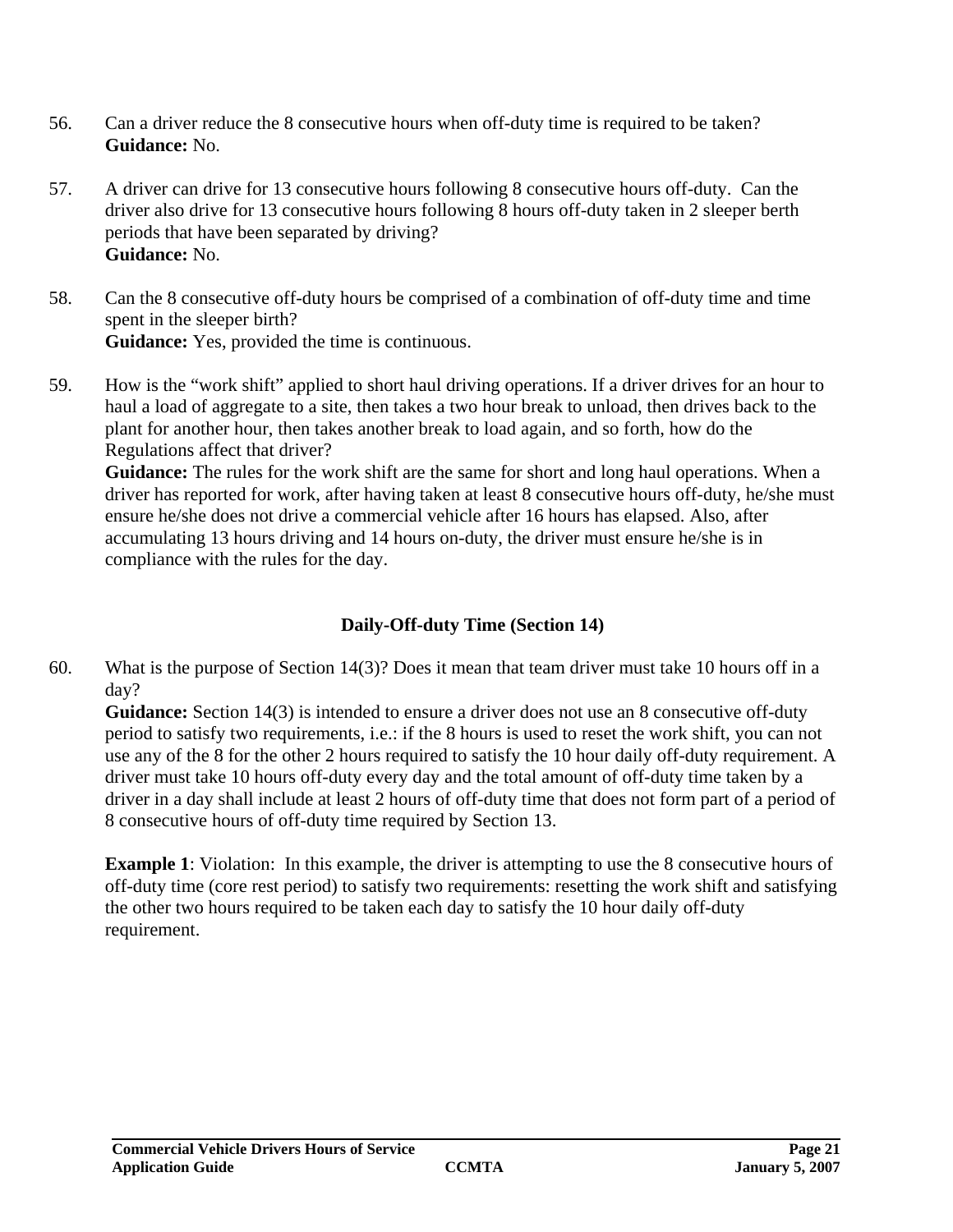

Violation: Off-duty time in a day does not include at least 2 hours that do not form part of a period of 8 consecutive hours off-duty time required by subsection 14(3). Requirement was introduced to make sure that sufficient opportunity was provided to obtain recuperative sleep and to reduce phase advancing. This eliminated the possibility of using two hours of core rest period consisiting of only 8 consecutive hours to satisfy two requirements; work shift reset and daily off-duty requirements.

# **Example 2: Violation**



Violation: off-duty time in a day does not include at least 2 hours that do not form part of a period of 8 consecutive hours of off-duty time required by Section 14(3).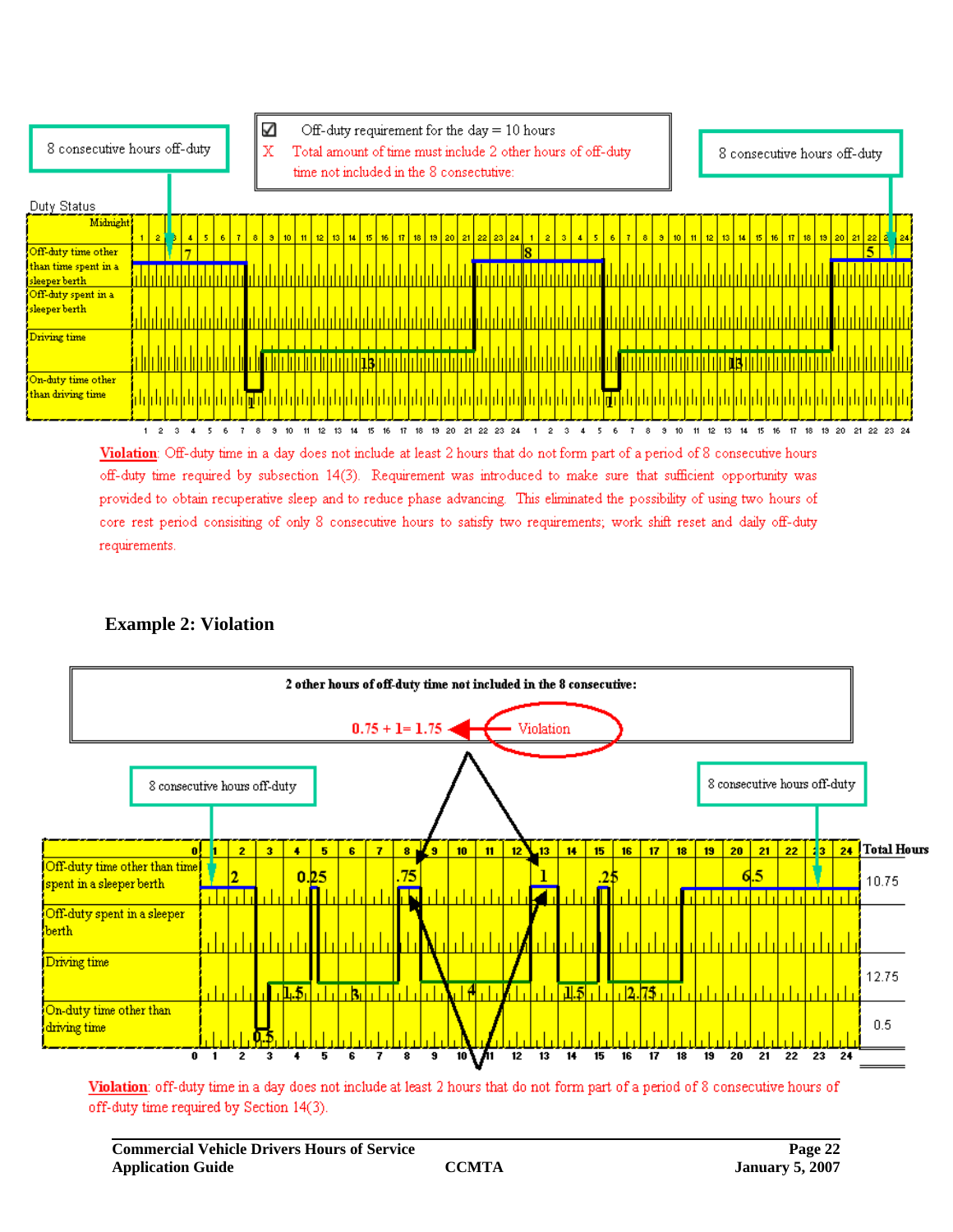# **Example 3: Violation**



#### **Rules for the Day - Team**

61. If a person only took 9 hours off-duty but did not drive a commercial vehicle during the previous day, however, today, he is driving a commercial vehicle, would the driver be in violation for failing to take 10 hours off-duty the day before? **Guidance**: Yes.

# *Deferral of Daily Off-duty Time* **(Section 16)**

- 62. Would the driver be eligible for the "deferral of off-duty time" provision, if the driver exceeded 13 hours of driving in the immediately preceding on-duty period? **Guidance:** No, the driver having exceeded the driving limitation is in violation of Sections 12(1) or 13(1). The driver would be declared out-of-service by an inspector and would be required to take a minimum of 10 consecutive hours off-duty. Reference: Section 91(3)(b).
- 63. Can the driving time be extended to 15 hours and on-duty time to 16 hours *into the* work shift? **Guidance:** No. The rules for the work shift continue to apply and can not be modified.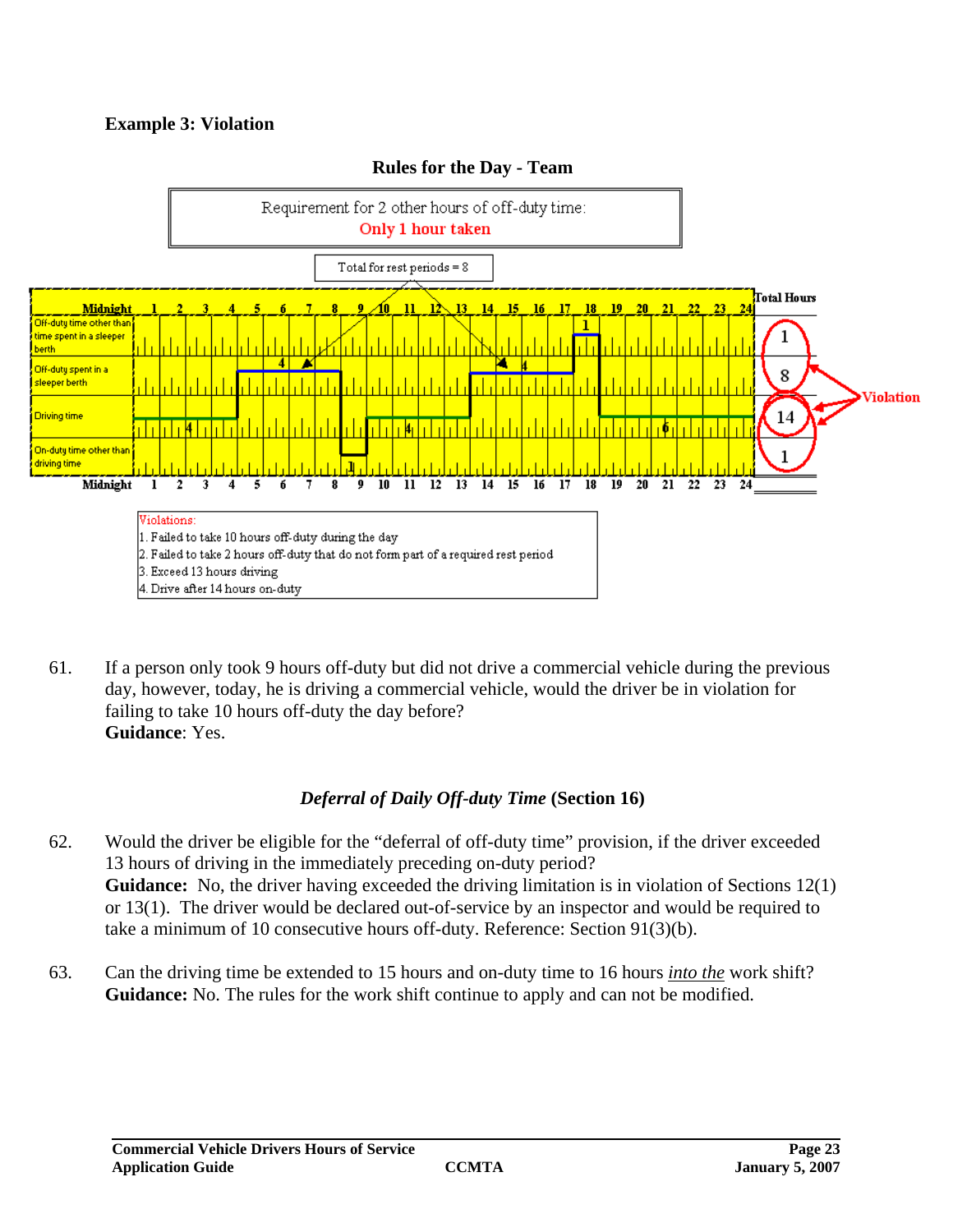

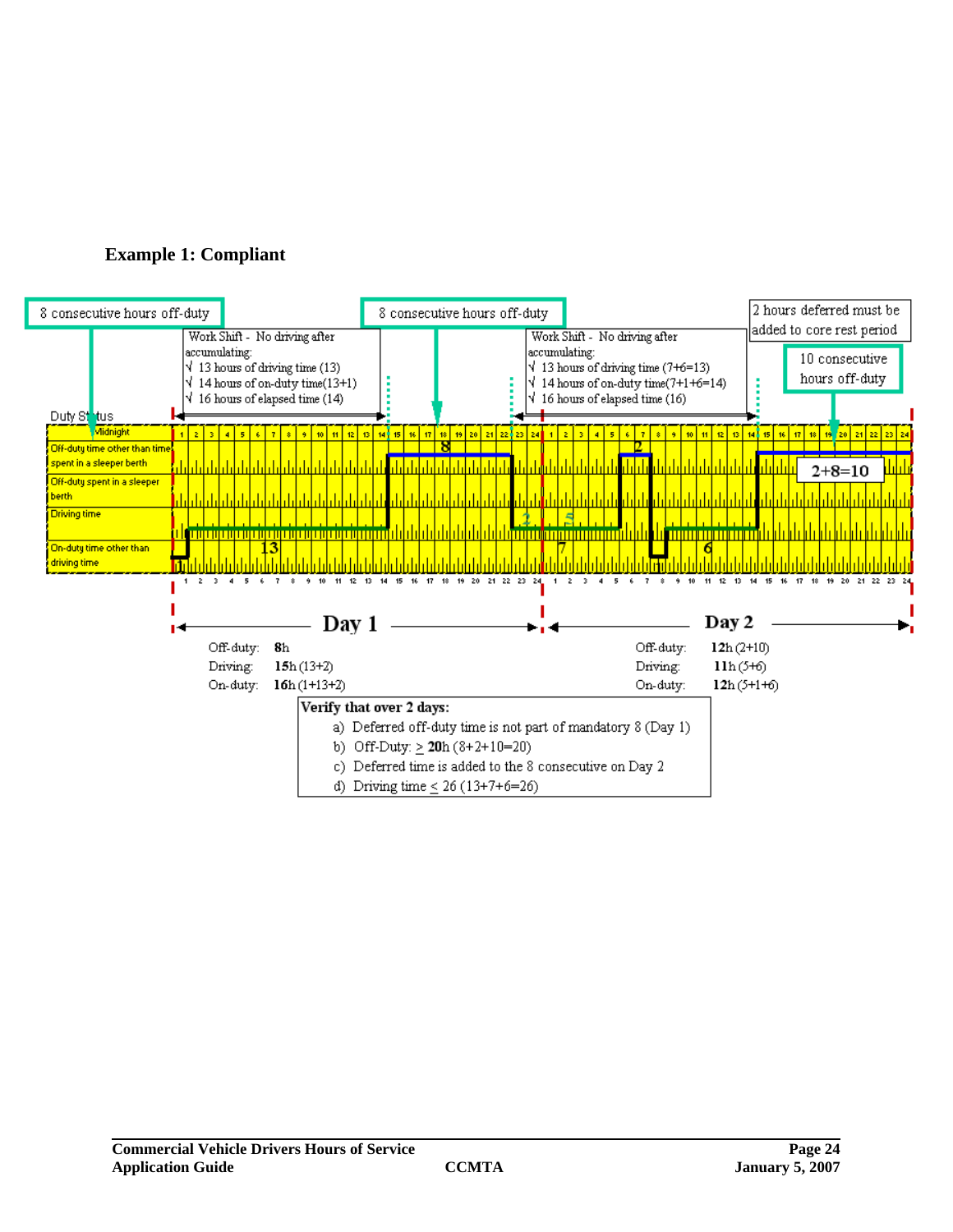



Note: To exercise the deferral option, the 8 consecutive hours must be completed in the first day.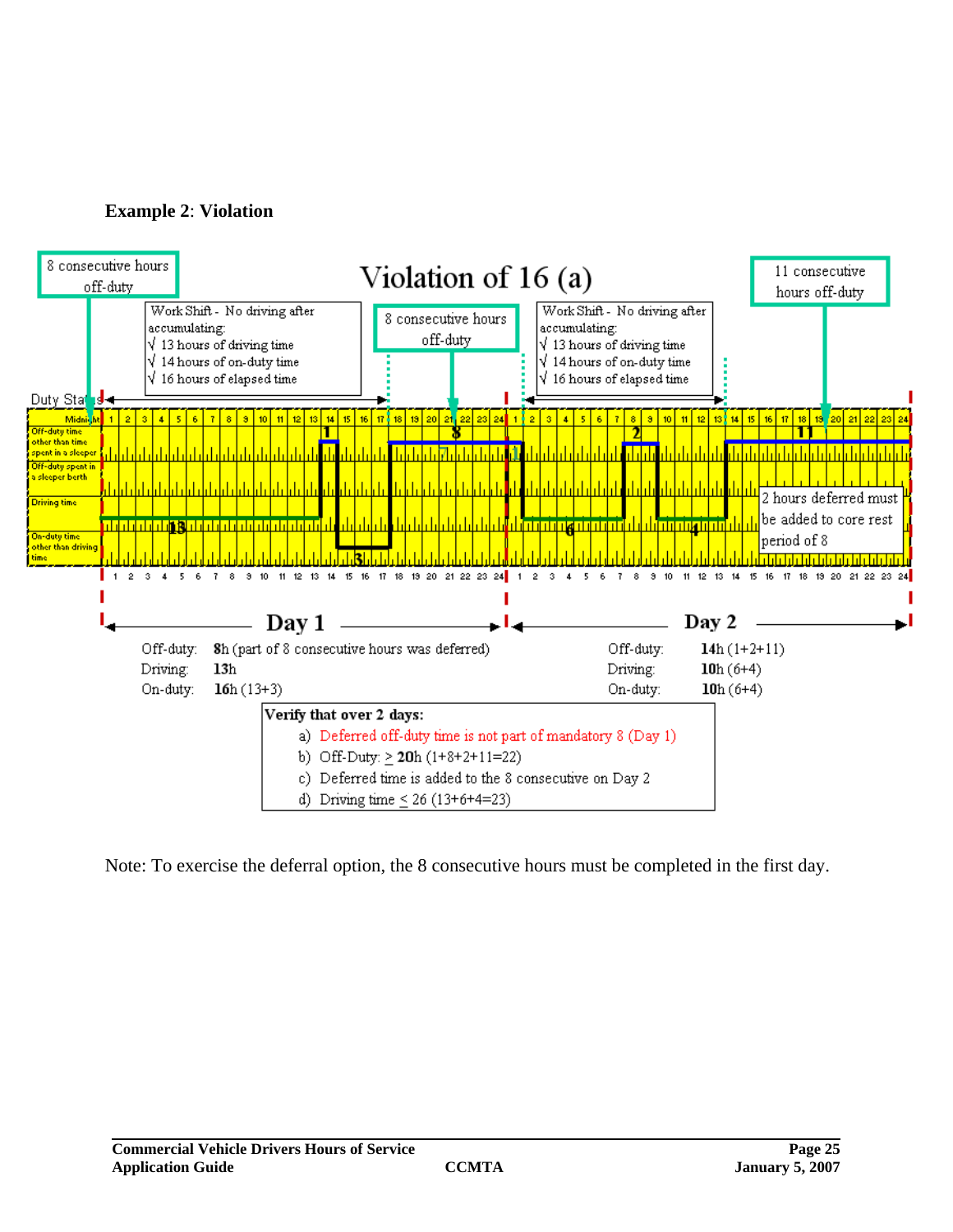

64. Is there a limit as to how often a driver can take the deferral of daily off-duty time? **Guidance:** Yes, every second day. **Example: Compliant**

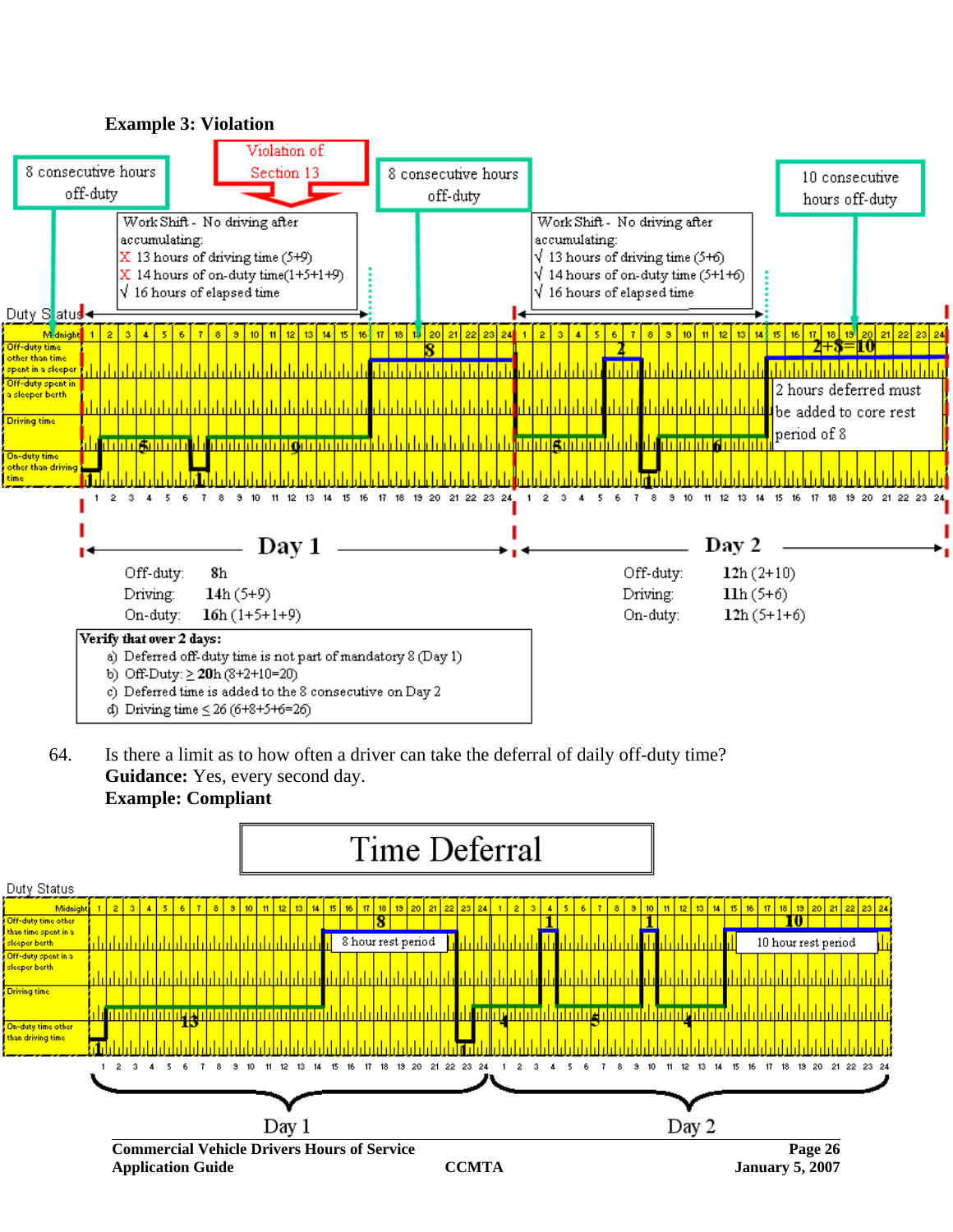65. When is a driver utilizing the deferral of off-duty time required to take the deferred time off? **Guidance:** During day 2; as well, the deferred time must be added to the required 8 consecutive hours of off-duty time. The off-duty time deferral is added to the 8 consecutive hours of off-duty time taken in the second day.

# **Example: Compliant**



- a) Deferred off-duty time is not part of mandatory 8 (Day 1)
- b) Off-Duty:  $> 20h(8+1+1+10=20)$
- c) Deferred time is added to the 8 consecutive on Day 2
- d) Driving time < 26 (13+4+5+4=26)

66. With respect to Section 16(e) will daily log-sheets require special "declaration" boxes in the remarks section to avoid confusion during enforcement? **Guidance:** No. When a driver has exercised the deferral option, this notation should be made in the remarks section of the daily log. The driver must make sure it is clearly understood that he/she has exercised the deferral option and the appropriate day (day 1 or day 2).

67. How is the deferral option required to be recorded if the driver does not retain a log book? **Guidance:** The carrier is required to retain accurate time records. Therefore, the carrier will be required to identify any time the driver used the deferral option.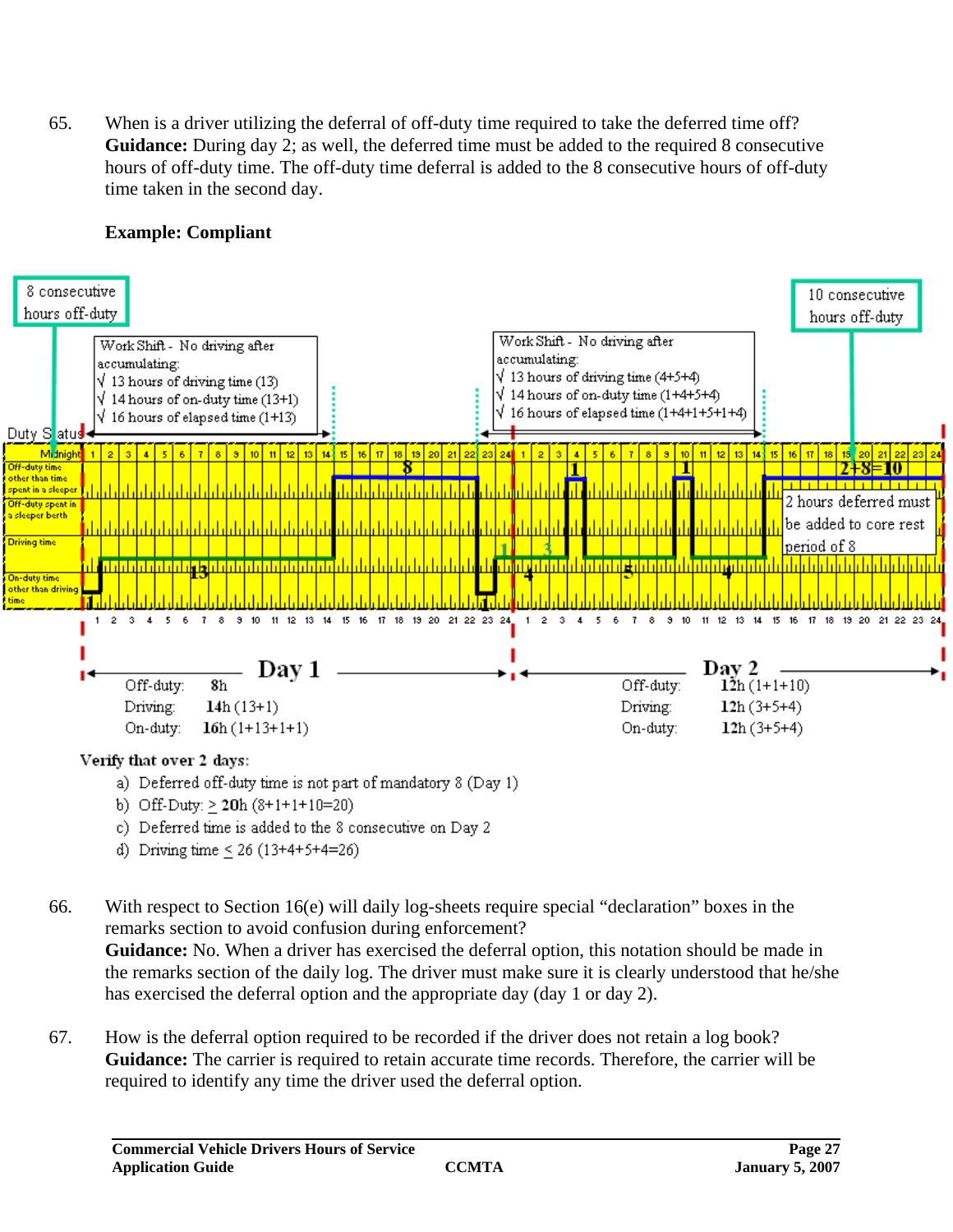68. Deferral hours of off-duty are added to the 8 consecutive hours of off-duty time taken on day 2. If a driver used that deferral on the last day of his/her cycle, does he/she have to take 38 consecutive hours off-duty instead of 36? **Guidance**: No.

# *Ferries* **(Section 17)**

- 69. Are the "5 hours" based on the actual scheduled departure/arrival times, or the "check-in/checkout" duration? Actual "propeller-churning" time might be 4.5 hours, but the vehicle usually must arrive at the pier at least 60 minutes ahead of departure, and until the vehicle is off-loaded at the other end, it usually takes another 30 minutes or so. **Guidance:** Based on the actual scheduled departure/arrival times.
- 70. Shorter ferry runs (5 hours) do not usually offer "accommodation" as defined in Section 17(a). Would a boarding pass be sufficient to qualify for this exemption on shorter scheduled trips that run longer than 5 hours? **Guidance:** No.
- 71. What is the protocol for drivers using ferries under circumstances other than crossings of five hours or more? **Guidance:** It depends on what the driver is doing. If he is working (selling tickets), he is on-duty. If he is having lunch, he is off-duty.
- 72. If the combined duties as stated in Section 17(a) are to be recorded as off-duty time spent in the sleeper berth (as per Section 17(b)) how does the driver account for the mileage driven if no drive time is recorded.

**Guidance:** The time spent driving from the point of disembarkation to the rest facility which is no more than 25 km, will be recorded as on-duty driving.

# *Splitting of Daily Off-duty Time* **(Sections 18 and 19)**

73. How are the sleeper berth rules for single and team drivers applied? **Guidance:** Motor carriers and drivers must respect the requirements.

The amount of off-duty time to split and the duration period are different for single and team drivers:

| Requirement                               | Single Team |  |
|-------------------------------------------|-------------|--|
| Rest period (minimum) 2 hours 4 hours     |             |  |
| Total for 2 rest periods 10 hours 8 hours |             |  |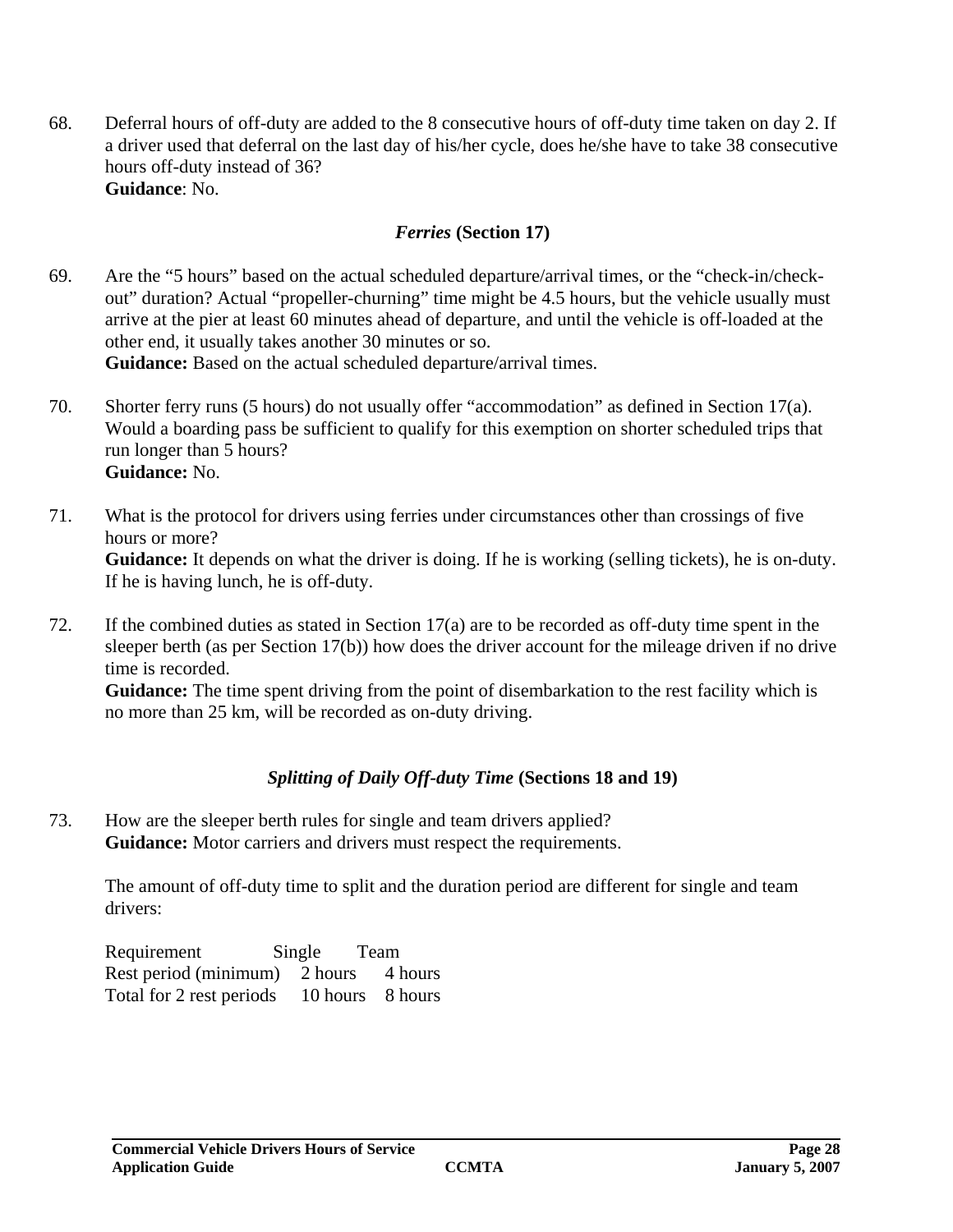Other rules are almost the same for single and team drivers:

- 1. Must meet daily requirements:
	- Take at least 10 hours off-duty time:
	- off-duty time other than the mandatory 8 consecutive hours may be distributed throughout the day in blocks of no less than 30 minutes each.
	- take at least 2 hours of off-duty time that does not form part of the period of 8 consecutive hours (team only)
	- No driver shall driver after he/she has accumulated:
		- -13 hours of driving time in a day
		- -14 hours of on-duty time in a day

#### **Example**: Sleeper Berth - Single

# **Step 1: Rules for the days**



# Violations:

- 1. Exceed 13 hours driving time
- 2. Identify sleeper berth rest periods
	- neither period is shorter than 2 hours; and
	- the total of the two periods is at least 10 hours (single driver)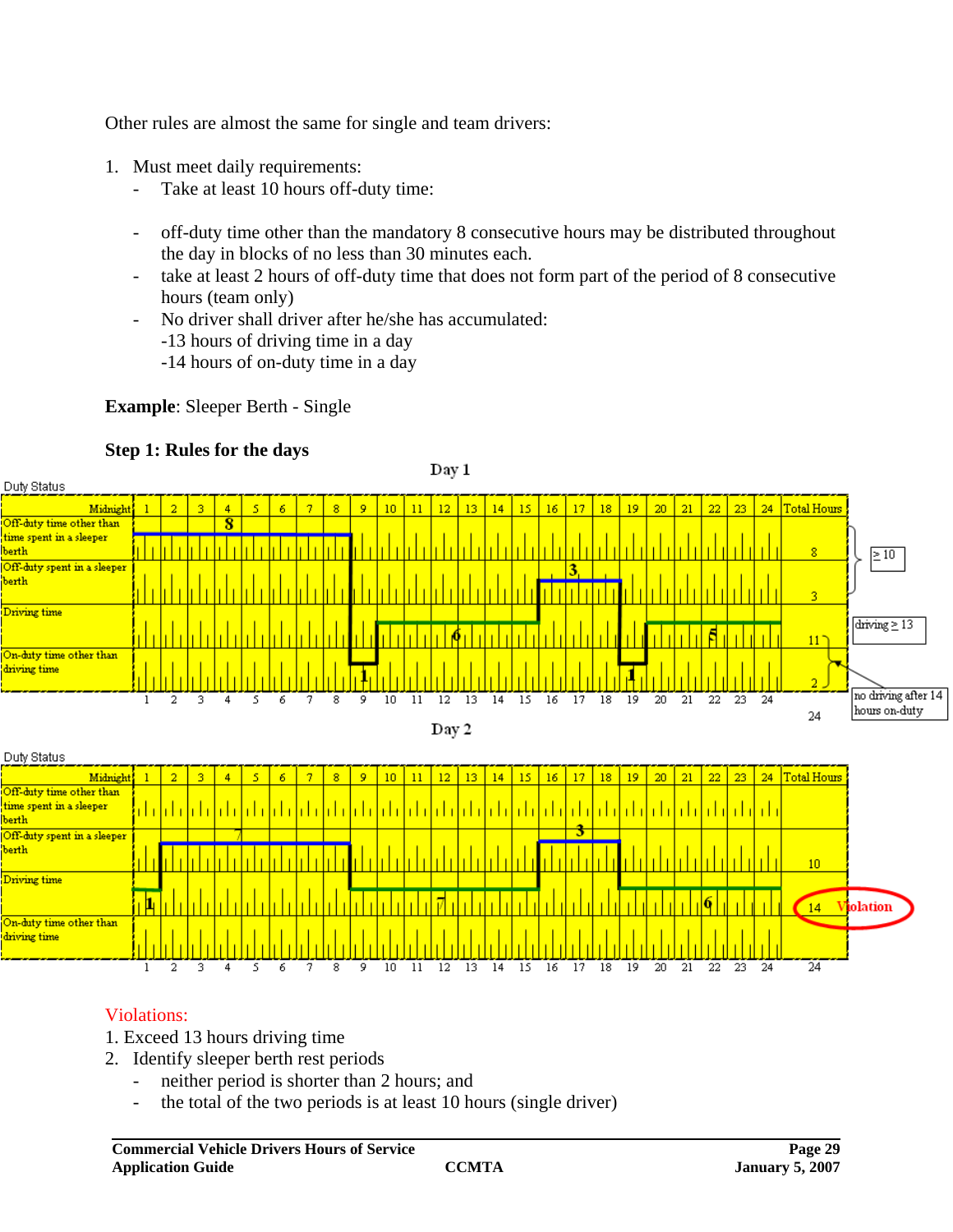#### **Step 2: Rules for the work shift - Identify rest periods**



- 3. A driver may not drive after having accumulated in the periods immediately before and after each of the period of off-duty time:
- 13 hours driving
- 14 hours on-duty
- 16 hours elapsed time

None of the daily off-duty time is deferred to the next day.

**Step 3: Rules for the work shift - Verify driving times**

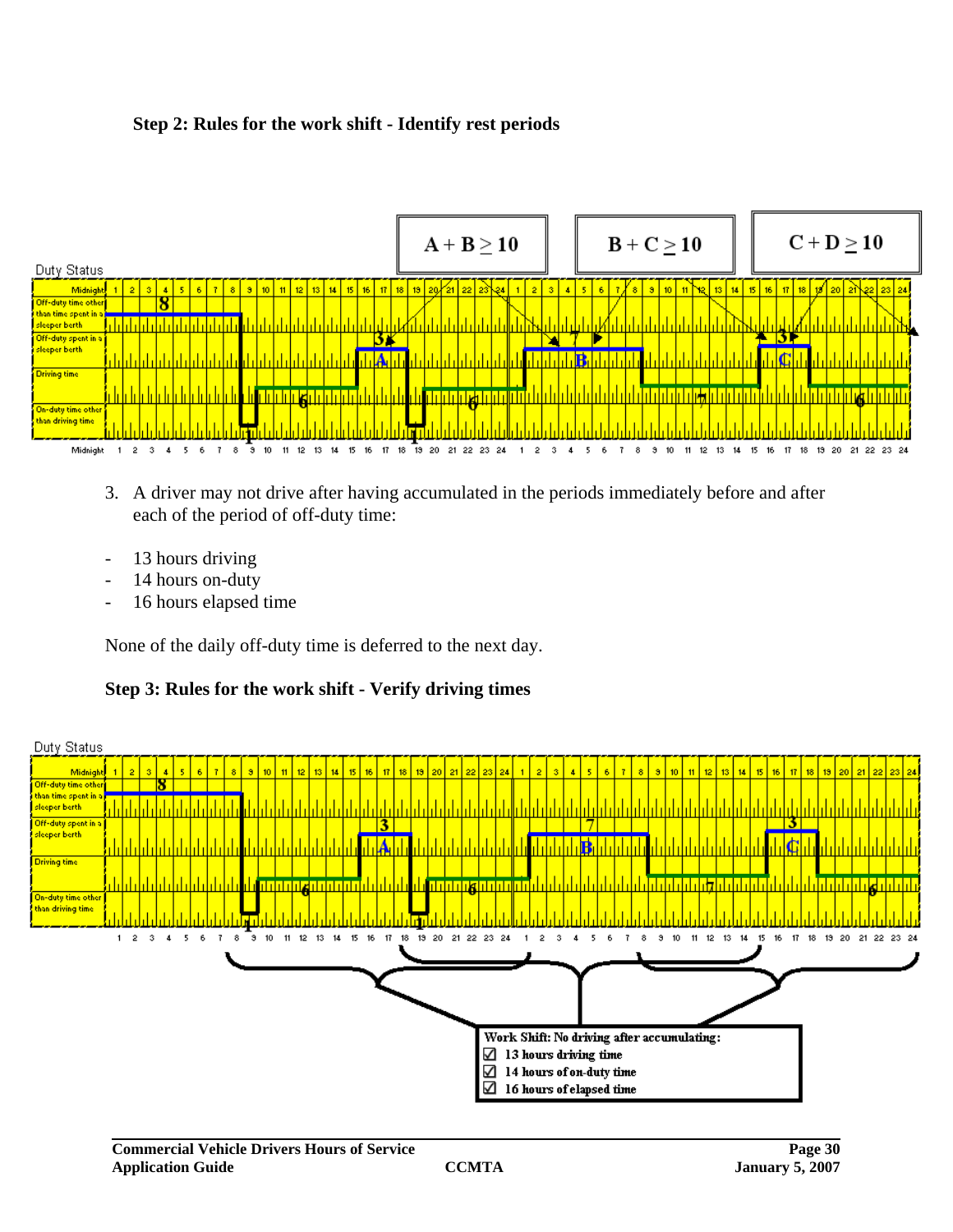$*$  Note: the 16<sup>th</sup> hour is calculated by:

- a) excluding the period spent in the sleeper berth that is 2 hours or more in duration and that, when added to a subsequent period in the sleeper berth, totals at least 10 hours; and
- b) including
	- i) all on-duty time,
	- ii) all off-duty time not spent in the sleeper berth,
	- iii) all periods of less than 2 hours spent in the sleeper berth, and
	- iv) any other period spent in the sleeper berth that does not qualify as counting towards meeting the requirements of this Section.
- 74. Can a driver combine a consecutive sleeper berth rest period and an off-duty period to obtain 8 hours off-duty?

**Guidance:** Yes. The driver may combine sleeper berth time and other off-duty time to meet the minimum 8 consecutive hours of off-duty time. The driver can not combine sleeper berth time and other off-duty time to meet the minimum split sleeper berth requirements.

75. Do the Regulations allow drivers to switch from a team environment to a single driver and viceversa?

Guidance: Yes, providing the driver records in the daily log when this occurred and complies with the requirements for the (team or single) situation in which they are now engaged.



76. With regard to calculating the 16 hour rule for single drivers in utilizing the sleeper berth provisions (Section 18(2), if the driver takes two periods of off-duty in the sleeper berth, one being 2 hours and other being 8 hours, would the calculation of the 16 hour rule revert back to normal off-duty provisions under Section 13(3)? **Guidance:** Yes. Any period of at least 8 consecutive hours automatically resets the work shift.

77. If a commercial vehicle is not equipped with a sleeper berth, can a driver stop the vehicle and "make" a sleeper berth using the driver/passenger seat area and claim split sleeper berth?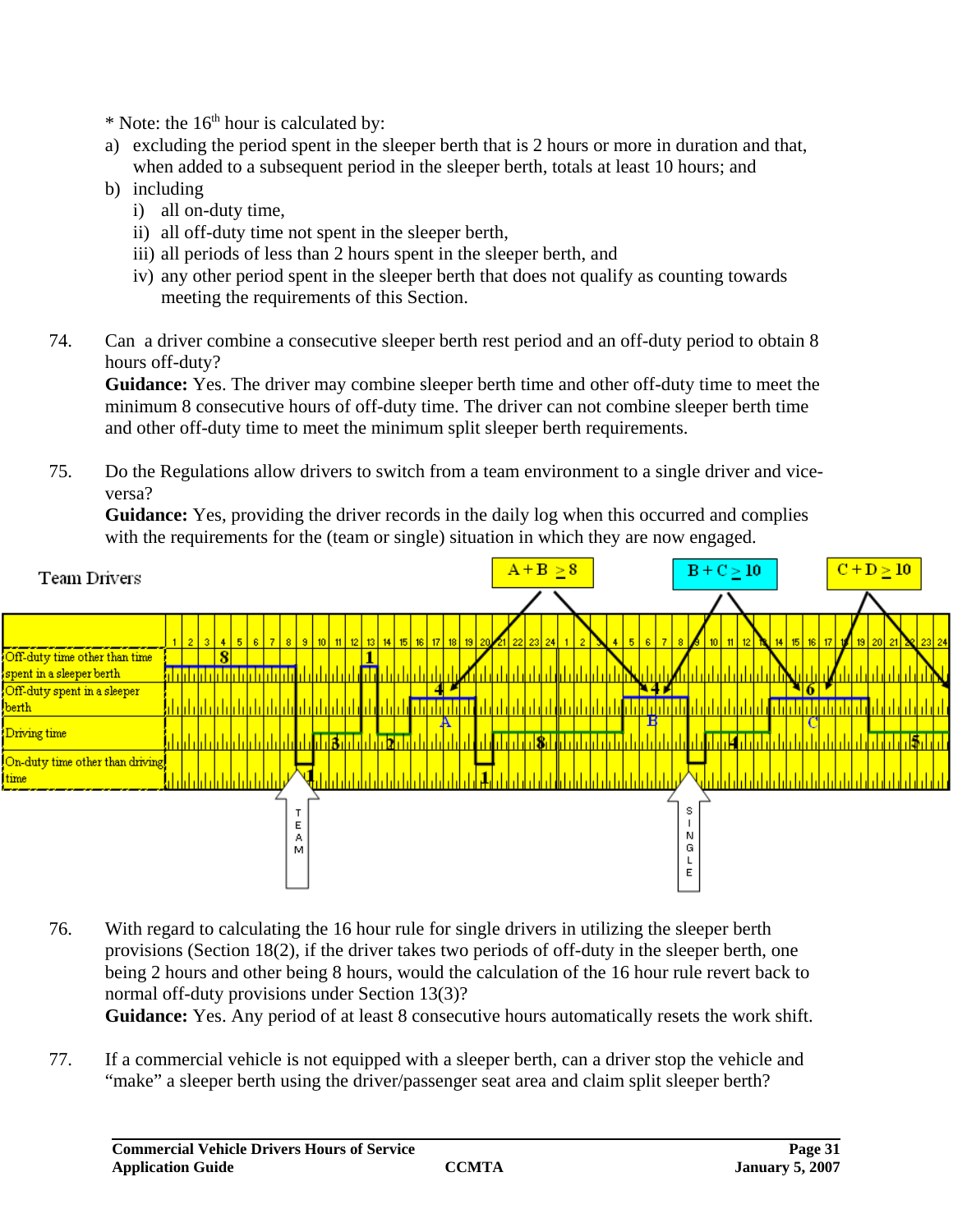**Guidance:** No. A suitable sleeping accommodation must satisfy the specifications prescribed in Schedule 1 in order to be considered a sleeper berth.

78. How is the 16 hours of elapsed time reflected when using the sleeper berth provision? **Guidance:** The following illustration provides clarification. It is important to remember drivers are not allowed to drive a commercial vehicle after accumulating 16 hours during the work shift.



Note: Driving a commercial vehicle is not permitted if the length of the work shift exceeds 16 hours

79. After accumulating 8 consecutive hours of off-duty time, a driver spends 3 hours in the sleeper berth. The driver then drives a commercial vehicle for 13 hours, then spends 7 hours in the sleeper berth. Can the driver combine the two sleeper berth periods to meet the required 10 hours of off-duty time as per Section 18, and then drive for up to 13 more hours after the last 7 hours in the sleeper berth?

**Guidance:** No, as the total of the driving time in the periods immediately before and after each of the sleeper berth periods can not exceed 13 hours.

# *Cycles* **(Sections 24 - 27)**

- 80. In Sections 26 and 27, what is meant by "during the period of the cycle that was ended"? **Guidance:** The period of time in a cycle can be less than 7 or 14 days. A cycle can reset at any time. If a driver has reset cycle 1 (70 hours/7 days) then a new cycle is opened and the first day of the cycle is the only day included in the elected cycle (cycle 1 or cycle 2). The duration of a cycle is less than 7 days or 14 days when a driver resets a cycle after less than 7 or 14 days. For example, the duration of a cycle could be only one day if the driver was off-duty for more than 36 hours, drives only one day, and takes 36 hours off-duty. In that case, the duration of the cycle is one day.
- 81. When does a "cycle" start? Does it start at 00:01 on the first day of the cycle or at the time the first work shift starts in the "cycle"?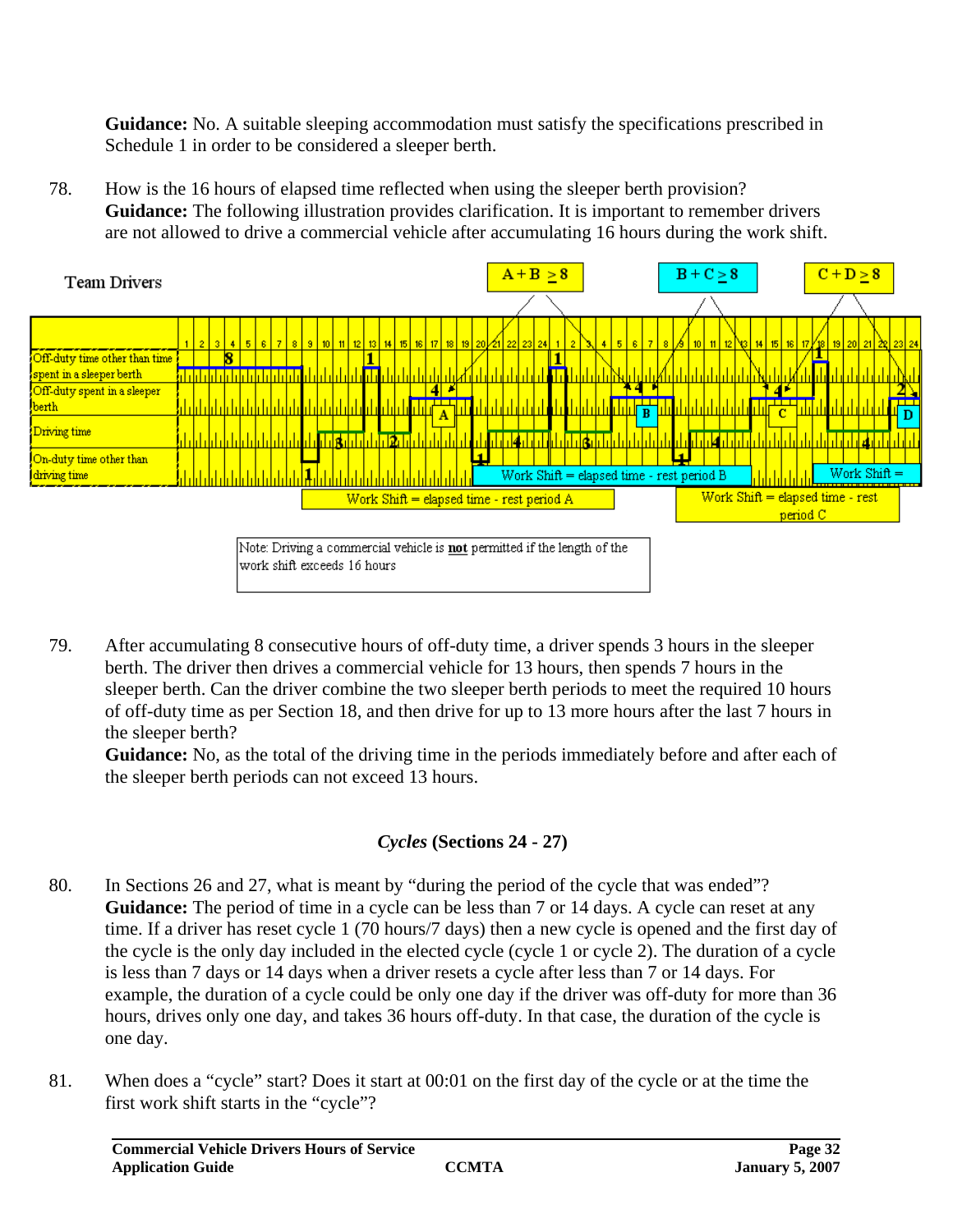**Guidance:** It starts at the time determined by the motor carrier as the start time for the day. If a motor carrier has declared a start time for the day to be different than the calendar day, then the day starts at the declared time and stays at that time for the rest of the cycle.

- 82. Does a driver, employed full time by one motor carrier using cycle 1, (70-hours in 7-days), and part-time by another motor carrier using cycle 2, (120-hours in 14-days), have the option of using either rule in computing his hours of service? Guidance: No. The driver has the option of electing to work either on cycle 1 (70 hours in 7 days) or cycle 2 (120 hours in 14 days) and during this period the driver must adhere to that cycle. However, the motor carrier and /or driver has the option of switching cycles if he takes the following off-duty time: at least 36 hours off-duty for cycle 1; or at least 72 hours off-duty for cycle 2 (reset).
- 83. If a driver has elected cycle 1(70 hours/7 days) but reaches the 70 hours in only 5 days, how does he record the 36-hour continuous off-duty time? **Guidance:** Must be recorded as off-duty on the graph grid or in the record of duty status.. See illustration.

January 15, 2007 Midnight  $\mathbf{I}$  $\overline{2}$  $\overline{5}$ 7  $\overline{\mathbf{8}}$ 9  $10$  $12$ 20 24 Total 3  $\overline{4}$  $\overline{6}$  $\overline{\mathbf{H}}$  $\overline{13}$ 14  $15$ 16  $17$  $18$ 19 21 22 -23 Off-dutu time other than time 24 spent in a sleeper berth Ч Off-duty spent in a sleeper berth П П П П Ч ग प П П П П Ч Ч П ч  $\mathbf{1}$ ч Ч п Driving time T On-dutu time other than drivina time n  $\overline{1}$  $\overline{2}$ 3  $\overline{4}$  $\overline{\mathbf{s}}$ ń  $\overline{\tau}$  $\overline{\mathbf{8}}$  $\overline{9}$  $\overline{10}$  $\overline{\mathbf{1}}$  $12$ 13  $14$  $15$  $16$  $17$ 18  $19$  $20$  $21$ 22 23 24 24 **January 16, 2007** When the cycle reset was met January 16th became day 1 of cycle 1(1st day of the new cycle period)  $\mathbf{I}$  $\overline{2}$  $\overline{\mathbf{s}}$ 6  $\overline{7}$ ø  $10$  $12$ 13 Midnight  $\overline{A}$  $\mathbf{Q}$  $\overline{\mathbf{u}}$ 14 15 16  $17$ 18 19  $20$  $21$ 22 24 Total 23 TΠ Off-duty time other than time spent in a sleeper berth

#### **Example 1**:

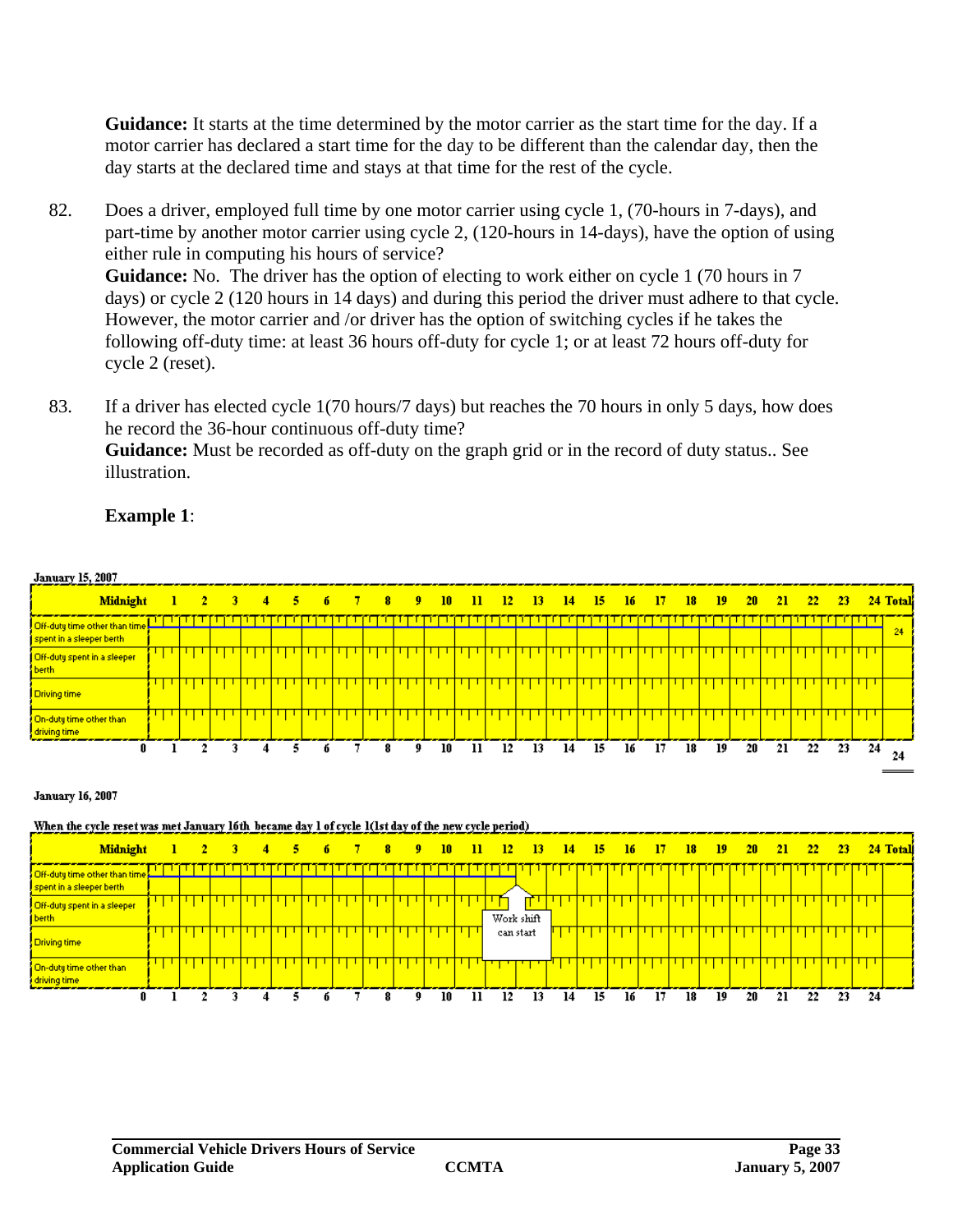#### **Example 2**:

#### 2007 Record of Duty Status

|             |                                                                                                                          |       |  |  |                  | $1 - QH$ Duty<br>$2$ = Driving |      |
|-------------|--------------------------------------------------------------------------------------------------------------------------|-------|--|--|------------------|--------------------------------|------|
|             | Driver's Name:                                                                                                           |       |  |  | Month: February  | $3$ = On Duty, not-Driving     |      |
|             | Start time for the day: Mid-night                                                                                        |       |  |  |                  |                                |      |
| <b>Date</b> | <b>Status</b>                                                                                                            |       |  |  |                  | <b>Total Time</b>              |      |
| 27          | $ \text{Student@} $                                                                                                      | 0:00  |  |  |                  | Off-duty:                      | 24.0 |
|             | Finished @                                                                                                               | 24:00 |  |  |                  | Driving:                       |      |
|             | Time spent                                                                                                               | 24.0  |  |  |                  | On-Duty not driving:           |      |
| Remarks:    |                                                                                                                          |       |  |  | Elected Cycle: 1 | Total:                         | 24.0 |
| Date        | <b>Duty Status</b>                                                                                                       |       |  |  |                  | <b>Total Time</b>              |      |
| 28          | $ \text{Student@} $                                                                                                      | 0:00  |  |  |                  | Off-duty:                      |      |
|             | Finished @                                                                                                               | 12:00 |  |  |                  | Driving:                       |      |
|             | Time spent                                                                                                               | 12.0  |  |  |                  | On-Duty not driving:           |      |
| Remarks:    |                                                                                                                          |       |  |  | Elected Cycle: 1 | Total:                         |      |
|             | When the cycle reset was met, day 7 became<br>day 1 for the new cycle 1<br>Work shift can start anytime after 12:00 noon |       |  |  |                  |                                |      |

- 84. Is it a violation if a driver fails to declare the cycle that he/she is operating on, in the daily log? **Guidance:** Yes.
- 85. Can a driver combine off-duty and sleeper berth times to accumulate 24 consecutive hours offduty time in order to either satisfy the requirement to have taken 24 consecutive hours off-duty within the previous 14 days or if following cycle 2, before exceeding 70 hours on-duty? **Guidance:** Yes.
- 86. Would the 24 hours mandatory rest period required in cycle 2 be included in the 14 days thereby reducing the 336 hrs available to 312 hrs, of which 120 hrs could be on-duty? **Guidance:** Yes. Also, depending on when the driver took the 24 consecutive hours off-duty, there may be an additional requirement to take another 24 consecutive hours off-duty for cycle 2.

#### 24-hour off-duty period 24-hour off-duty period Date 2 3  $\overline{4}$ 7 8 9  $10<sup>°</sup>$ 12 13  $\mathbf{1}$ 5 6 11  $14$  $10$  $10<sup>10</sup>$  $10<sup>10</sup>$  $10<sup>10</sup>$  $10<sup>°</sup>$  $\overline{0}$  $10<sup>10</sup>$ On-dutv  $\theta$  $10<sup>10</sup>$  $10<sup>10</sup>$  $10<sup>°</sup>$  $10<sup>°</sup>$  $10<sup>°</sup>$  $10<sup>°</sup>$ Accumalted Time  $\mathbf 0$  $10$ 20 30 40 50 60 70 70 80 90 100 110 120 24 consecutive hours off-duty prior to 70th on-duty (any period)

#### **Example:** Cycle 2: Off-duty requirements

Duty Status: المتموم بال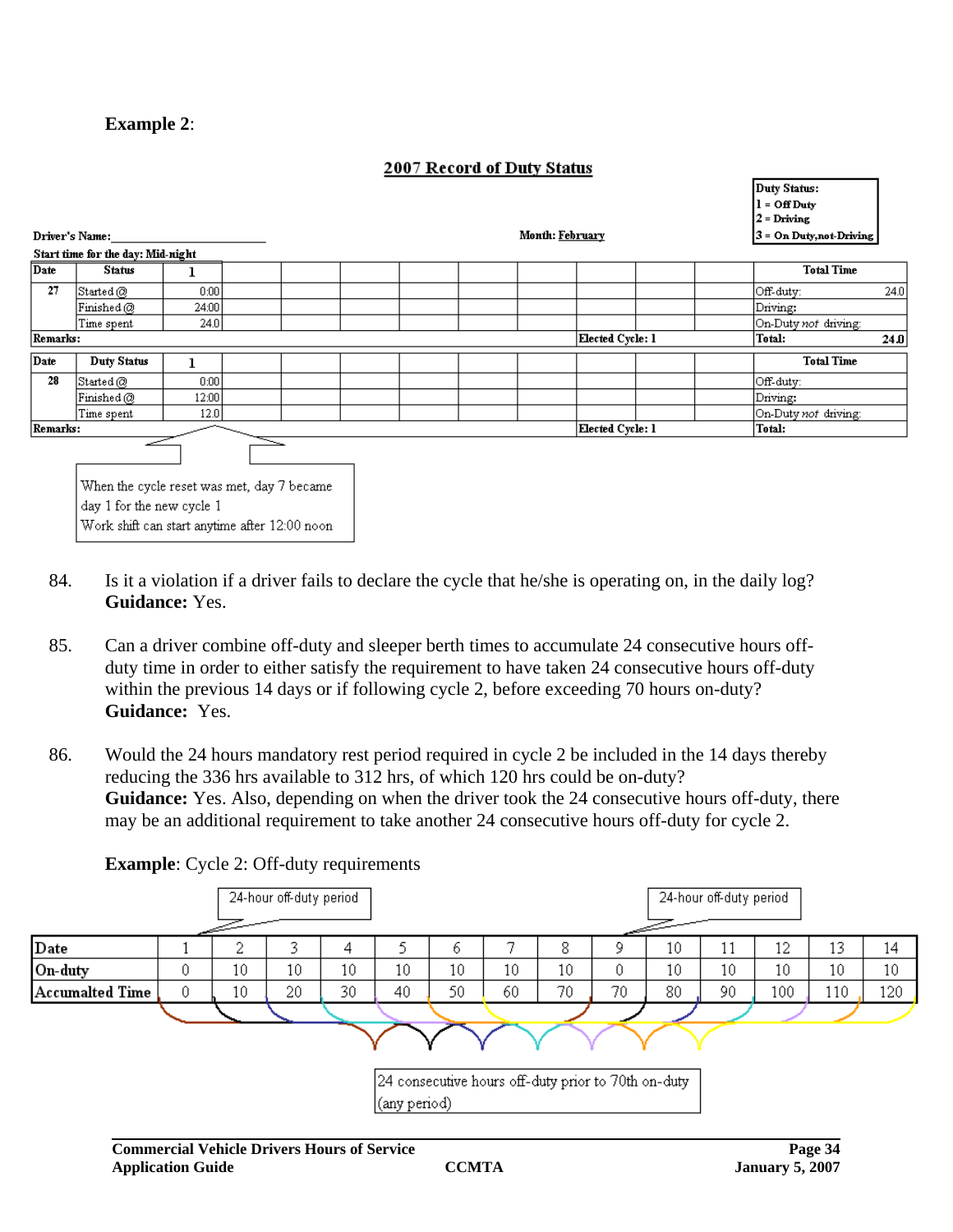- 87. Would a driver driving less than 10 hours a day ever be required to take 24 consecutive hours offduty time? **Guidance:** Yes. A prerequisite to driving a commercial vehicle on any given day is the driver must have taken at least 24 consecutive hours off-duty in the previous 14 days. Reference: Section 25.
- 88. Section 27 requires the driver when operating on cycle 2 (120/14) to have a consecutive off-duty period of 24 hours starting no later than the  $70<sup>th</sup>$  hour of on-duty time in the cycle. Can a cycle commence with 24 hours off-duty, thereby allowing the driver to subsequently accumulate a period of 120 hours on-duty without any further restrictions?

**Guidance:** No. 24 hours off-duty must be taken in each time that 70 hours on-duty has been accumulated without having taken at least 24 consecutive hours off-duty time.

**Example**: Cycle 2: Off-duty Requirements

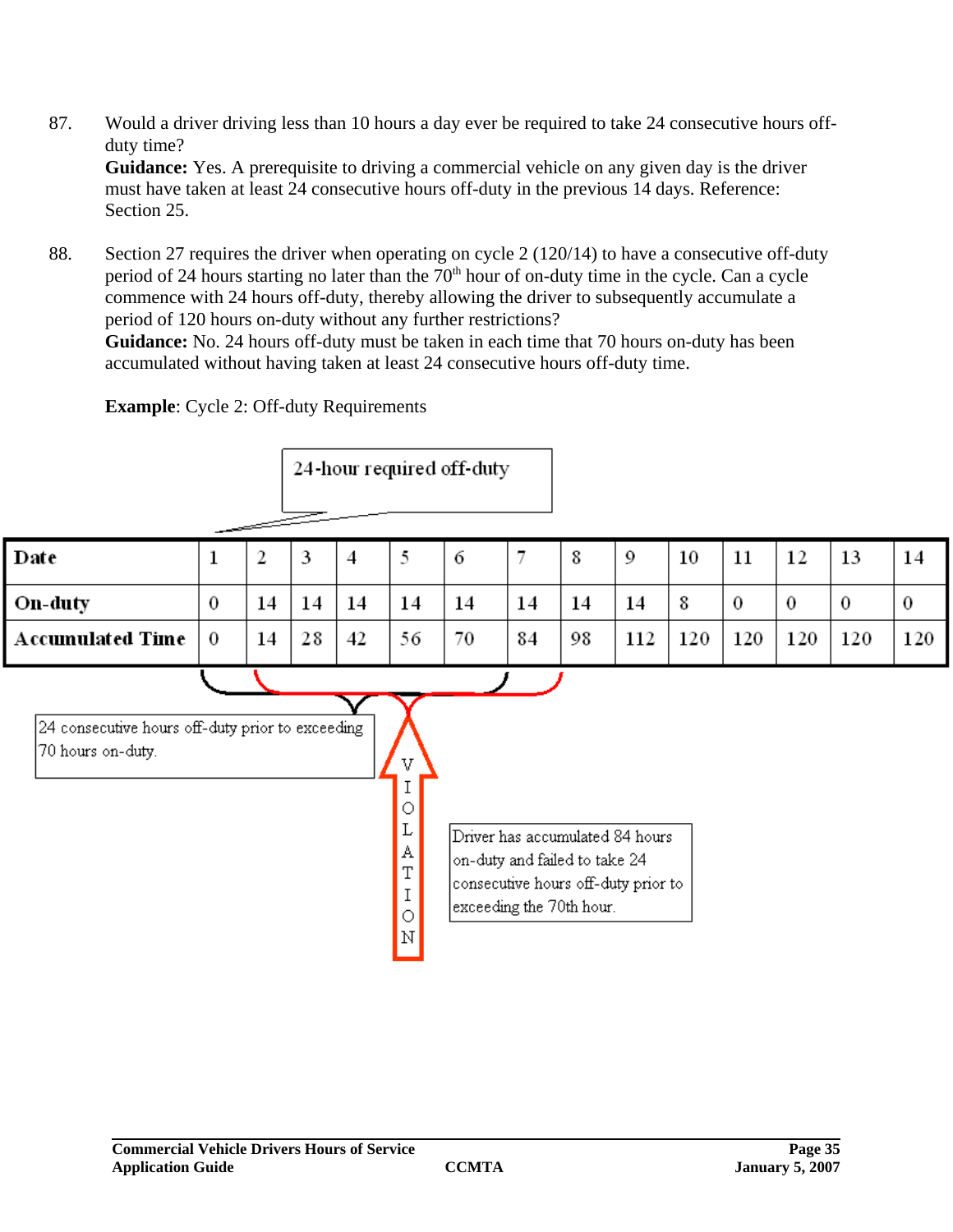#### *Cycle Reset – Off-duty Time* **(Section 28)**

- 89. Can a driver reset the hours in cycle 1 and in cycle 2? Guidance: Yes. The driver must take 36 consecutive hours off-duty to reset the hours in cycle 1 and 72 consecutive hours off-duty to reset the hours in cycle 2.
- 90. When a driver resets his cycle, do both driving and on-duty times reset to zero? **Guidance:** Yes.
- 91. Are the cycles considered sliding windows? **Guidance:** Yes.

**Example 1**: Illustration of Cycle 1 (70 hours / 7 days)

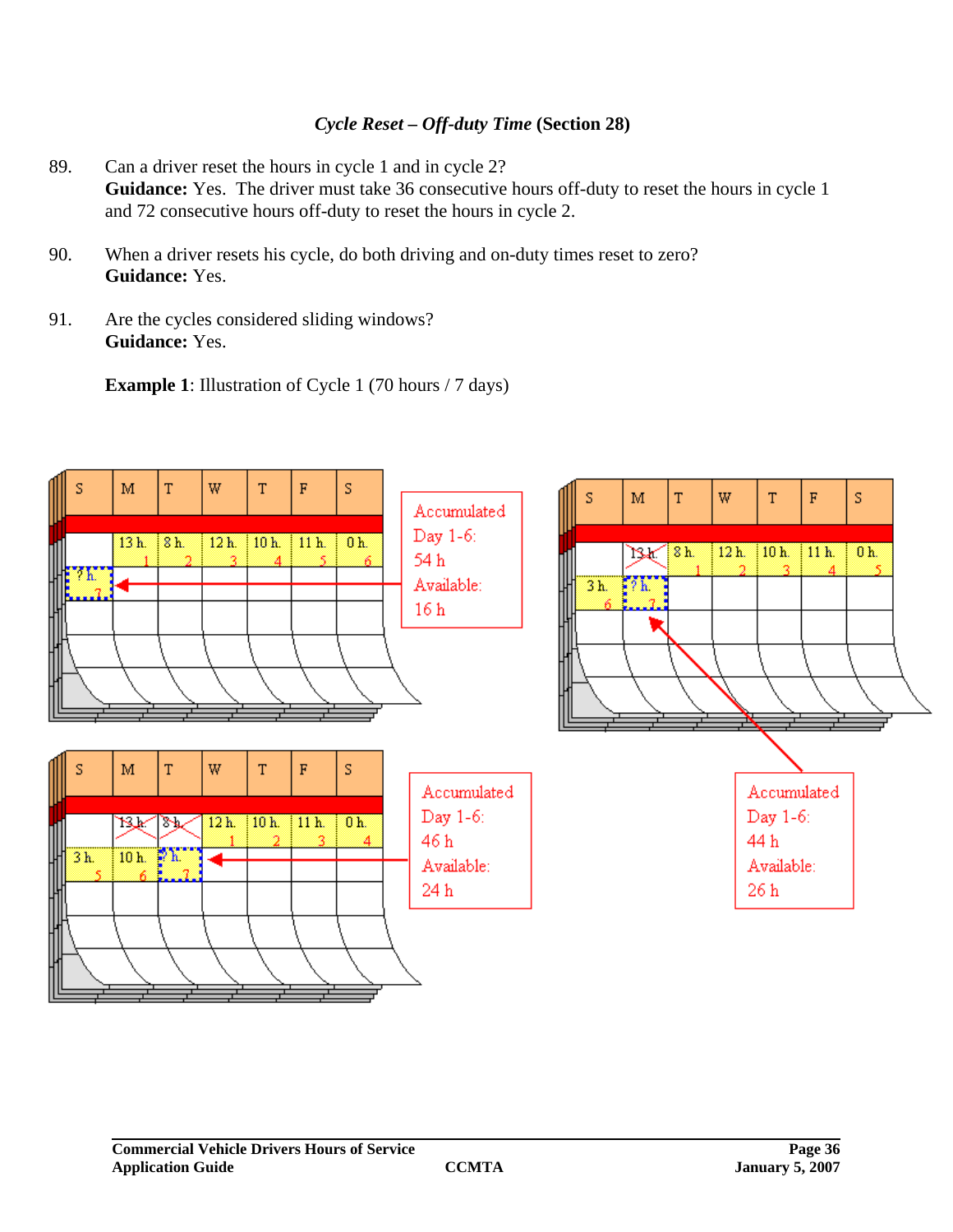# **Example 2:** Illustration of Cycle 1 (70 hours / 7 days)



Cycle 1: sliding window concept

# **Example 3**:



- 92. Who makes the decision as to which cycle a driver operates under? **Guidance:** The motor carrier and the driver. Reference: Section 24.
- 93. Refer to the following three examples.

**Example 1:** A driver finishes a work shift at 15:00 on day 1, and the next work shift starts at 03:00 on day 3. The driver has had 36 hours off-duty and therefore can reset the cycle. Does the new cycle start at 00:01 on day 3?

**Guidance:** The cycle starts at the commencement of the day for which the motor carrier has determined the start time. See illustration: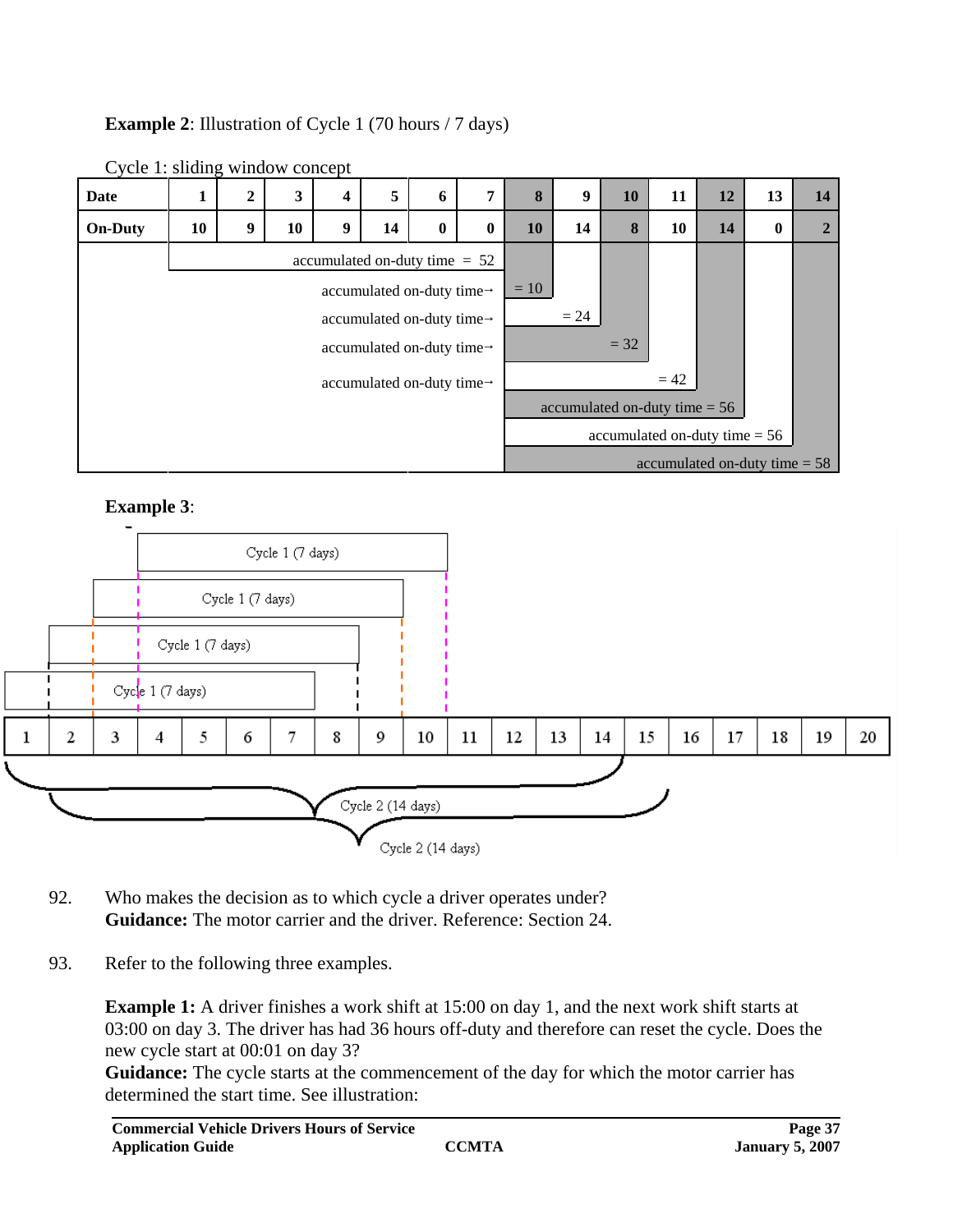

**Example 2**: A driver finishes a work shift at 03:00 on day 1, and the next work shift starts at 15:00 on day 2. The driver has had 36 hours off-duty and therefore can reset the cycle. Does the new cycle start at 00:01 on day 2?

|                               | . |       |  |  |                   |     |  |     |    |                 |    |        |                 |        |    |        |         |         |                 |        |       |                 |    |    |
|-------------------------------|---|-------|--|--|-------------------|-----|--|-----|----|-----------------|----|--------|-----------------|--------|----|--------|---------|---------|-----------------|--------|-------|-----------------|----|----|
|                               |   | $2 -$ |  |  |                   | -6. |  | -81 | э. | 10 <sub>1</sub> | 11 | $12 -$ | 13 <sup>7</sup> | $14 -$ | 15 | $16 -$ | $17-17$ | $18-18$ | 13 <sup>°</sup> | $20 -$ | $-21$ | 22 <sup>1</sup> | 23 | 24 |
| Off-duty time other than time |   |       |  |  |                   |     |  |     |    |                 |    |        |                 |        |    |        |         |         |                 |        |       |                 |    |    |
| spent in a sleeper berth      |   |       |  |  | 21 hours off-duty |     |  |     |    |                 |    |        |                 |        |    |        |         |         |                 |        |       |                 |    |    |
| Off-duty spent in a sleeper   |   |       |  |  |                   |     |  |     |    |                 |    |        |                 |        |    |        |         |         |                 |        |       |                 |    |    |
| berth                         |   |       |  |  |                   |     |  |     |    |                 |    |        |                 |        |    |        |         |         |                 |        |       |                 |    |    |
| Driving time                  |   |       |  |  |                   |     |  |     |    |                 |    |        |                 |        |    |        |         |         |                 |        |       |                 |    |    |
| On-duty time other than       |   |       |  |  |                   |     |  |     |    |                 |    |        |                 |        |    |        |         |         |                 |        |       |                 |    |    |
| driving time                  |   |       |  |  |                   |     |  |     |    |                 |    |        |                 |        |    |        |         |         |                 |        |       |                 |    |    |

# **Guidance:** Yes. See illustration.<br>Start time for the day: Midnight

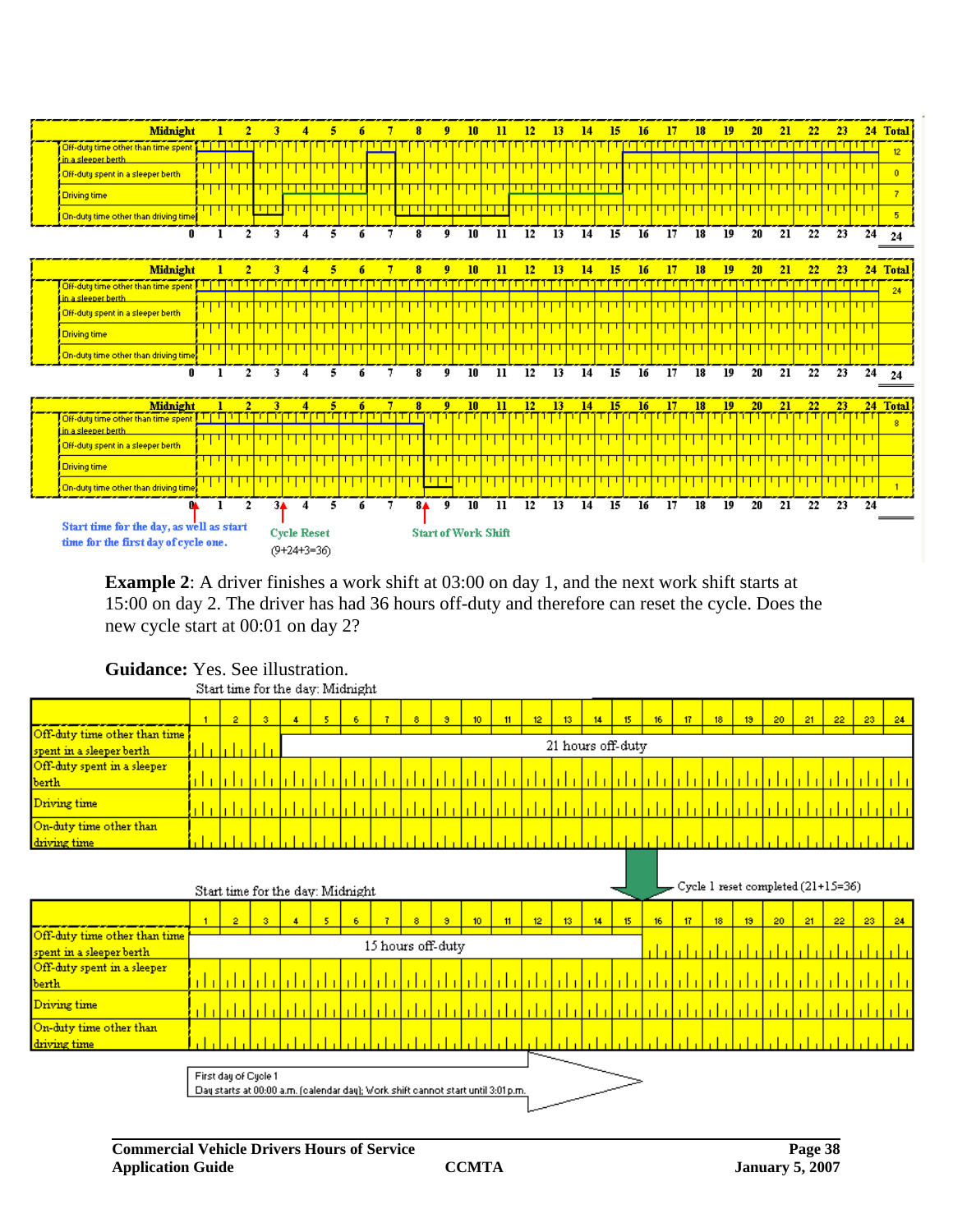**Example 3**: A driver is operating under cycle 2 and finishes a work shift at 15:00 on day 1, and the next work shift starts at 15:00 on day 4. The driver has had 72 hours off-duty and therefore can reset to cycle 1. Does the new cycle 1 start at midnight on Day 4? **Guidance:** Yes, see illustration.



94. What is the procedure to switch from a calendar day to a 9:00 pm start? A driver received instructions from the motor carrier that he would no longer be working days, but would be working evenings starting Monday, January 8. In addition, his day would begin at 9:00 pm. **Guidance:** See illustration.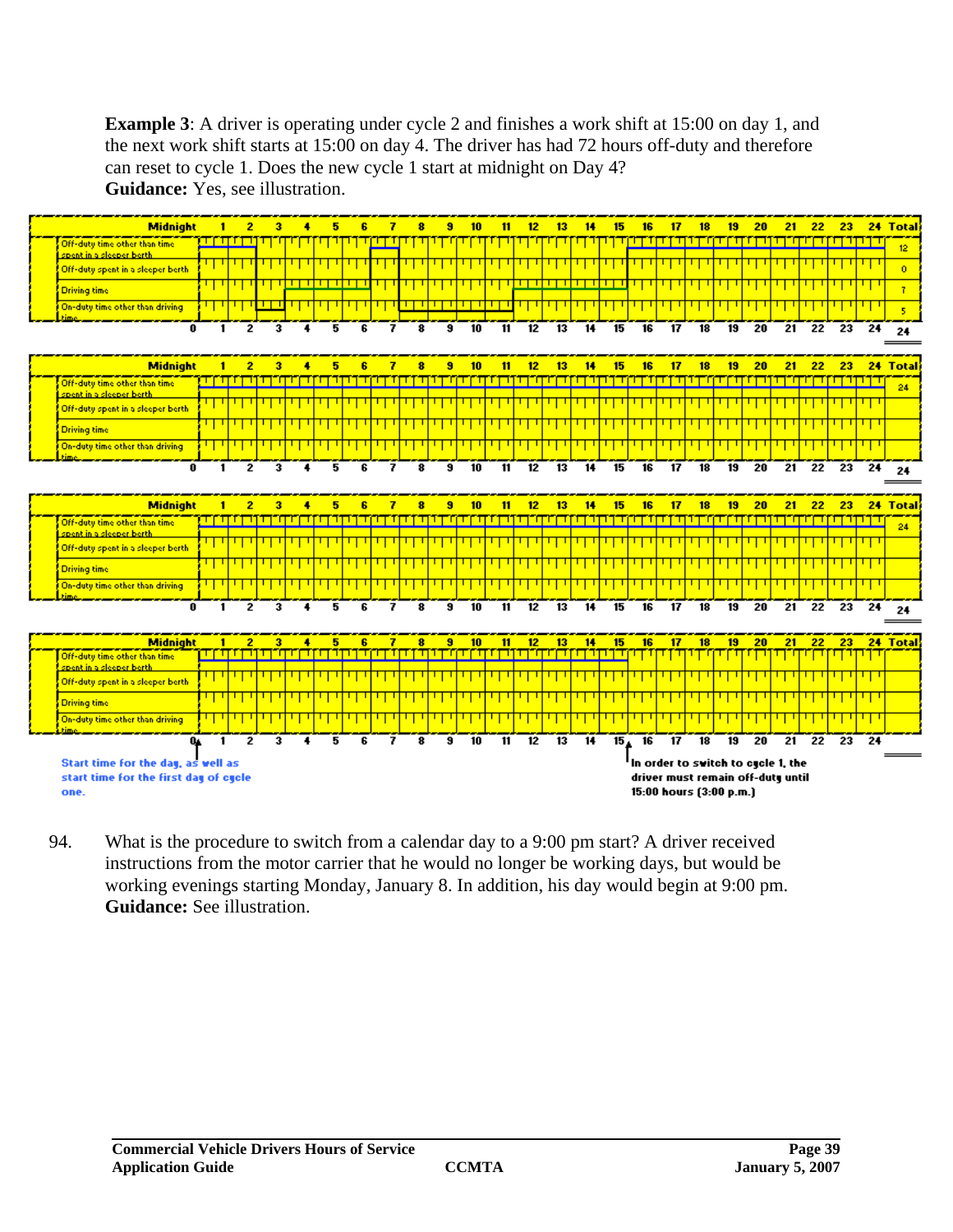|                                                                                                                                                               | January 4, 2007                                                                                                                                                                                                                                                                   | January 5, 2007                                                                                                                                                                            |             |
|---------------------------------------------------------------------------------------------------------------------------------------------------------------|-----------------------------------------------------------------------------------------------------------------------------------------------------------------------------------------------------------------------------------------------------------------------------------|--------------------------------------------------------------------------------------------------------------------------------------------------------------------------------------------|-------------|
| Off-duty time other than time spent in a<br>sleeper berth<br>Off-duty spent in a sleeper berth<br><b>Driving time</b><br>On-duty time other than driving time | 123456<br><u>  7   8   9   10  11 </u><br>12 13<br>14<br>151<br>24<br><u>n Inisi di Inisi di Inisi di Inisi di Inisi di Inisi di Inisi Antal</u><br><u>dalah kalah tahun bilah da</u><br>dahalahalaha a<br>ш<br>i I i I i I i I i I i I<br><u>ılılılılılılılı</u><br>Calendar Day | <u>hizisi eisikizi</u><br>911011112<br>$\bullet$<br>13 14<br>15<br>16<br><u>ilililililililililililililililililili</u><br><u>dah belah belah belah belah dalam belah be</u><br>Calendar Day |             |
|                                                                                                                                                               | January 6, 2007                                                                                                                                                                                                                                                                   | January 7, 2007                                                                                                                                                                            |             |
| Off-duty time other than time spent in a<br>sleeper berth                                                                                                     | 15 <sup>1</sup><br>123<br>$\vert$<br>s.<br>A.<br>12113<br>16 17<br>  10   11  <br>14<br>23 24                                                                                                                                                                                     | 17<br>15                                                                                                                                                                                   | Total<br>21 |
| Off-duty spent in a sleeper berth                                                                                                                             |                                                                                                                                                                                                                                                                                   |                                                                                                                                                                                            | 0           |
| <b>Driving time</b>                                                                                                                                           | <u>In alah lahir bin bin bin bin bin bin bin bin bin</u>                                                                                                                                                                                                                          |                                                                                                                                                                                            | 0           |
| On-duty time other than driving time                                                                                                                          | s <mark>an ah ah ah ama ah ama</mark> ah                                                                                                                                                                                                                                          |                                                                                                                                                                                            | 0           |
|                                                                                                                                                               | Calendar Day                                                                                                                                                                                                                                                                      | Calendar Day                                                                                                                                                                               |             |
|                                                                                                                                                               |                                                                                                                                                                                                                                                                                   | Remarks: Changed start time for the next day to 9:00 p.m.                                                                                                                                  |             |
|                                                                                                                                                               | January 7, 2007<br>Day Start Time 9:00 p.m.                                                                                                                                                                                                                                       | January 8, 2007<br>Day Start Time 9:00 p.m.                                                                                                                                                |             |
|                                                                                                                                                               | Mid-night<br><b>Noon</b><br><u>  11   12   1   2   3   4   5   6   7  </u><br>9 10 11 12 1 2 3 4 5 6 7<br>g.<br>-91<br>зI<br>10                                                                                                                                                   | Mid-night<br><b>Noon</b><br>$\frac{10 11 12 12 12 3 4 5 }{10 11 12 12 12 3 4 5 }$<br>10 11 12 1 2 3<br>$\sim$<br>17<br>14.<br>5                                                            |             |
| Off-duty time other than time spent in a<br>sleeper berth                                                                                                     |                                                                                                                                                                                                                                                                                   |                                                                                                                                                                                            |             |
| Off-duty spent in a sleeper berth                                                                                                                             |                                                                                                                                                                                                                                                                                   |                                                                                                                                                                                            |             |
| Driving time                                                                                                                                                  |                                                                                                                                                                                                                                                                                   |                                                                                                                                                                                            |             |
| On-duty time other than driving time                                                                                                                          |                                                                                                                                                                                                                                                                                   | <u>tılı tılı tılı tılı tılı tılı tılı t</u><br><u>Irldridridridridridridridri</u>                                                                                                          |             |
|                                                                                                                                                               | Day Start Time 9:00 p.m.                                                                                                                                                                                                                                                          | Day Start Time 9:00 p.m.                                                                                                                                                                   |             |
|                                                                                                                                                               | Remarks: Start time for day changed to 9:00 p.m.<br>Cycle reset completed at 12:00 mid-night                                                                                                                                                                                      |                                                                                                                                                                                            |             |

#### **SCHEDULING – DRIVING NORTH OF LATITUDE 60º N (Sections 37-42, 49-54)**

- 95. When crossing the Latitude  $60^{\circ}$  North, is the driver required to indicate this on the daily log to account for the differences in daily and cycle duty times. **Guidance:** No.
- 96. A driver is driving in the Yukon and now enters BC does the driver have to reset before entering BC? **Guidance:** No.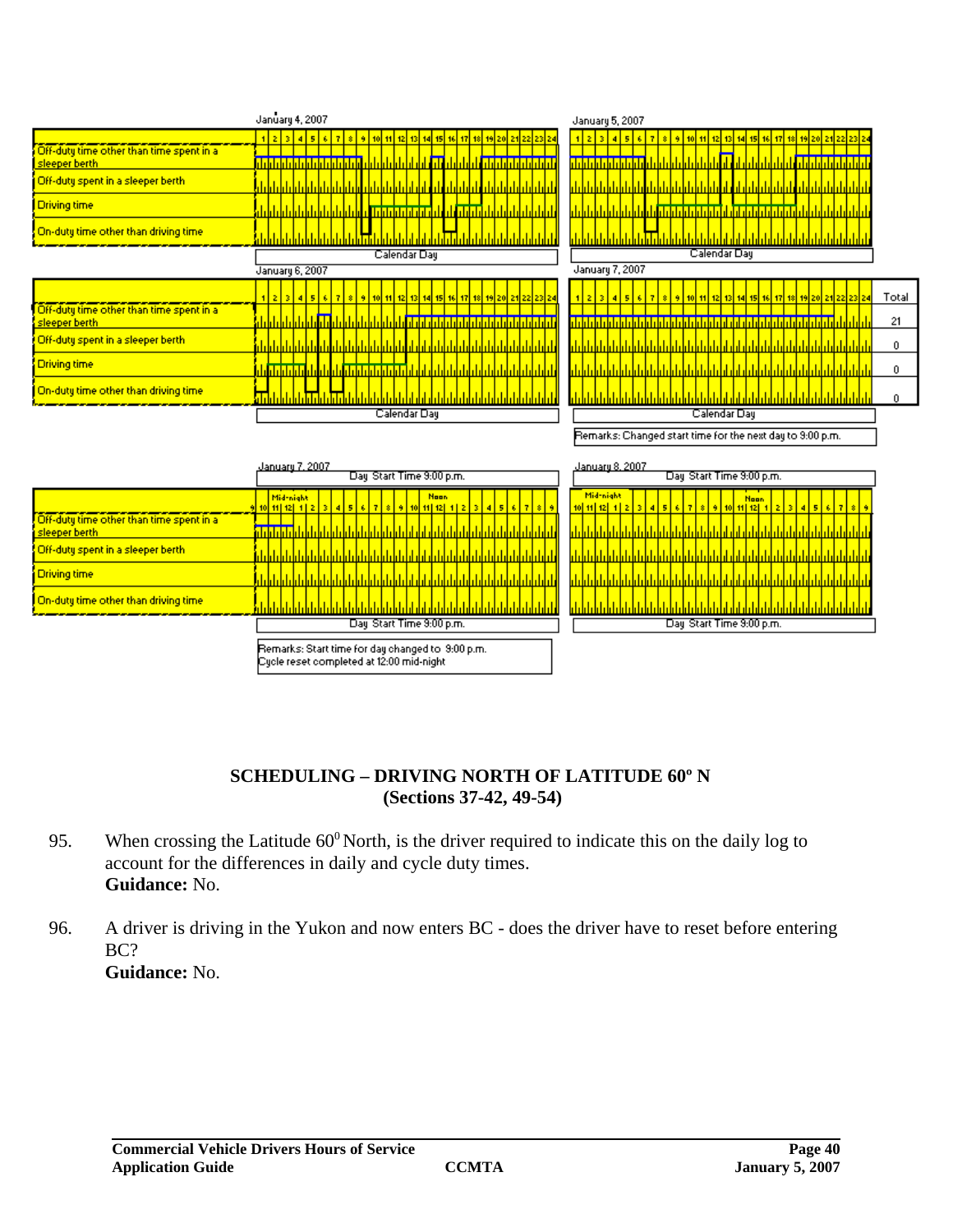#### **PERMITS** (Sections 61 - 68)

#### *Oil Well Service Permits* **(Section 63)**

- 97. Is the driver required to leave his/her commercial vehicle in order to be considered on standby? **Guidance:** No.
- 98. Can standby time be included as the time required for the 10 hours "off-duty" requirement for the day?

**Guidance:** Yes, but not for the 8 consecutive hours; the 8 hours does not have to be part of the 10 hours but it can.

#### **EMERGENCIES AND ADVERSE DRIVING CONDITIONS** (Section 76)

99. Can a driver use the emergency exception if he/she will exceed 13 hours driving time and 14 hours on-duty time, that would put the driver over 14 hours or over the permitted hours in the elected cycle?

**Guidance:** Yes. Providing that the driver did not drive beyond the first location that was capable of accommodating the passengers, or providing a secure area for the vehicle and its load. Reference: Section 76(1).

- 100. What is considered to be an "emergency" for the purposes of Section 76(1) in order to be permitted to drive beyond the prescribed driving periods? **Guidance:** An emergency is a situation or impending situation where the safety or security of people is at risk or likely to be in jeopardy. The term "in any emergency" shall not be construed as encompassing such situations as a driver's desire to get home, shippers' demands, market declines or shortage of drivers.
- 101. If a driver invokes the exception for adverse driving conditions, does a supervisor need to sign the driver's record of duty status when he/she arrives at the destination? **Guidance:** No. However, the driver must record the reason for doing so in the remarks section of the daily log. Reference: Section 76(4).
- 102. Are there allowances made in the Regulations for delays caused by loading and unloading? **Guidance:** No. The Regulations only make allowances for unforeseen contingencies such as in Section 76(1), adverse driving conditions and emergency conditions; loading and unloading delays are not covered by this Section. However, the 16-hour work shift allows drivers, if they are relieved from responsibility to log the time towards the two "other" hours (min. of 30 minutes) required for the daily off-duty time.
- 103. Does the term "the security of……and its load" include the temperature of the load? **Guidance:** No. The rule has not changed in this respect. However, other legislation may apply, such as the Federal Health of Animals Regulations, Explosive Act, etc.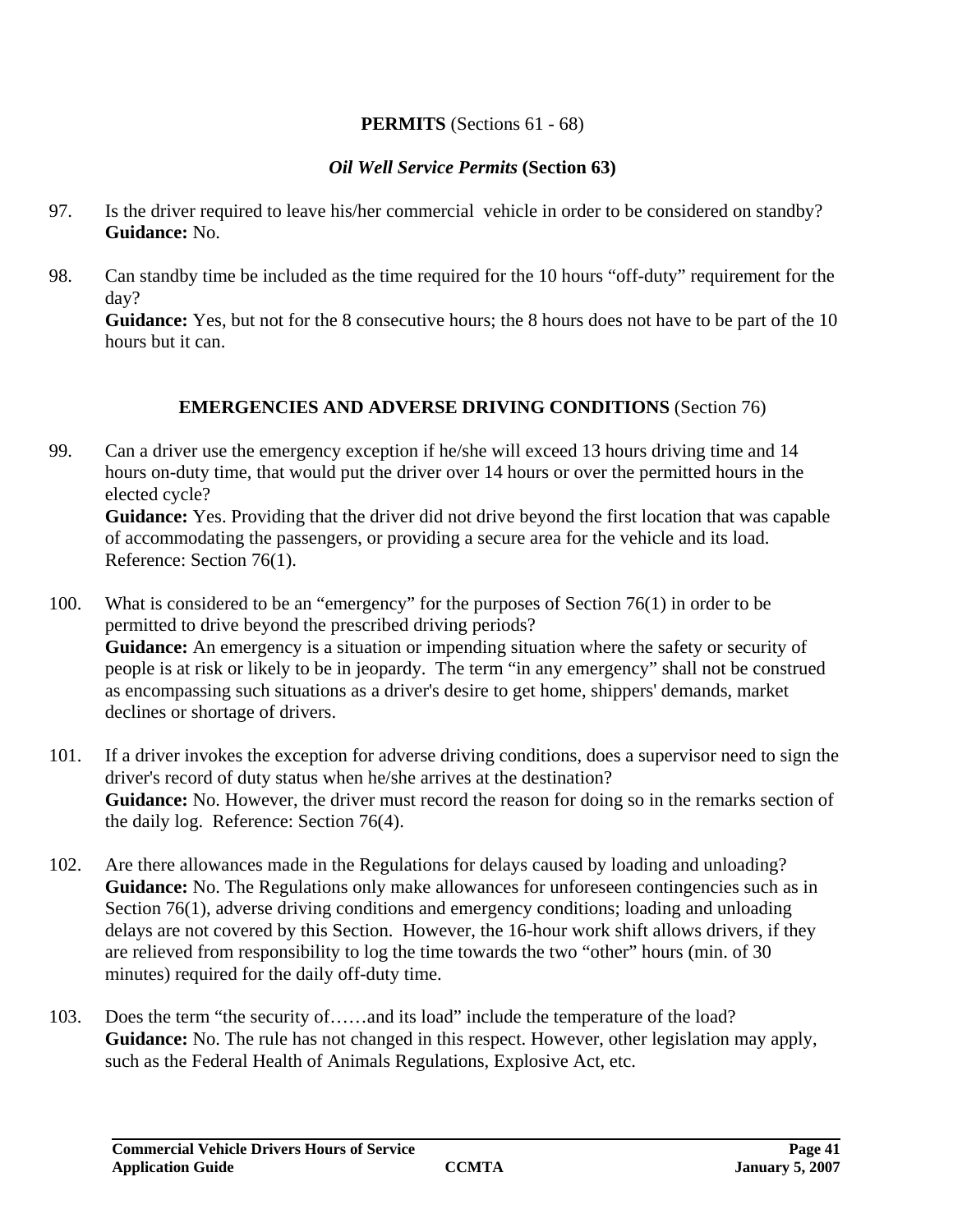104. The term "a destination that provides safety" requires interpretation and the following example illustrates the issue. The driver is 1 hour from a truck stop which provides the facilities for the driver to rest for 8 hours, but the driver is only 2 hours from the home terminal. Will the driver be allowed to proceed to the home terminal?

**Guidance:** No. In the case of an emergency, the exception to the driving rules only extends to the first location that can accommodate the passengers, and provides security for the commercial vehicle and its load. (If transporting a load under an oversize/overweight permit, drivers must be aware of the conditions of the permit and comply with them.)

105. The following examples illustrate the use of Section 76(2). **Example 1**: A driver has the following entries on the daily log book: on-duty not driving - 0.5 hours; driving - 4.5 hours; off-duty - 2.0 hours; driving - 2.0 hours; on-duty not driving -3.0 hours; driving -1.0 hours; adverse conditions -2.0 hours; and driving 3.0 hours. At the end of the work shift the driver has been on-duty 14.0 hours; driving 10.5 hours; and the elapsed time is 18.0 hours. (The driver should indicate what the adverse driving condition was in the remarks section of the daily log and the duration of time). **Guidance:** See illustration.



1. Drive after 16 hours of elapsed time

2. Drive after 14 hours on-duty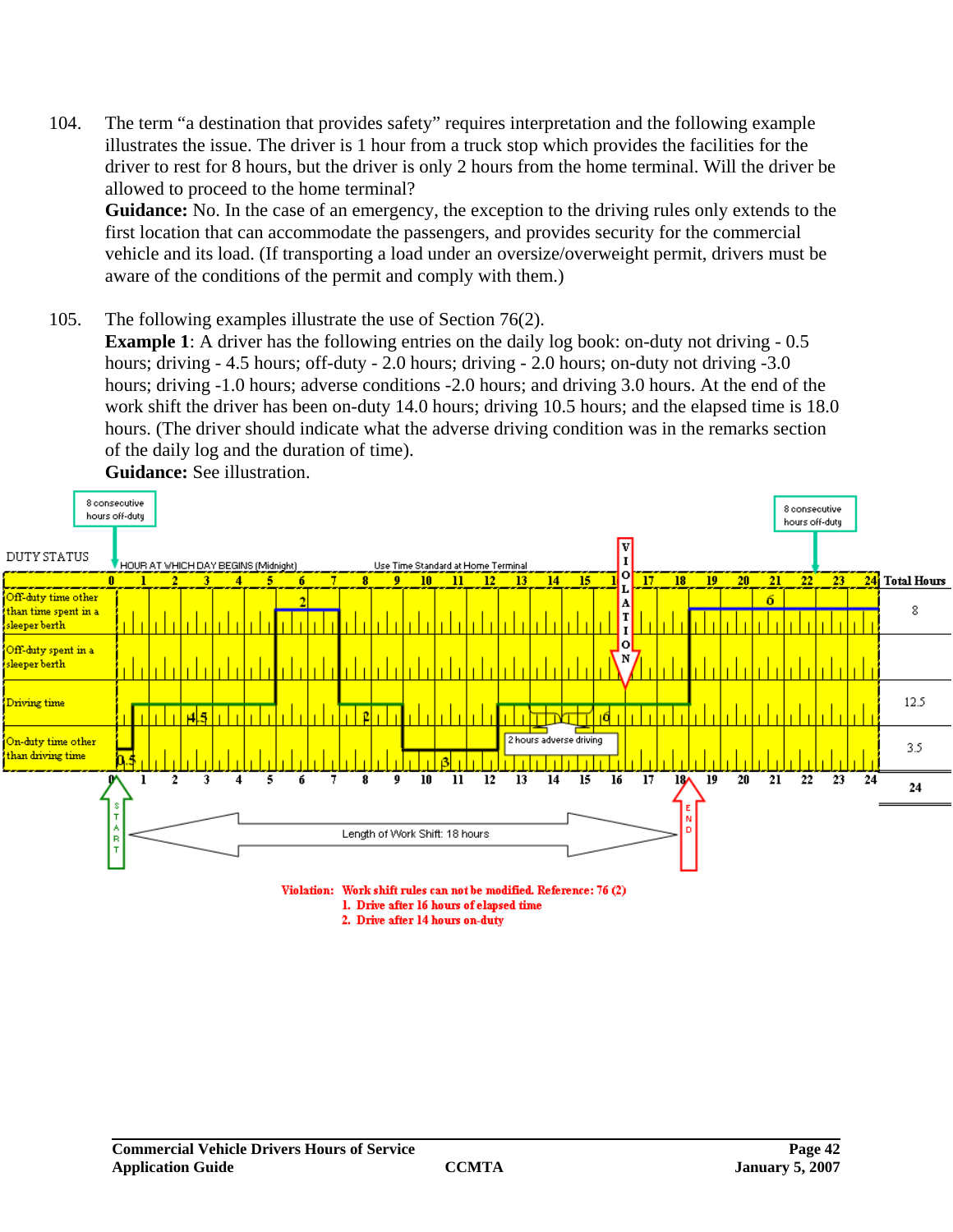**Example 2**: A driver has the following entries on the log book: on-duty not driving - 0.5 hours; driving  $-4.5$  hours; adverse driving  $-2.0$  hours; driving  $-2.0$  hours; on-duty not driving  $-3.0$ hours; driving -1.0 hours; off-duty -2.0 hours; and driving 3.0 hours. At the end of the work shift the driver has been on-duty 14.0 hours; driving 10.5 hours; and the elapsed time is 18.0 hours. Is this allowed under this Section? The difference between the two scenarios is that in example 1 the driver takes a break before he experiences adverse conditions, but in example 2 the adverse conditions occur first. Can the driver extend the elapsed time by taking a break at any time? **Guidance:** It is not permitted. See illustration.



**Example 3:** A driver was delayed for two hours as the scene of a horrific traffic accident was cleared. The accident happened just a few minutes before the driver reached the location. It took him/her approximately two hours to travel ten kilometres as a result of the ongoing investigation, the evacuation of the injured, as well as clean up and land restrictions. Is this situation considered to be "an adverse driving condition" and is the driver allowed the additional 2 hours. **Guidance:** This situation is considered "an adverse driving condition" because the driver was not aware of, nor could he/she predicted the event prior to the start of the trip. The driver is allowed up to two hours to complete the trip.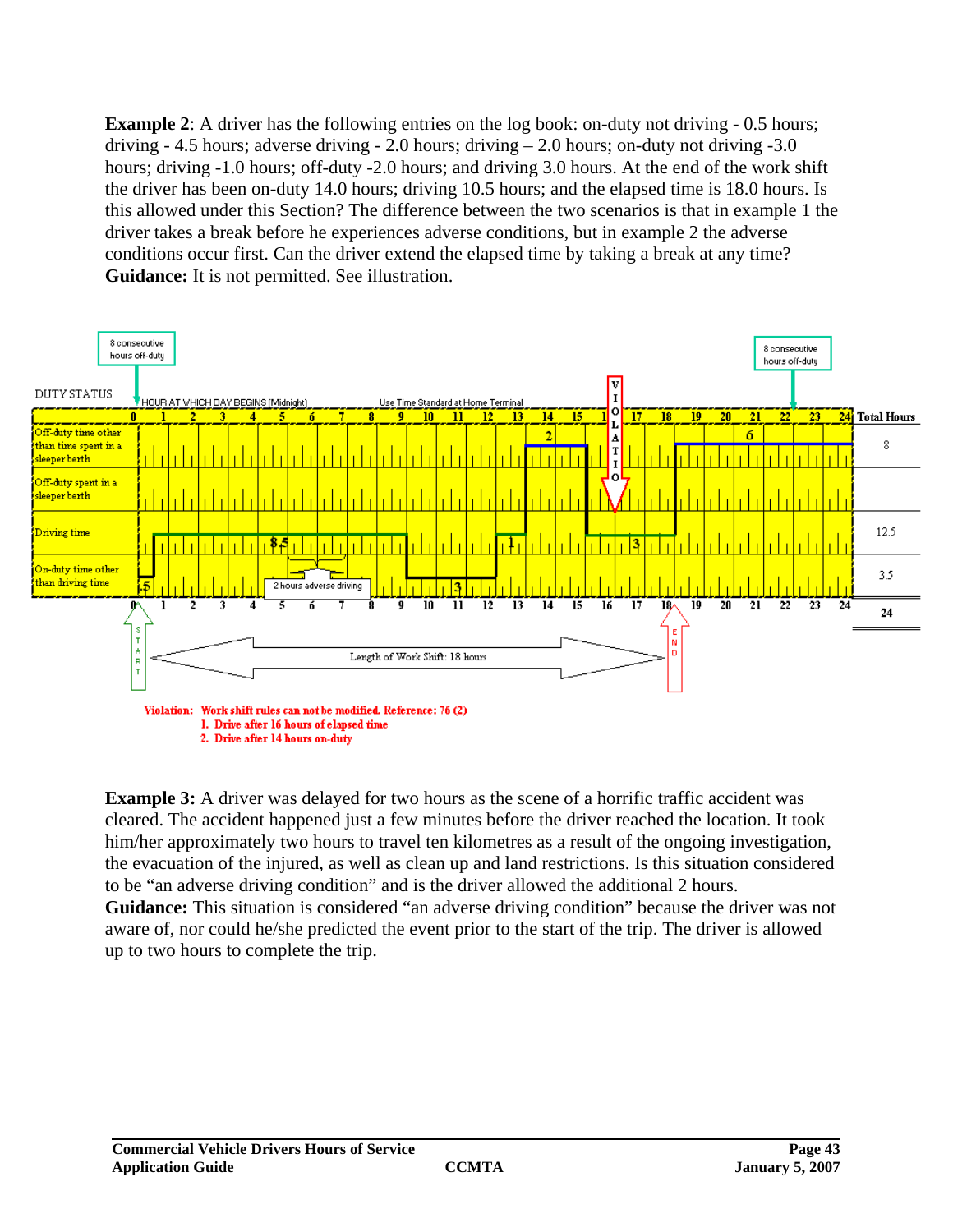



- 106. What happens if a motor carrier does not keep accurate and legible duty status records for a driver that is exempt from keeping a daily log (working within 160 km)? **Guidance**: The motor carrier and the driver could be charged for the driver not completing a daily log. When the motor carrier fails to keep duty status records, the driver must complete a daily log.
- 107. What are the conditions that must be satisfied in order for a driver to be exempt from having to complete a daily log?

**Guidance:** The driver must:

- a) not drive beyond a radius of 160 km of the home terminal;
- b) return to the home terminal each day to begin a minimum of 8 consecutive hours off-duty;
- c) not be driving under a permit issued under the Regulations.

Note: It is the responsibility of the motor carrier and driver to ensure that accurate and legible records are completed and maintained, and kept for a minimum of 6 months, indicating the driver's duty status and elected cycle, the hour at which each duty status begins and ends and the total number of hours spent in each status. It also includes information such as deferral (day 1 and day 2), adverse driving conditions and emergency declarations.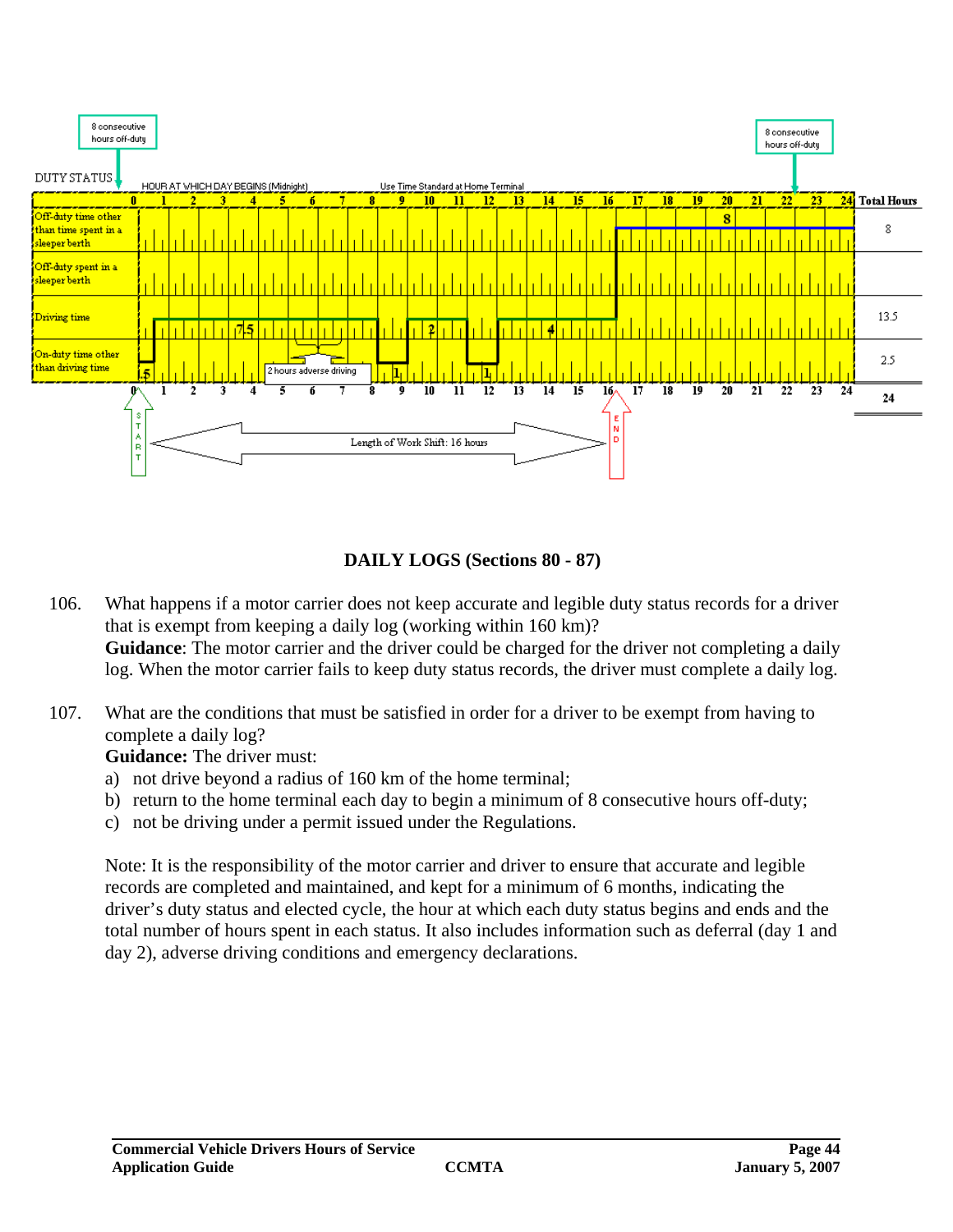**Example 1**:

#### Note: You must record in the Remarks Section, the following items:

1. Deferral of off-duty time (48-hour averaging)

 $\overline{\mathbf{3}}$ 

 $7:30$ 

 $9:30$ 

 $\overline{2.0}$ 

- 2. When the driving time is extended or off-duty time is reduced because of an unforeseen adverse driving condition or an emergency
- 3. When a CMV is used for personal use (odometer readings)

#### **Example 2:**

#### 2007 Record of Duty Status

|      | Driver's Name:<br>Start time for the day: Midnight |                                                                                             |         |         |         |         |         | Month: February |         |          |  |  |            |       |  |
|------|----------------------------------------------------|---------------------------------------------------------------------------------------------|---------|---------|---------|---------|---------|-----------------|---------|----------|--|--|------------|-------|--|
| Date | <b>Status Code</b>                                 |                                                                                             | 3       | 2       | 3.      | 2       | 3.      |                 | 2       |          |  |  | Off-Duty:  | 13.50 |  |
|      | <b>Status</b>                                      | Off-Duty                                                                                    | On-Duty | Driving | On-Duty | Driving | On-Duty | Off-Duty        | Driving | Off-Duty |  |  | Driving:   | 6.00  |  |
| 27   | Start (hh:mm)                                      | 0:00                                                                                        | 6:00    | 6:30    | 7:30    | 9:30    | 10:30   | 12:30           | 13:30   | 17:30    |  |  | On-Duty:   | 4.50  |  |
|      | Finish (hh:mm)                                     | 6:00                                                                                        | 6:30    | 7:30    | 9:30    | 10:30   | 12:30   | 13:30           | 17:30   | 24:00    |  |  | Total Hrs. | 24.00 |  |
|      | <b>Time Spent</b>                                  | 6.00                                                                                        | 0.50    | 1.00    | 2.00    | 1.00    | 2.00    | 1.00            | 4.00    | 6.50     |  |  |            |       |  |
|      | Total of Driving and On-Duty not-driving hours:    |                                                                                             |         |         |         |         |         |                 |         |          |  |  |            |       |  |
|      | $l = Off$ Duty<br>$2 = Driving$                    | Remarks:<br><b>Status</b><br>Cycle 1<br>x<br>  Codes<br>Cycle 2<br>3 = On Duty, not-Driving |         |         |         |         |         |                 |         |          |  |  |            |       |  |

Note: You must record in the Remarks Section, the following items:

- 1. Deferral of off-duty time (48-hour averaging)
- 2. When the driving time is extended or off-duty time is reduced
	- because of an unforeseen adverse driving condition or an emergency
- 3. When a CMV is used for personal use (odometer readings)

 $\overline{\mathbf{3}}$ 

10:30

12:30

 $\overline{2.0}$ 

 $\mathbf{1}$ 

12:30

13:30

 $\overline{1.0}$ 

 $\overline{2}$ 

13:30

 $17:30$ 

 $Cycle 1 X$ 

 $4.0$ 

 $\mathbf{1}$ 

17:30

 $24:00$ 

6.5

Cycle 2

 $\overline{2}$ 

9:30

10:30

 $1.0$ 

**Duty Status Codes** 

Off-duty:

Driving:

Total:

3 = On Duty, not-Driving

**Total Time** 

On-Duty not driving:

13.5

 $6.0$ 

 $4.5$ 

 $24.0$ 

| Driver's name: |  |
|----------------|--|
|                |  |

Date

27

Remarks:

Start time for the day: Midnight

 $\operatorname{Started}(\overline{\mathcal{O}})$ 

 $\mid$ Finished @

Time spent

**Duty Status** 

 $\mathbf{1}$ 

 $0:00$ 

 $6:00$ 

 $6.0$ 

 $\overline{\mathbf{3}}$ 

 $6:00$ 

 $6:30$ 

 $\overline{0.5}$ 

 $\overline{c}$ 

6:30

 $7:30$ 

 $1.0$ 

 $l = Off$  Duty

 $2 = Driving$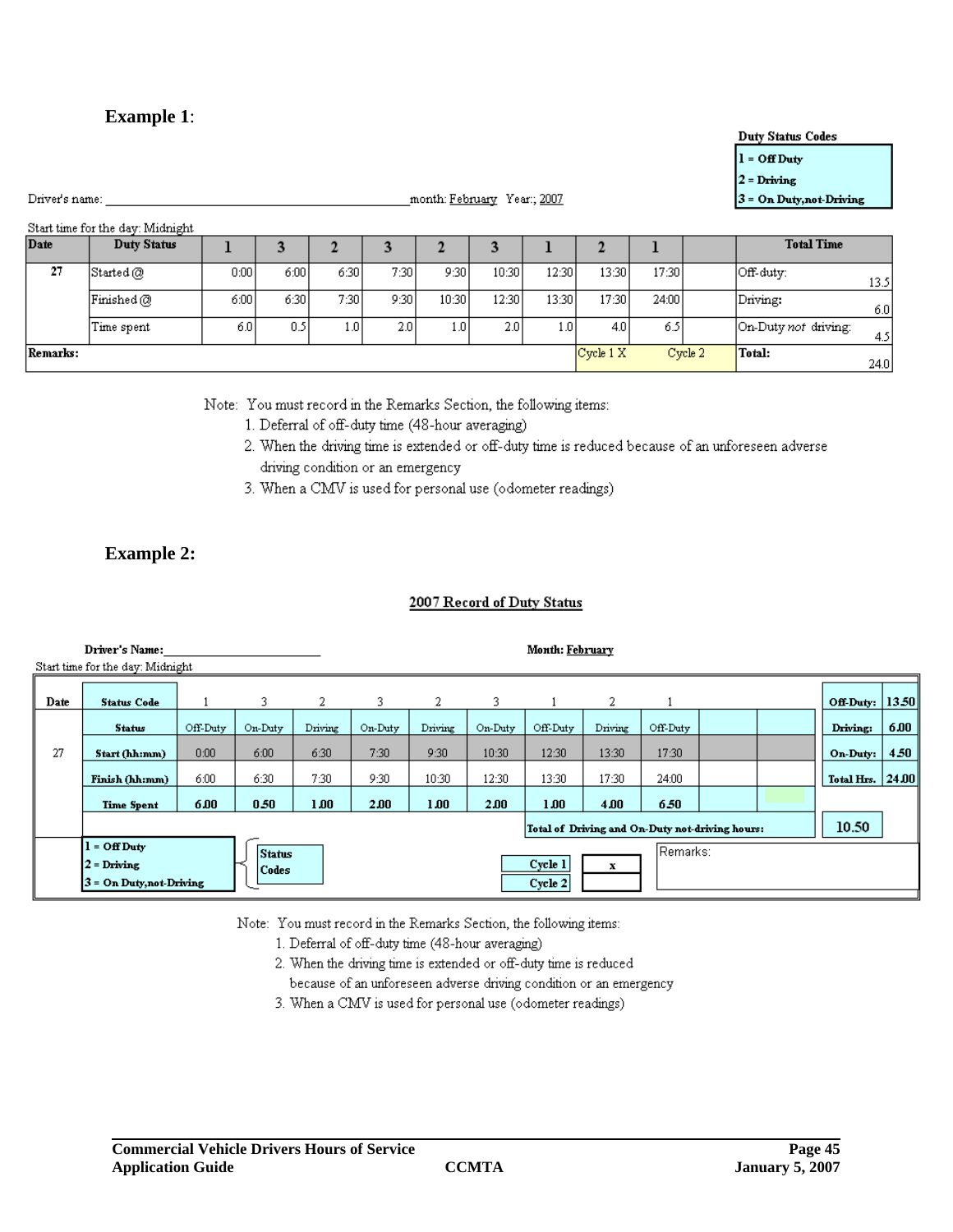#### **Example 3:**

| Name: | D |
|-------|---|
|       |   |

ate: February 27, 2007

| Elected Cycle: Cycle1 |          |         |                          |         |
|-----------------------|----------|---------|--------------------------|---------|
| Time                  | Off-duty | Driving | On-duty<br>(not driving) | Remarks |
| 0:00                  |          |         |                          |         |
| 6:00                  | 6.0      |         |                          |         |
| 6:30                  |          |         | 0.5                      |         |
| 7:30                  |          | 1.0     |                          |         |
| 9:30                  |          |         | 2.0                      |         |
| 10:30                 |          | 1.0     |                          |         |
| 12:30                 |          |         | 2.0                      |         |
| 13:30                 | 1.0      |         |                          |         |
| 17:30                 |          | 4.0     |                          |         |
| 24.00                 | 6.5      |         |                          |         |
|                       |          |         |                          |         |
|                       |          |         |                          |         |
|                       |          |         |                          |         |

Note: You must record in the Remarks Section, the following items:

1. Deferral of off-duty time (48-hour averaging)

6.0

13.5

2. When the driving time is extended and the off-duty time is reduced because of an unforeseen adverse driving condition or an emergency

4.5

TOTAL: 24

3. When a CMV is used for personal use (odometer readings)

#### **Example 4:**

#### **RECORD of DUTY STATUS** (For drivers operating within 160 km of home terminal)

|      | Driver's Name:              |  |  |    |                |    |    |  |    |     |    |               |       |                 |    |      | Month:February Year: 2007 |     |    |      |           |         |           |
|------|-----------------------------|--|--|----|----------------|----|----|--|----|-----|----|---------------|-------|-----------------|----|------|---------------------------|-----|----|------|-----------|---------|-----------|
|      | Start time of day: Midnight |  |  |    |                |    |    |  |    |     |    |               |       |                 |    |      |                           |     |    |      |           |         |           |
| Date | <b>Duty Status</b>          |  |  | 3. | $\overline{4}$ | 5. | б. |  | 78 | - 9 | 10 | $11 \quad 12$ | 13 14 | $\overline{15}$ | lб | - 17 | 18                        | -19 | 20 | -21- | $\sim$ 22 | -23     | 24 Totals |
|      | Off-Duty                    |  |  |    |                |    |    |  |    |     |    |               |       |                 |    |      |                           |     |    |      |           |         |           |
|      |                             |  |  |    |                |    |    |  |    |     |    |               |       |                 |    |      |                           |     |    |      |           |         | 13.5      |
|      | Driving                     |  |  |    |                |    |    |  |    |     |    |               |       |                 |    |      |                           |     |    |      |           |         |           |
| -27  |                             |  |  |    |                |    |    |  |    |     |    |               |       |                 |    |      |                           |     |    |      |           |         | n         |
|      | On-Duty-Not Driving         |  |  |    |                |    |    |  |    |     |    |               |       |                 |    |      |                           |     |    |      |           |         |           |
|      |                             |  |  |    |                |    |    |  |    |     |    |               |       |                 |    |      |                           |     |    |      |           |         | 4.5       |
|      | Remarks                     |  |  |    |                |    |    |  |    |     |    |               |       |                 |    |      |                           |     |    |      | Cycle 1 X | Cycle 2 | -24       |

Note: You must record in the Remarks Section, the following items:

1. Deferral of off-duty time (48-hour averaging)

2. When the driving time is extended or off-duty time is reduced

- because of an unforeseen adverse driving condition or an emergency
- 3. When a CMV is used for personal use (odometer readings)

Total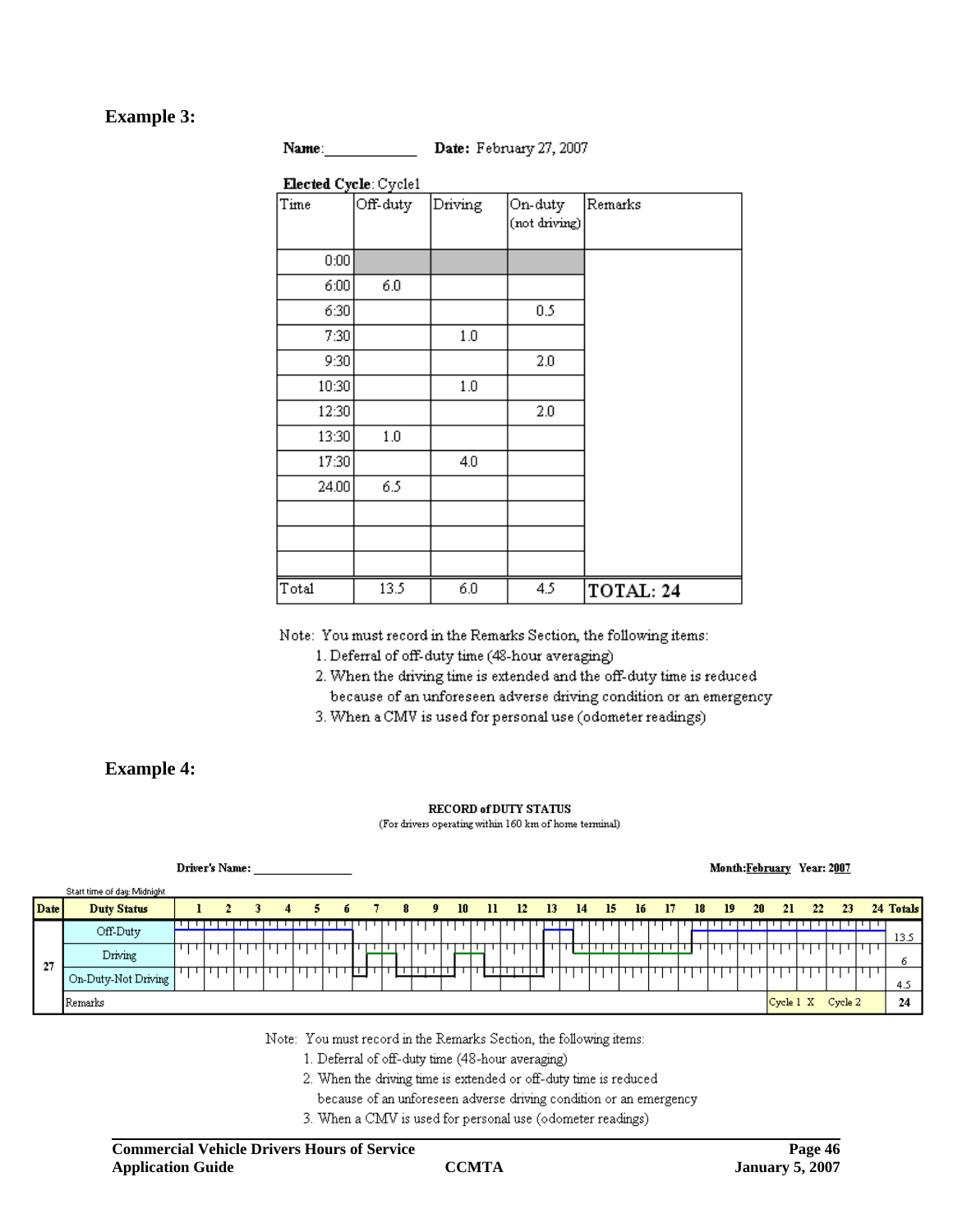# **Example 5:**

| <b>Date</b>     | <b>Duty Status</b>        |      | Time Block from/to (every hour of the day must be accounted for) |      |      |       |             |       |       |       |  |                      |  |                      |       |  |  |
|-----------------|---------------------------|------|------------------------------------------------------------------|------|------|-------|-------------|-------|-------|-------|--|----------------------|--|----------------------|-------|--|--|
|                 |                           |      |                                                                  |      |      |       | 24 hour day |       |       |       |  |                      |  | for each duty status |       |  |  |
|                 | Started @                 | 0:00 | 6:00                                                             | 6:30 | 7:30 | 9:30  | 10:30       | 12:30 | 13:30 | 17:30 |  |                      |  |                      |       |  |  |
|                 | Finished @                | 6:00 | 6:30                                                             | 7:30 | 9:30 | 10:30 | 12:30       | 13:30 | 17:30 | 24:00 |  |                      |  |                      |       |  |  |
| 27              | Time Off-duty             | 6.00 |                                                                  |      |      |       |             | 1.00  |       | 6.50  |  |                      |  | Off-duty:            | 13.50 |  |  |
|                 | <b>Time Driving</b>       |      |                                                                  | .00  |      | 1.00  |             |       | 4.00  |       |  |                      |  | Driving:             | 6.00  |  |  |
|                 | Time On-duty 200' driving |      | 0.50                                                             |      | 2.00 |       | 2.00        |       |       |       |  |                      |  | On-duty not driving  | 4.50  |  |  |
| <b>Remarks:</b> |                           |      |                                                                  |      |      |       |             |       |       |       |  | Cycle 1回<br>Cycle 2D |  | Total:               | 24    |  |  |

Note: You must record in the Remarks Section, the following items:

1. Deferral of off-duty time (48-hour averaging)

2. When the driving time is extended or off-duty time is reduced

because of an unforeseen adverse driving condition or an emergency.

3. When a CMV is used for personal use (odometer readings)

108. With regard to the exemption from having to fill out a daily log, how do you determine the area inside of the 160 km radius?

**Guidance:** The term radius is internationally accepted to mean "by air" and by determining the scale of a map, the 160 km radius circle can be plotted. Using the location of the home terminal as the centre point, draw a 160 km radius circle on the map.

- 109. Will short haul drivers be required to maintain daily log books? **Guidance:** Yes, unless the daily log exemption applies. Reference: Section 81(2).
- 110. What documentation must a driver claiming the daily log exemption Section 81(2) have in his/her possession?

**Guidance:** The driver is required to produce documentation that he/she received during the current trip. Also, the driver should be prepared to explain, if requested by an inspector, the reasons why he/she qualifies for the daily log exemption.

- 111. Must a motor carrier retain duty status records at its principal place of business for drivers that are exempt from completing a daily log? **Guidance:** Yes. Upon request by an inspector, the records must be produced within a reasonable period of time at the location where the review takes place.
- 112. It is assumed in Section 82(1)(a) the reference to the start time means the start time of the day, e.g. calendar day 00.00 and not the start time of the shift. **Guidance:** Yes.
- 113. Can an operation that changes its normal work- reporting location on an intermittent basis utilize the 160 km radius exemption?

Guidance: Yes. However, when the motor carrier changes the normal reporting location to a new reporting location, the day on which that trip (from the old location to the new location) was made must be recorded in a daily log because the driver has not returned to his/her normal work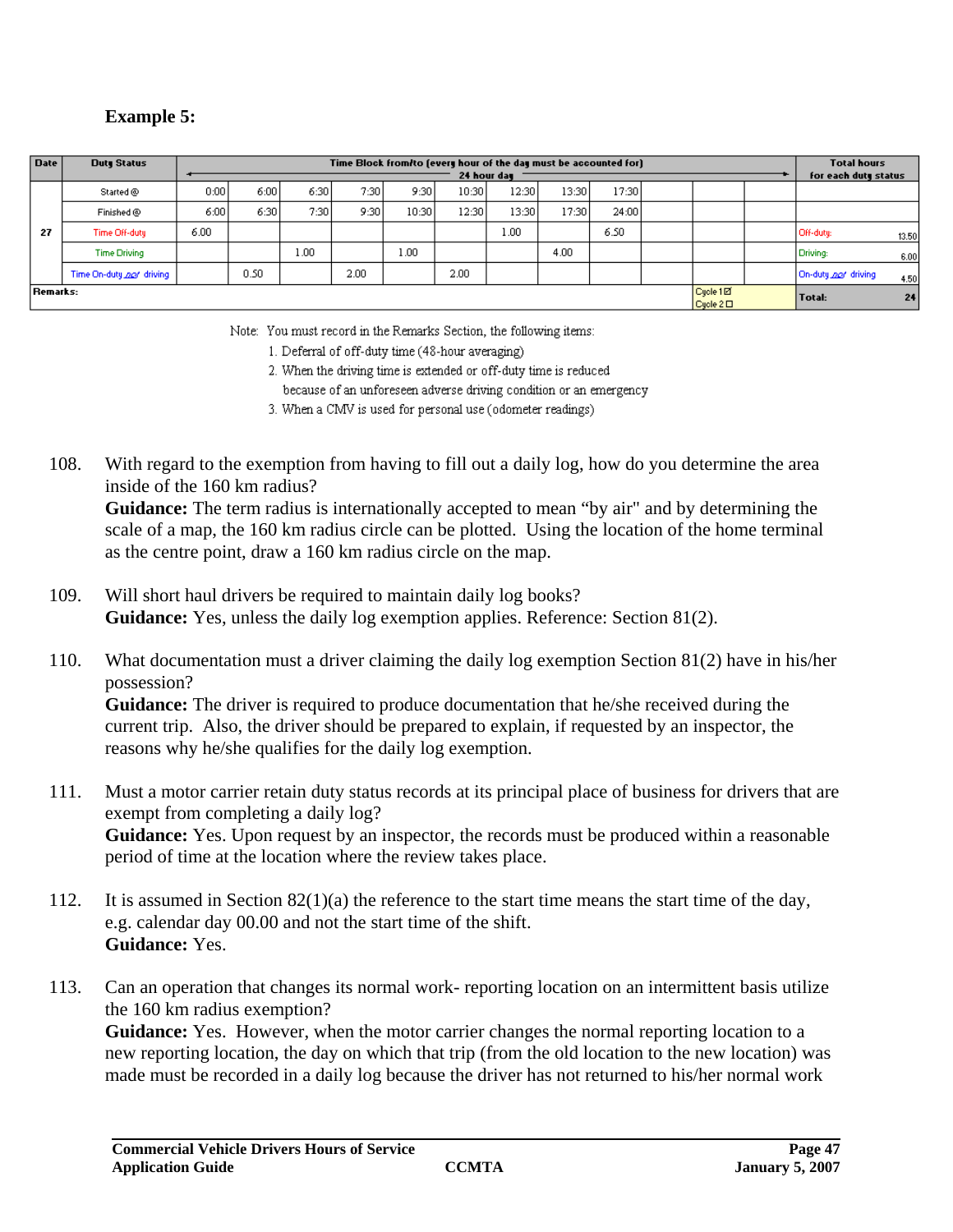reporting location. For the days on which the driver satisfied all of the requirements of Section 81(2), the driver could revert back to the simplified duty status records.

114. When a driver fails to meet the provisions of the 160 km radius exemption Section 81(2), is the driver required to have copies of his/her records of duty status for the previous fourteen days? Must the driver prepare daily records of duty status for the next seven days? **Guidance:** No. The driver is only required to have in his/her possession a daily log for the day he/she does not qualify for the exemption. A driver must begin to prepare a daily log for the day immediately after he/she becomes aware the terms of the exemption cannot be met. The daily log must cover the entire day, even if the driver has to record retroactively changes in status that occurred between the time the driver reported for duty and the time in which he/she no longer qualified for the 160 km radius exemption. This is the only way to ensure that a driver does not claim the right to drive 13 hours after leaving his/her exempt status, in addition to the hours already driven under the 160 km exemption. Also, Section 82(1)(f) requires the driver to enter in the remarks section of the daily log, the number of hours of off-duty time and on-duty time that was accumulated each day during the previous 14 days or on one daily log that clearly indicates all required information. A driver may carry the record of duty status for the previous 14 days in lieu of entering in the current daily log the times they were on- and off-duty for previous 14 days.

| DRIVER DAILY LOG - Drivers who occasionally are required to complete one (normally driving within 160 km radius) |    |                        |                        |                        |               |    |                  |                |                        |                                                          |                                                  |                        |               |  |     |                          |                                               |                   |    |                                    |                        |                                                         |    |    |    | Day Month Year<br>15<br>2007 |
|------------------------------------------------------------------------------------------------------------------|----|------------------------|------------------------|------------------------|---------------|----|------------------|----------------|------------------------|----------------------------------------------------------|--------------------------------------------------|------------------------|---------------|--|-----|--------------------------|-----------------------------------------------|-------------------|----|------------------------------------|------------------------|---------------------------------------------------------|----|----|----|------------------------------|
| Motor Carrier: FATIGUE MANAGEMENT LIMITED                                                                        |    |                        |                        |                        |               |    |                  |                |                        |                                                          |                                                  | Odamelee Pinink        |               |  |     |                          |                                               |                   |    |                                    |                        |                                                         |    |    |    |                              |
| Principle Place of Business: 164 Resting Place, Ottawa, ON                                                       |    |                        |                        |                        |               |    |                  |                |                        | Vehicle Plate or Unit #<br>123 & 456<br>(Show All Units) |                                                  |                        |               |  |     |                          | 120143<br>Odamelee Stael                      |                   |    |                                    |                        |                                                         |    |    |    |                              |
| HOME TERMINAL ADDRESS: Same as above                                                                             |    |                        |                        |                        |               |    |                  |                |                        |                                                          | $ $ CYCLE 1(7 Day) $\bm{X}$<br>CYCLE 2 (14 Days) |                        |               |  |     |                          | km/ml<br><b>DISTANCE TRAVELLED BY VEHICLE</b> |                   |    |                                    |                        |                                                         |    |    |    |                              |
| <u>HOUR AT WHICH YOUR DAY BEGINS</u>                                                                             |    |                        |                        |                        |               |    |                  |                |                        |                                                          | Use Time Standard at Home Terminal               |                        |               |  |     |                          | Total Distance Driven<br>.km/mLToday          |                   |    |                                    |                        |                                                         |    |    |    |                              |
| Midnight                                                                                                         |    | 2                      | 3                      |                        | ь             | 6  |                  |                | 9                      | 10                                                       | -11                                              |                        | 12<br>13      |  | 14  | 15                       | 16                                            | -17               | 18 | 19                                 | 20                     | 21                                                      | 22 | 23 | 24 | <b>Total Hours</b>           |
| Off-duty time other than time                                                                                    |    |                        |                        |                        |               |    |                  |                |                        |                                                          |                                                  |                        |               |  |     |                          |                                               |                   |    |                                    |                        |                                                         |    |    |    |                              |
| spent in a sleeper berth<br>Off-duty spent in a sleeper                                                          |    |                        |                        |                        |               |    |                  |                |                        |                                                          |                                                  |                        |               |  |     |                          |                                               |                   |    |                                    |                        |                                                         |    |    |    |                              |
| <b>Lberth</b>                                                                                                    |    |                        |                        |                        |               |    |                  |                |                        |                                                          |                                                  |                        |               |  |     |                          |                                               |                   |    |                                    |                        |                                                         |    |    |    |                              |
| Driving time                                                                                                     |    |                        |                        |                        |               |    |                  |                |                        |                                                          |                                                  |                        |               |  |     |                          |                                               |                   |    |                                    |                        |                                                         |    |    |    |                              |
| On-duty time other than driving<br>Ltime.                                                                        |    |                        |                        |                        |               |    |                  |                |                        |                                                          |                                                  |                        |               |  |     |                          |                                               |                   |    |                                    |                        |                                                         |    |    |    |                              |
| Midnight                                                                                                         |    | 2                      | 3                      |                        | 5             | 6  |                  |                | 8<br>9                 | 10                                                       | r11                                              |                        | 12<br>13      |  | 14. | 15.                      | 16                                            | 17                | 18 | 19                                 | 20                     | 21                                                      | 22 | 23 | 24 |                              |
|                                                                                                                  |    |                        |                        |                        |               |    |                  |                |                        |                                                          |                                                  |                        |               |  |     |                          |                                               |                   |    |                                    |                        |                                                         |    |    |    |                              |
|                                                                                                                  |    |                        |                        |                        |               |    |                  |                |                        |                                                          |                                                  |                        |               |  |     |                          |                                               |                   |    |                                    |                        |                                                         |    |    |    |                              |
|                                                                                                                  |    |                        |                        |                        |               |    |                  |                |                        |                                                          |                                                  |                        |               |  |     | Quebec City              |                                               |                   |    |                                    |                        |                                                         |    |    |    |                              |
|                                                                                                                  |    |                        |                        |                        |               |    |                  |                |                        |                                                          |                                                  |                        |               |  |     | Quebec                   |                                               |                   |    |                                    |                        |                                                         |    |    |    |                              |
| <b>REMARKS</b>                                                                                                   |    |                        |                        |                        |               |    | Local Deliveries | Ottawa Ontario |                        |                                                          |                                                  | Montreal Quebec        |               |  |     |                          |                                               |                   |    |                                    |                        |                                                         |    |    |    |                              |
|                                                                                                                  |    |                        |                        |                        |               |    |                  |                |                        |                                                          |                                                  |                        |               |  |     |                          |                                               |                   |    |                                    |                        |                                                         |    |    |    |                              |
| Other Motor Carrier (Name & Address)                                                                             |    |                        |                        |                        |               |    |                  |                |                        |                                                          |                                                  |                        |               |  |     |                          |                                               |                   |    | PERSONAL USE OF COMMERCIAL VEHICLE |                        |                                                         |    |    |    |                              |
|                                                                                                                  |    |                        |                        |                        |               |    |                  |                |                        |                                                          |                                                  |                        |               |  |     |                          |                                               |                   |    |                                    |                        |                                                         |    |    |    |                              |
|                                                                                                                  |    |                        |                        |                        |               |    |                  |                |                        |                                                          |                                                  |                        |               |  |     | <b>START</b><br>ODOMETER |                                               |                   |    |                                    | EHD<br><b>ODOMETER</b> |                                                         |    |    |    |                              |
|                                                                                                                  |    |                        |                        |                        |               |    |                  |                |                        |                                                          |                                                  |                        |               |  |     |                          |                                               |                   |    |                                    |                        |                                                         |    |    |    |                              |
| Name of Co-driver                                                                                                |    |                        |                        |                        |               |    |                  |                |                        |                                                          |                                                  |                        |               |  |     |                          |                                               |                   |    |                                    |                        |                                                         |    |    |    |                              |
|                                                                                                                  |    |                        |                        |                        |               |    |                  |                |                        |                                                          |                                                  |                        |               |  |     |                          |                                               |                   |    |                                    |                        |                                                         |    |    |    |                              |
| PREVIOUS DAYS                                                                                                    |    |                        |                        |                        |               |    |                  |                |                        |                                                          |                                                  |                        |               |  |     |                          |                                               | <b>John Hours</b> |    |                                    |                        | Name and Signature of Driver (Certified True & Correct) |    |    |    |                              |
| TIME RECORDS                                                                                                     |    |                        |                        |                        |               |    |                  |                |                        |                                                          |                                                  |                        |               |  |     |                          |                                               |                   |    |                                    |                        |                                                         |    |    |    |                              |
| DATE                                                                                                             |    | $\overline{c}$         | 3                      | 4                      | 5             | 6. | 7                | 8              | 9                      | 10 <sub>10</sub>                                         | 11                                               | 12                     | 13            |  | 14  |                          |                                               |                   |    | DAILY DEFERRAL: DAY#               |                        |                                                         |    |    |    |                              |
| TOTAL HOURS ON DUTY<br>TOTAL HOURS OFF-DUTY                                                                      | 24 | 10 <sup>10</sup><br>14 | 10 <sub>10</sub><br>14 | 10 <sup>10</sup><br>14 | $10-10$<br>14 | 24 | 24               | 10<br>14       | 10 <sup>10</sup><br>14 | 10 <sup>°</sup><br>14                                    | $10-10$<br>14                                    | 10 <sup>10</sup><br>14 | $10-10$<br>14 |  | 24  |                          |                                               |                   |    |                                    |                        |                                                         |    |    |    |                              |
|                                                                                                                  |    |                        |                        |                        |               |    |                  |                |                        |                                                          |                                                  |                        |               |  |     |                          |                                               |                   |    |                                    |                        |                                                         |    |    |    |                              |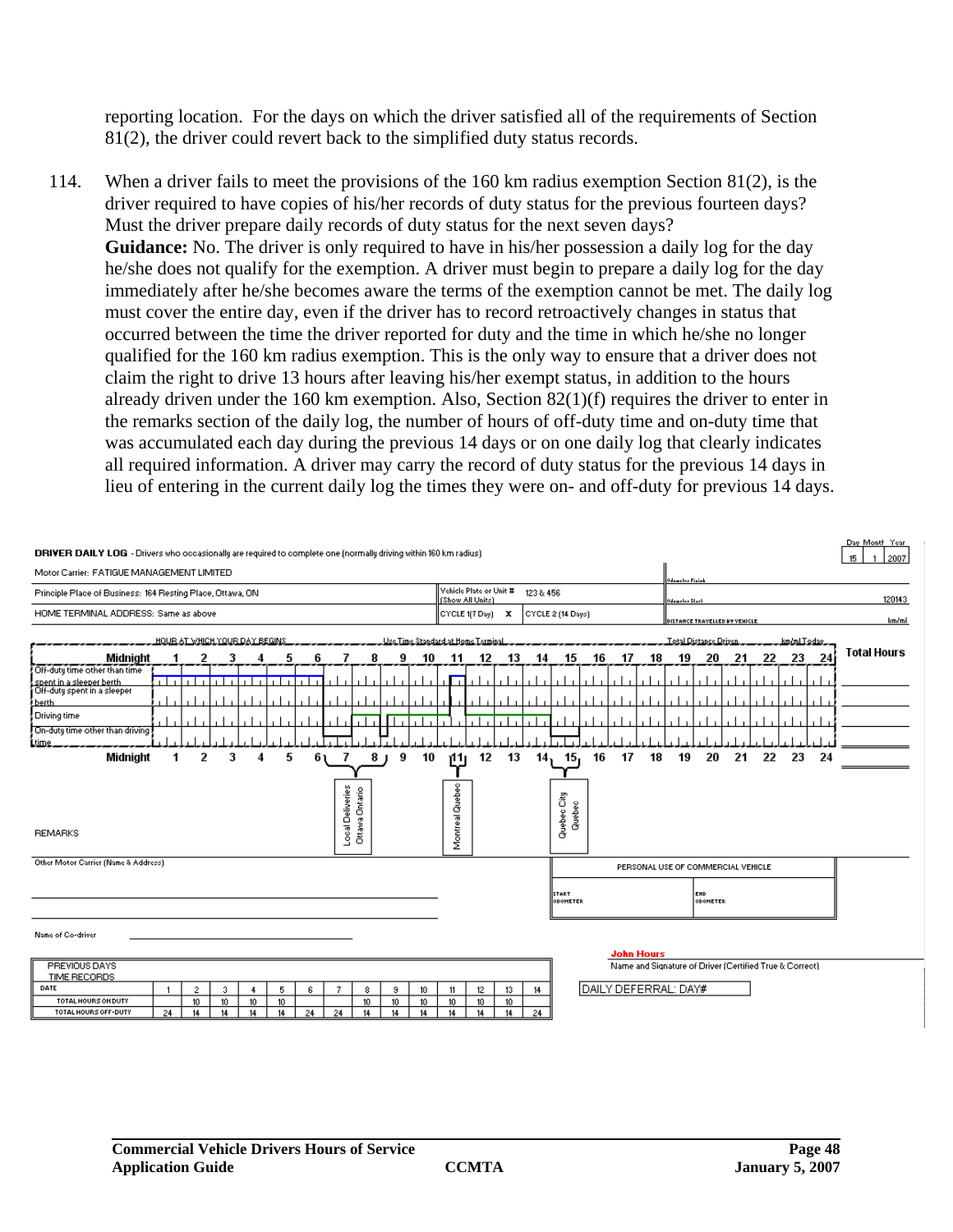- 115. Can a driver use the graph grid on the daily log as a time record to meet the requirement contained in the 160 km radius exemption? **Guidance:** Yes, provided all the information is in the records. The graph grid is just an element.
- 116. Must the driver's name and each date worked appear on the time record prepared to comply with Section 81(2), 160 km radius driver? **Guidance:** Yes.
- 117. Can drivers who work split shifts take advantage of the 160 km radius exemption (daily log) provided in Section 81(2)? **Guidance:** Yes.
- 118. Must a motor carrier that uses a 160 km radius driver write zero (0) hours on the time record for each day the driver is off-duty (not working for the motor carrier)? **Guidance:** Yes. Section 81(1)(c) requires a motor carrier to maintain accurate and legible records for each driver.
- 119. Often, bus drivers can take their bus home and begin and end their workday at home or a parking place near their home. This is particularly common in the school bus industry where drivers can "out park" their school bus at their home, on the farm, at a nearby school, shopping centre, etc. Would the "out park" location be deemed to be the home terminal for the purposes of eligibility for the 160-km radius daily log exemption? **Guidance:** Yes.
- 120. Can a short-distance driver (operating within the 160-km radius) have all of his or her on-duty time simply recorded as "on-duty - driving" even if this time includes some on-duty not driving periods.

**Guidance:** No. However, a local driver may use the provision of Schedule 2 (c).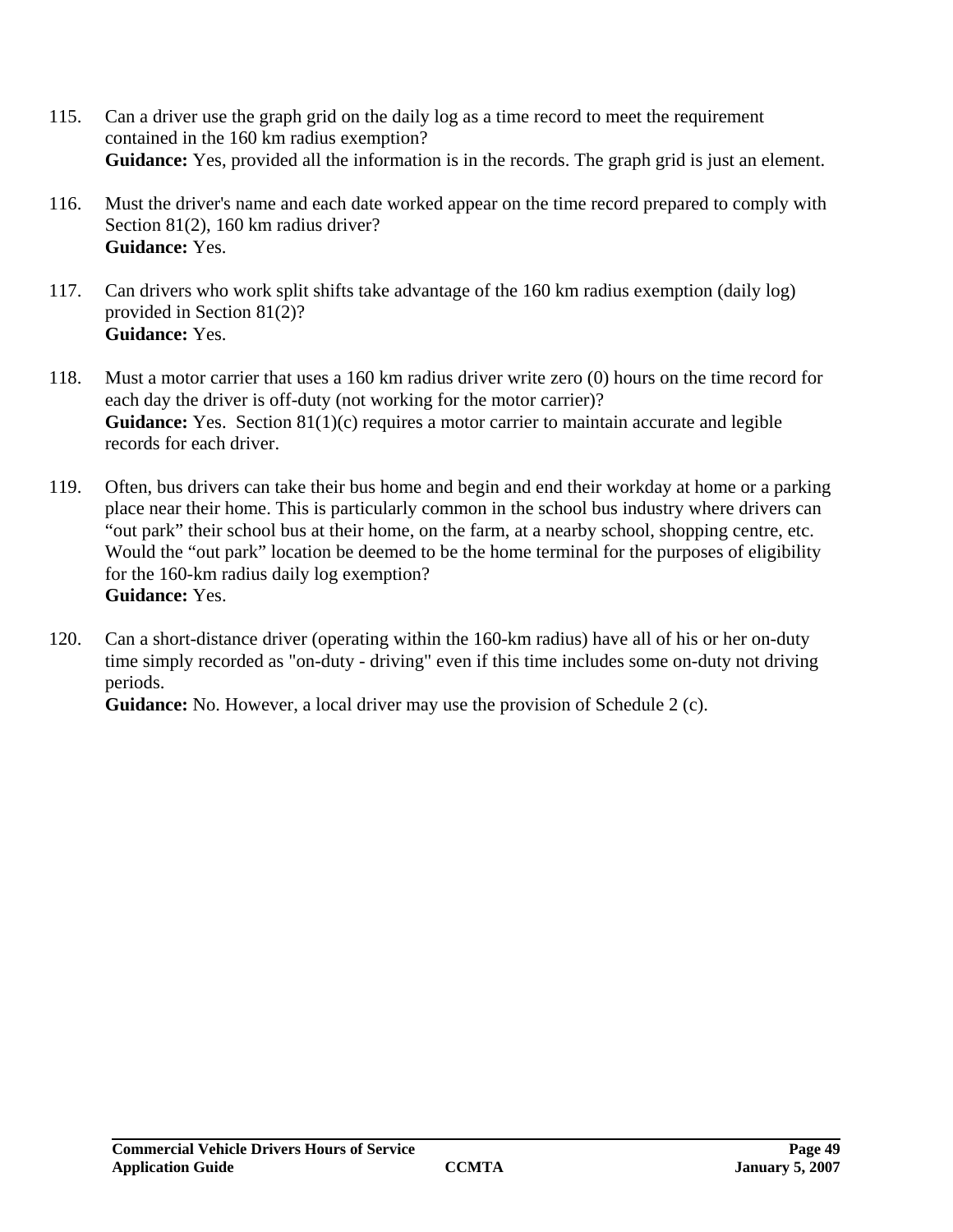# **Example 1**:

Illustration of the entries that must be made in the duty status records for the driver of a school bus, if the driver was not permitted to record multiple pickups and deliveries in blocks of driving and on-duty time.

| Drivers Name: |                         |         |              |         |
|---------------|-------------------------|---------|--------------|---------|
| Date:         | М                       | D.      | Y            |         |
|               | Elected Cycle: 1_X_or 2 |         |              |         |
| Time          | Off-duty                | Driving | On-duty (not | Remarks |
|               |                         |         | driving)     |         |
| 0:00          |                         |         |              |         |
| 7:00          | 7:00                    |         |              |         |
| 7:15          |                         |         | 0:15         |         |
| 7:45          |                         | 0:30    |              |         |
| 8:15          | 0:30                    |         |              |         |
| 8:30          |                         |         | 0:15         |         |
| 9:15          |                         | 0:45    |              |         |
| 9:30          |                         |         | 0:15         |         |
| 14:00         | 4:30                    |         |              |         |
| 14:30         |                         | 0:30    |              |         |
| 14:45         |                         |         | 0:15         |         |
| 15:30         |                         | 0:45    |              |         |
| 15:45         |                         |         | 0:15         |         |
| 16:15         |                         | 0:30    |              |         |
| 24:00         | 7:45                    |         |              |         |
|               |                         |         |              |         |
| Total         | 19:45                   | 3:00    | 1:15         |         |
|               |                         |         |              |         |

Total On-duty Hours 4 hours 15 minutes

# **Example 2**:

| Date     |                                                   | <b>Duty Status</b>  |       | Time Block from/to (every hour of the day must be accounted for) | Totals for Day                    |         |        |         |  |  |                      |       |
|----------|---------------------------------------------------|---------------------|-------|------------------------------------------------------------------|-----------------------------------|---------|--------|---------|--|--|----------------------|-------|
|          | $\mathop{\mathsf{Started}}\nolimits(\mathcal{O})$ |                     | 0:001 | 7:00                                                             | 9:301                             | 14:00 l | 16:15  |         |  |  |                      |       |
|          | Finished @                                        |                     | 7:00  | 9:30                                                             | 14:00 l                           | 16:15   | 24:00  |         |  |  |                      |       |
|          | Time                                              | Off-duty            |       | 7.00                                                             | 4:30                              |         | 7:45   |         |  |  | Off-duty:            | 19:15 |
|          | spent                                             | Driving             |       | 1:15                                                             |                                   | 1:45    |        |         |  |  | Driving:             | 3:00  |
|          |                                                   | On-duty not driving |       | 1:15                                                             |                                   | 0:301   |        |         |  |  | On-duty not driving: | 1:45  |
| Remarks: |                                                   |                     |       |                                                                  | Cycle 1 (7 days) $\boxed{\times}$ |         | Total: | 24 hrs. |  |  |                      |       |
|          |                                                   |                     |       |                                                                  | Cycle 2 (14 days)                 |         |        |         |  |  |                      |       |

Simplified version for duty status record keeping

Allowing the driver who drives within 160 km radius to record multiple pick-ups and deliveries in blocks of on-duty and driving time can reduce the number of entries that must be recorded in the duty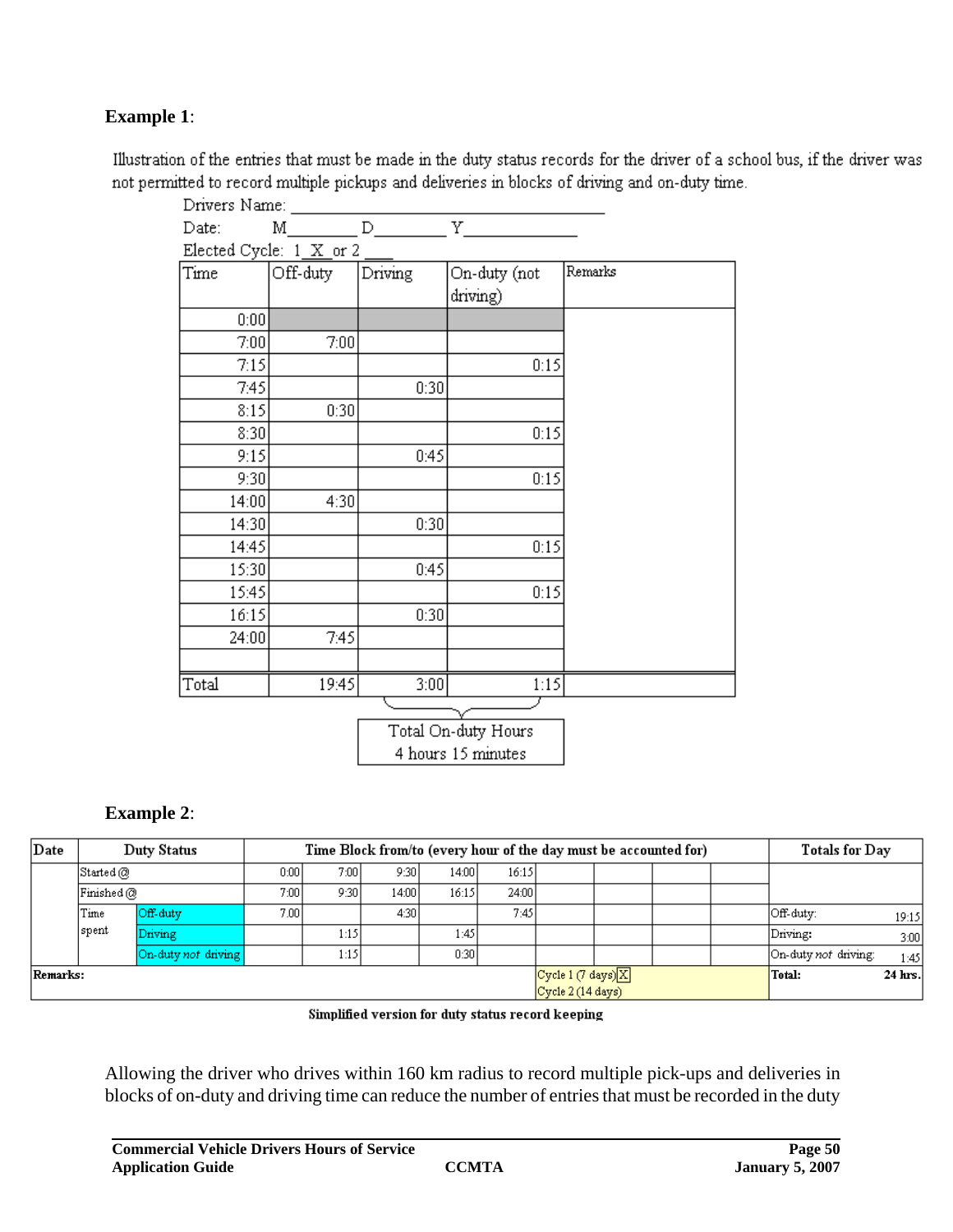status records. This is consistent with the approach allowed for long haul drivers that are required to complete a daily log. Also, if the operator does not temporarily relieve the driver from responsibility for short off-duty periods (less than 30 minutes) this will eliminate other entries. In this scenario, recording a short off-duty period of 30 minutes as on-duty did not adversely affect the driver's available time because the total on-duty time for the day was only 4 hours and 45 minutes.

- 121. Section 84(b) technically requires a driver who is driving through the midnight hour (presuming the "day" is 12 midnight to 12 midnight) to add up the hours, record the mileage and sign the log sheet for the "day". Will the driver be allowed to complete the daily totals etc. on the next "day" at the first opportunity when the driver's status changes. **Guidance:** Yes.
- 122. Can a driver who commences driving for another company, submit records of duty status for the preceding 14 days in lieu of a signed statement? **Guidance:** There is no section that specifically requires a motor carrier to request a driver to submit daily logs and/or record of duty status (that were completed and kept by another motor carrier). However, a motor carrier must make sure that a driver is complying with the Regulations. It would be prudent for the motor carrier to obtain copies of the daily log or records of duty status or at the very least obtain a signed statement.
- 123. For motor carriers utilizing the 160 km exemption, is a motor carrier required to enter in the duty status records, the time a driver worked and drove a commercial vehicle for another motor carrier?

**Guidance:** Each motor carrier must maintain accurate records for the day showing the time at which each duty status began and ended and total number of hours that the driver spent in each status. All time must be accounted for and monitored, and it would be in the best interest of the carrier to identify time worked for another carrier so that the payroll records, where applicable, would be consistent with the hours worked. Reference: Section 81(2)(c).

- 124. A motor carrier shall require every driver to fill out and every driver shall fill out a daily log each day that accounts for all of the driver's on-duty time and off-duty time for that day. Would a driver be allowed to record multiple days off on a single daily log? **Guidance:** Yes.
- 125. Can a rubber stamp signature be used to satisfy the requirement of a daily log? **Guidance:** No. A driver's daily log must bear the signature of the driver who prepared it.
- 126. Can enforcement action be taken on the current day's daily log if it contains false information, even if the daily log is not signed? **Guidance:** Yes.
- 127. Can the names of cities be abbreviated? **Guidance:** No.
- 128. Can the names of provinces/territories, states and countries be abbreviated? **Guidance:** Yes.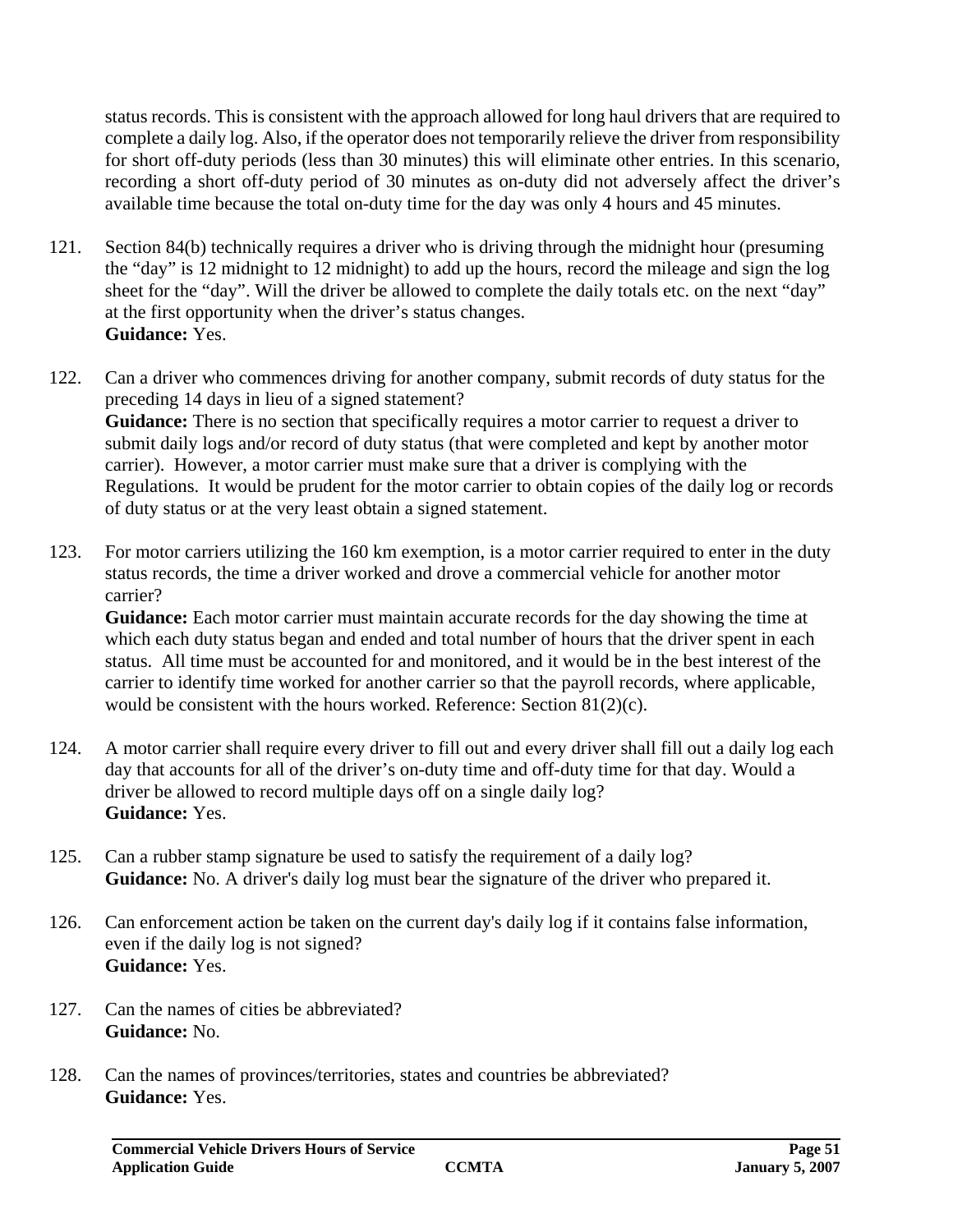- 129. Must the daily log identify the cycle being used and the hour at which the day begins? **Guidance:** Yes.
- 130. Is the Canadian bilingual, US or any other daily log form acceptable? **Guidance:** Yes, for the Canadian bilingual; yes for the US and other daily logs, provided the graph grid and specific information required by Section 82 are included.
- 131. When a driver crosses a time zone, how is the time to be recorded in the log? **Guidance:** The time must be consistent with the time zone of the driver's home terminal.
- 132. Are drivers required to include their total on-duty time for the previous 6 to 13 days (as applicable) on the daily log? **Guidance:** No. The recaps for the cycles are not mandatory.
- 133. Can standard time be used on the graph grid portion of the driver's daily log or record of duty status? **Guidance:** Yes.
- 134. When the driver's duty status changes, does Section 82 and Schedule 2 require a description of "on-duty not driving" activities (fuelling, pre-trip, loading, unloading, etc.) in the remarks section, in addition to the name of the nearest city, town or village followed by the name of the province, territory or state? **Guidance:** No.
- 135. What should the carrier do when the electronic on-board recording device malfunctions? **Guidance:** Use a paper (hard copy) daily log.
- 136. When does the time start for the retention of the daily log book? **Guidance:** 6 months from the date on the document.
- 137. When working for multiple carriers, can a driver retain separate daily logs for each of the carriers? **Guidance:** No.
- 138. Is a motor carrier required to monitor compliance and discipline any driver that has failed to comply with the Regulations? **Guidance:** Yes.
- 139. Are motor carriers liable for the actions of their employees, even though the carrier contends that it did not require or permit the violations to occur? **Guidance:** Yes. Carriers are liable for the actions of their employees. Neither intent to commit, nor actual knowledge of, a violation is a necessary element of that liability. Carriers "permit" violations of the Regulations by their employees if they fail to have in place management systems that effectively prevent such violations.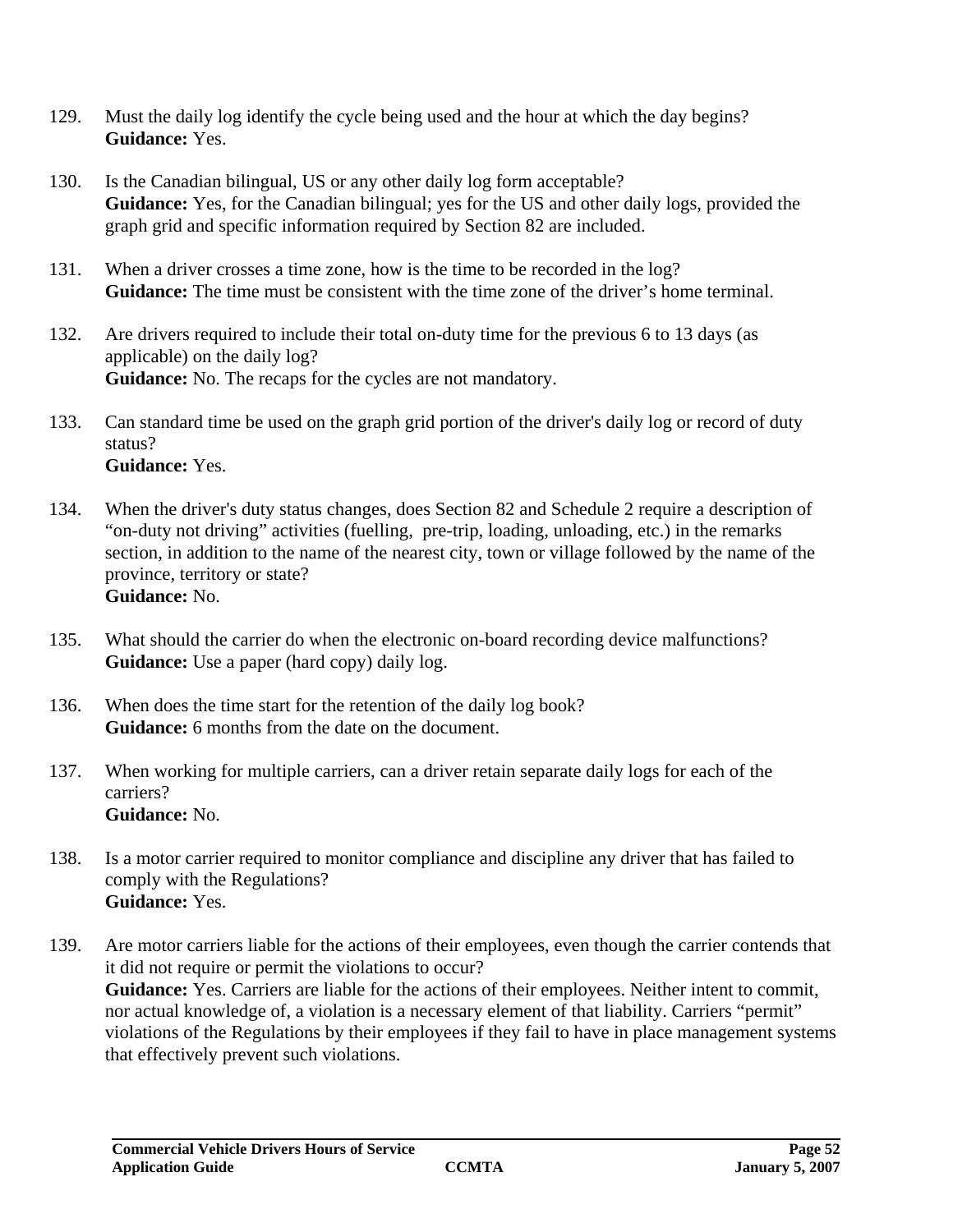#### **OUT-OF-SERVICE DECLARATIONS** (Section 91)

- 140. May a driver operate any motor vehicle, at the direction of the motor carrier, after being placed out-of-service for an hour of service violation? **Guidance:** An out-of-service order issued under Section 91 extends only to the operation of commercial vehicles as defined by these Regulations.
- 141. What could happen if a driver fails to produce a daily log? **Guidance:** The inspector has the authority to declare a driver out-of-service for 72 consecutive hours for failing to produce a daily log. Reference: Section 91(2)(d).

#### **INSPECTIONS (Sections 96 - 99)**

#### *Authority to Enter Premises for an Inspection* **(Section 97)**

- 142. A number of owners/operators have a single vehicle and their home is also their principal place of business. How do you carry out an inspection in those homes? **Guidance:** Through permission or a warrant.
- 143. It appears the latitude given inspectors provides unreasonable access to a driver's living quarters, and question the necessity of having to conduct sleeper inspections from a safety perspective. Clearly, improper sleeping quarters do not constitute a clear and immediate threat to public safety. As stated in Section 97(2), inspectors may not enter a sleeper compartment for the purpose of inspecting logs, etc., which, one might argue, could produce a possible threat to road safety. Surely, if the greater good is disallowed, a minor and unthreatening transgression, such as having too thin a mattress, should also be disallowed.

**Guidance:** Jurisprudence indicates that access is allowed in order to enforce Schedule 1.

# *Production of Daily Logs and Supporting Documents* **(Sections 98 - 99)**

144. What regulation, interpretation, and/or administrative ruling requires a motor carrier to retain supporting documents and what are those documents?

**Guidance:** Section 85(3) requires motor carriers to retain all supporting documents at their principal places of business for a period of at least 6 months. Supporting documents are the records (handwritten or electronic) of the motor carrier which are maintained in the ordinary course of business and used by the motor carrier to verify the information recorded on the driver's daily log and/or record of duty status. Examples of supporting documentation: bills of lading, carrier pros, freight bills, dispatch records, driver call-in records, gate record receipts, weight/scale tickets, fuel receipts, fuel billing statements, toll receipts, international registration plan receipts, international fuel tax agreement receipts, trip permits, port of entry receipts, cash advance receipts, delivery receipts, lumber receipts, interchange and inspection reports, lessor settlement sheets, over/short and damage reports, agricultural inspection reports, CVSA reports, accident reports, telephone billing statements, credit card receipts, driver fax reports, on-board computer reports, border crossing reports, custom declarations, traffic citations, overweight/oversize reports and citations, and/or other documents directly related to the motor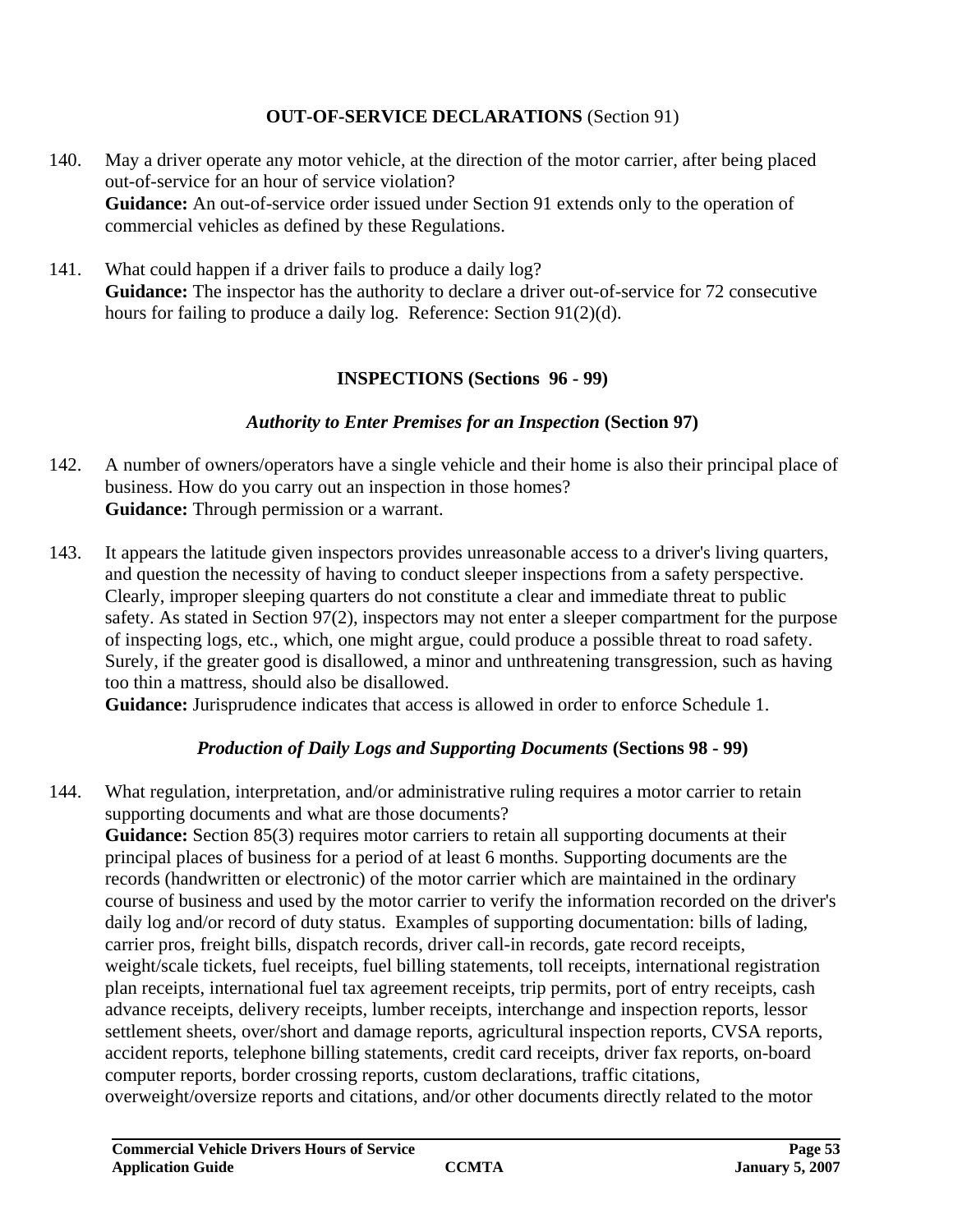carrier's operation, which are retained by the motor carrier in connection with the operation of its transportation business. Supporting documents may include other documents the motor carrier maintains and which can be used to verify information on the driver's records of duty status. If these records are maintained at locations other than the principal place of business but are not used by the motor carrier for verification purposes, they must be forwarded immediately to the principal place of business upon a request by an inspector.

145. Can it be assumed that the meaning of the term supporting document when it is being used when referring to a driver is different from the meaning when it is being used when referring to a motor carrier? (This term will be used differently when being applied to on road enforcement and to facility audit situations).

**Guidance:** Yes. With respect to a driver, it is all documents in their possession; with respect to a motor carrier, it is all documents/records relating to the business. The driver must forward his/her daily log and any supporting documents to the motor carrier no later than 20 days after a daily log was completed.

- 146. Are electronic records stored in computers, by a consulting company or service provider included within the meaning of supporting documents? **Guidance:** Yes.
- 147. Is an inspector/officer allowed to take a driver's original daily log, shipping documents, receipts and other documents for purposes of making copies? **Guidance:** Yes.
- 148. Are US drivers operating in Canada required to operate in accordance with the Canadian Regulations? **Guidance:** Yes.
- 149. Can an inspector require a motor carrier to provide documents during normal business hours? **Guidance:** Yes.
- 150. Is a motor carrier compelled to take all records and supporting documents to a location specified by an inspector? **Guidance:** Yes.

# **SCHEDULE 1**

- 151. Would a sleeping bag be adequate in a sleeper berth? **Guidance:** Yes.
- 152. What grounds would an inspector require for entering the cab of the truck to inspect the sleeping accommodations?

**Guidance:** Officers have the authority to inspect sleeper berth accommodations to ensure they comply with the requirements as specified in Schedule 1.